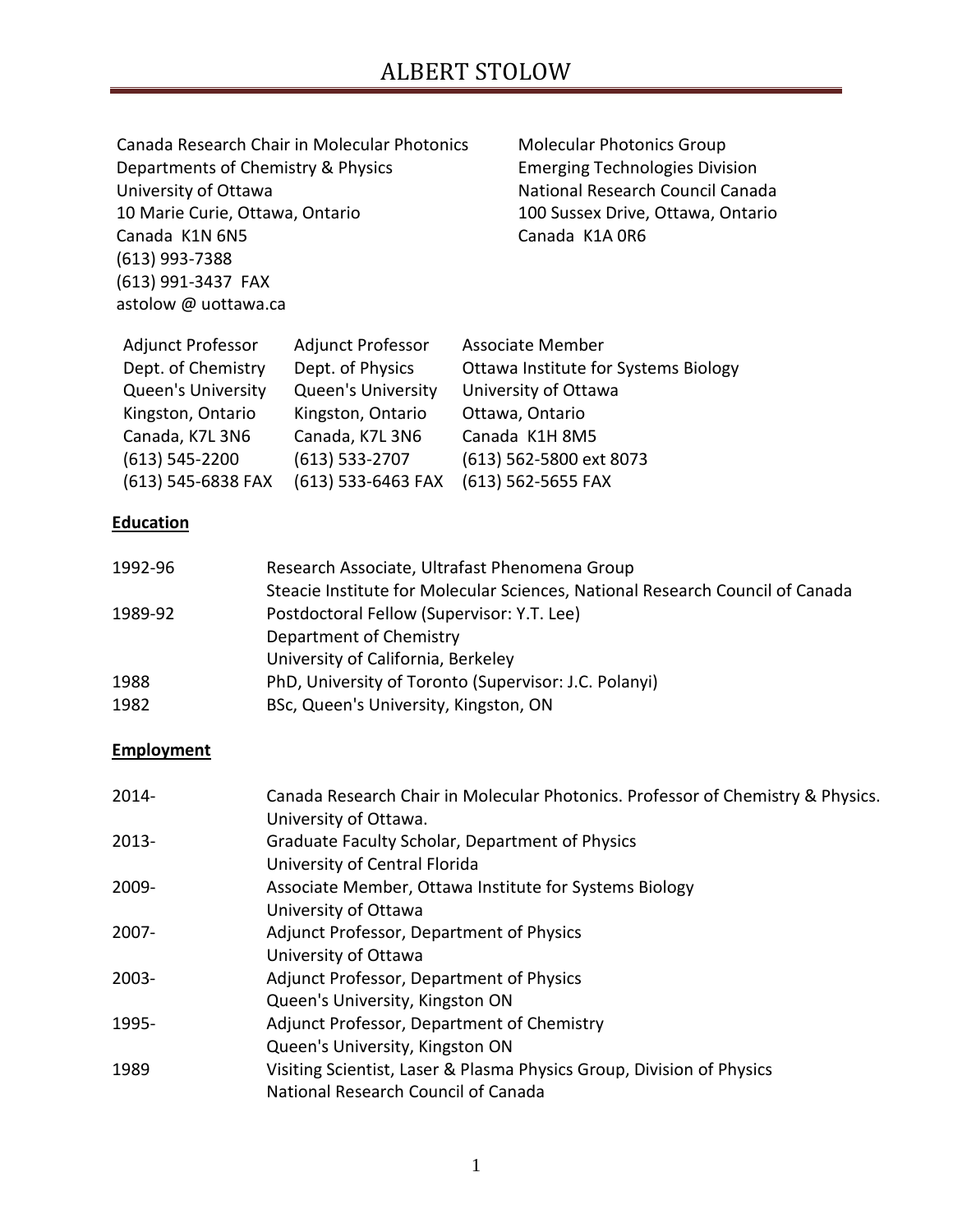### **Professional Society Membership**

~ Amercian Physical Society ~

~ Optical Society of America ~

~ American Chemical Society ~

### **Honours & Awards**

| 2014    | Distinguished Lecturer, Optical Society of America Travelling Lecturer Program                     |
|---------|----------------------------------------------------------------------------------------------------|
| 2013    | Queen Elizabeth II Diamond Jubilee Medal. Canada                                                   |
| 2012    | FAST Fellow Visiting Professorship. ETH. Zürich, Switzerland                                       |
| 2011-12 | Visiting Professor. Consejo Superior de Inv. Científicas, Madrid, Spain                            |
| 2010    | Visiting Professor. University of Rome 'La Sapienza'. Rome, Italy                                  |
| 2008    | Fellow, American Physical Society                                                                  |
| 2008    | Fellow, Optical Society of America                                                                 |
| 2008    | Keith Laidler Award. Canadian Society for Chemistry (for a distinguished                           |
|         | contribution to the field of physical chemistry, recognizing early career                          |
|         | achievement)                                                                                       |
| 2004    | Visiting Professor. École Normale Superieure. Paris, France                                        |
| 2003    | McElvain Lecturer. University of Wisconsin at Madison. WI, USA                                     |
| 2001    | Barringer Award. Spectroscopy Society of Canada (for distinguished achievement in<br>spectroscopy) |
| 1989-91 | NSERC Postdoctoral Fellowship (U.C. Berkeley)                                                      |
| 1987    | University of Toronto Open Doctoral Fellowship                                                     |
| 1983-86 | Lash Miller Award. University of Toronto                                                           |
| 1985-86 | <b>NSERC Postgraduate Scholarship</b>                                                              |
| 1983-84 | <b>NSERC Postgraduate Scholarship</b>                                                              |
| 1980    | R.T. Mohan Undergraduate Scholarship, Queen's University                                           |

#### **Research Training**

|                              | Doctorate | Post-Doctoral |
|------------------------------|-----------|---------------|
| Conferred                    |           | 15            |
| <b>Currently Supervising</b> |           |               |

### Current University Research Grants:

| 2012-14   | NSERC Collaborative R.&D. (Team)                   | \$250,000 |
|-----------|----------------------------------------------------|-----------|
|           | Development of a non-linear optical laser          |           |
|           | scanning microscopy system for in situ             |           |
|           | examination of cartilage reconstructive procedures |           |
| 2011-12   | Canadian Institute for Photonics Innovation        | \$72,000  |
|           | "Stimulated Raman Scattering Microscopy            |           |
|           | with Novel Fiber Lasers."                          |           |
| 2011-2016 | <b>NSERC Discovery Grant (Individual)</b>          | \$425,000 |
|           | "Femtosecond Molecular Science"                    |           |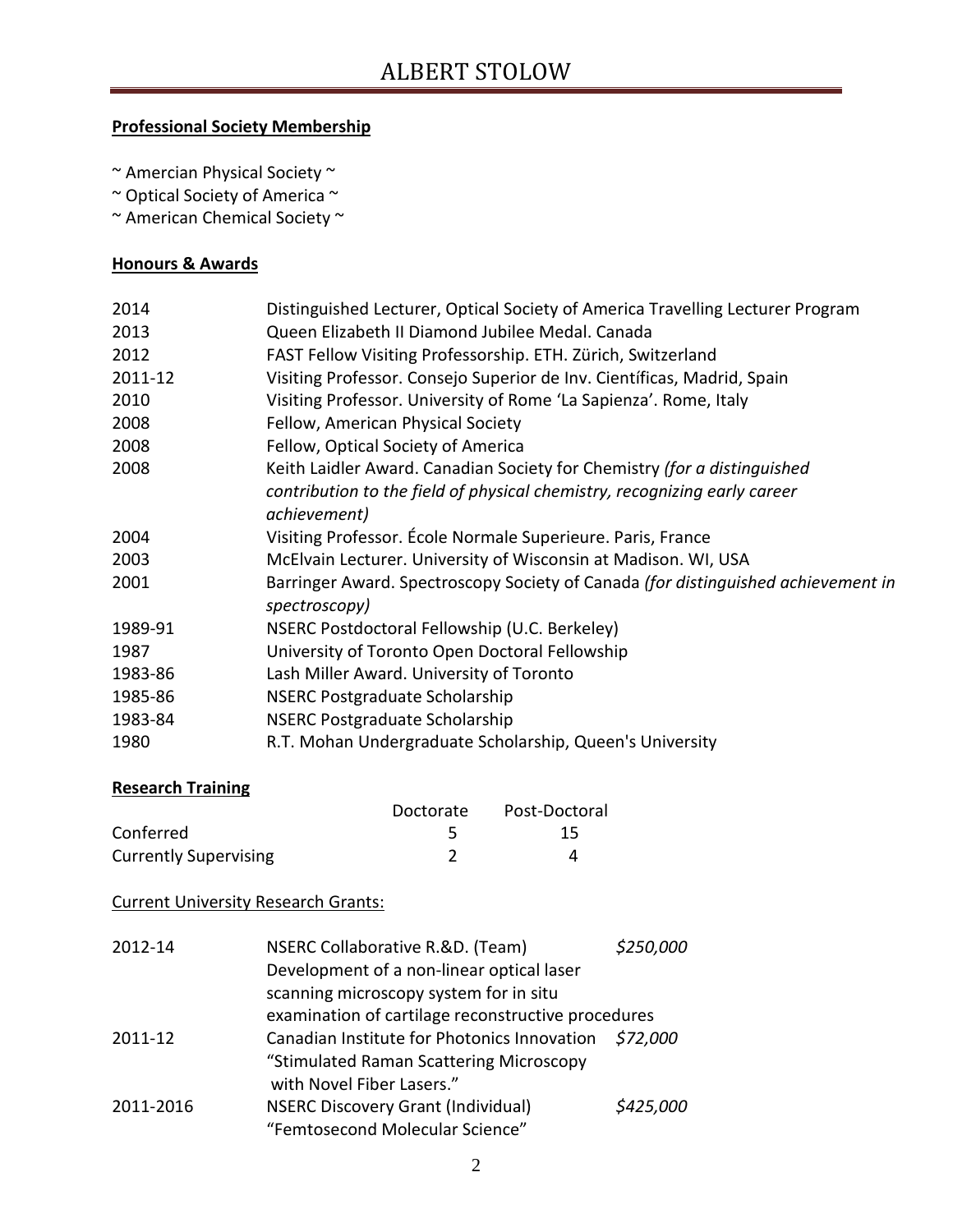| 2009-2014 | NSERC CREATE Grant (% of Team) | \$15,000 |
|-----------|--------------------------------|----------|
|           | "Quantitative Biomedicine"     |          |

#### **Committees & Appointments**

2014-2017: Member, External Advisory Board. Stanford PULSE Institute. Stanford University, CA. 2013-2016: Member-at-Large. Executive Committee, Division of Laser Science, American Physical Society.

2013-2016: Member, International Scientific Committee, International Conference on Vacuum Ultraviolet and X-ray Physics.

2013: Co-organizer. "Optical and X-ray Imaging Techniques for Material Characterization" Materials Science & Technology 2013

2012-2013: Member, Program Committee. "New Techniques in Microscopy" Meeting. Optical Society of America.

2012-2013: Member, International Advisory Committee. XXV International Symposium on Molecular Beams. Prague CZ.

2012- 2014: Member, Editorial Board. Journal of Chemical Physics. American Institute of Physics. 2011-2012: Member, International Steering Committee. International Conference on Raman Spectroscopy.

2011: Symposium Co-chair. "Attosecond & Strong Field Physics". Laser Science XXVII Conference. American Physical Society. 16-20 October 2011.

2011-2012: Guest Editor, Journal of Physics B: Atomic, Molecular and Optical Physics. Special Issue on "Molecular-Frame Photoelectron Angular Distributions".

2011: External Expert. Final Evaluation of European Science Foundation Project # MP0603: "Chemical imaging by means of CARS-microscopy (MicroCARS)"

2011- : Member, Editorial Advisory Board of the Journal of Raman Spectroscopy (Wiley)

2010- : Member, Ultrafast Optical Phenomena Technical Group. Optical Society of America.

2010- : Associate Member. Ottawa Institute for Systems Biology. University of Ottawa.

2010: Guest Editor, IEEE Journal of Selected Topics in Quantum Electronics. Special Issue on Ultrafast Science and Technology.

2010-2013: Member, Proposal Review Panel. Linac Coherent Light Source, SLAC National Accelerator Laboratory. Stanford University.

2010-2013: Member, Editorial Board, Physical Chemistry Letters (American Chemical Society) 2010- : Member, Editorial Board, Chemical Physics (Elsevier)

2010: Member, Advisory Board, X-Ray Frontiers Program. Kavli Institute for Theoretical Physics. UC Santa Barbara, USA.

2010: Chair, Gordon Research Conference on Photoions, Photoionization & Photodetachment. Galveston TX 31 Jan. – 5 Feb., 2010.

2009- : Member, Program Committee,  $17<sup>th</sup>$  International Conference on Ultrafast Phenomena. June, 2010.

2009: Co-Chair, "Dynamic Imaging". LPHYS'09 18<sup>th</sup> International Laser Physics Workshop. 13-17 July, 2009. Barcelona, Spain.

2009-2011: Member, Editorial Board, Journal of Physical Chemistry A (American Chemical Society).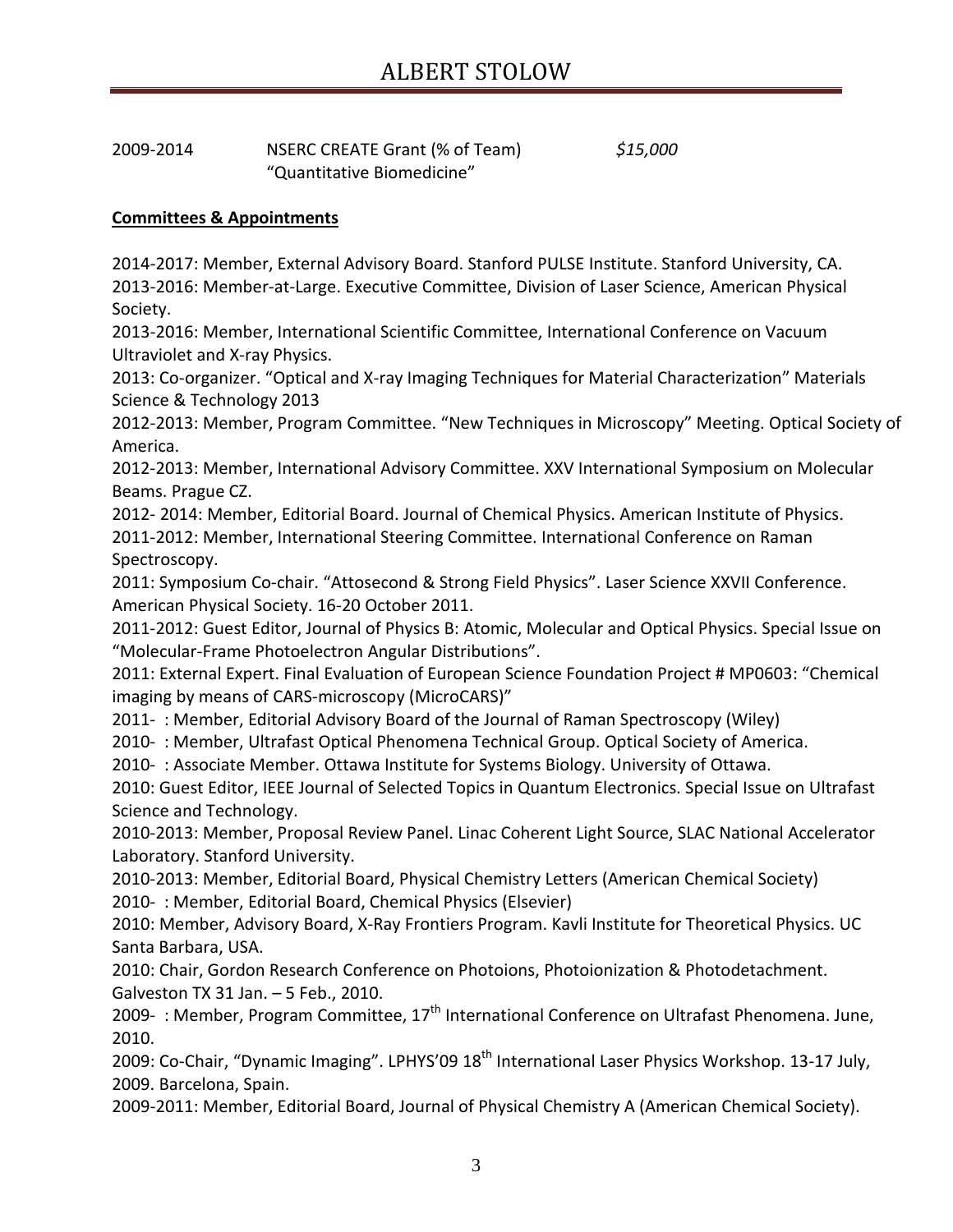2008: Scientific Program Co-Chair. NATO Advanced Study Institute. "Laser Control & Monitoring in New Materials, Biomedicine, Environment, Security & Defense" Nov.24 – Dec.5, 2008. Ottawa, Canada.

2008- : Member, Advisory Board, Munich-Centre for Advanced Photonics. Munich, Germany.

2007- : Member, Editorial Board, Journal of Biophotonics (Wiley VCH)

2007-2008: Member, Program Committee, 16<sup>th</sup> International Conference on Ultrafast Phenomena. June, 2008.

2006-2011: PhD Supervisor for Mr. Adrian Pegoraro, Dept. of Physics, Queen's University, Kingston, ON. 2005-2010: Member, Editorial Board, Chemical Physics Letters (Elsevier).

2005: Conference Co-Chair. Laser Science 2005, American Physical Society, Joint with Optical Society of America.

2004-2005: Member, Program Committee, International Quantum Electronics Conference IQEC2005. 2004-2005: Symposium Co-chair. Pacifichem 2005. "Photophysical Dynamics in Biological Molecules" 15-20 December, 2005. Honolulu, HI. USA

2004: Conference Co-Chair. 2004 Cross Border Workshop on Laser Science: "From Nonlinear Optics to Biophotonics". May 6-8, 2004. Ottawa, ON, Canada.

2004- : Member, Editorial Board for ChemPhysChem (European Physical Societies, Wiley-VCH)) 2003-2004: Symposium Co-chair. American Chemical Society Annual Meeting. Symposium on "Emerging Ultrafast Laser Spectroscopies: From Chemistry to Biophysics". March 2004 Anaheim, CA, USA. 2003-2004: Member, Program Committee, XIV International Conference on Ultrafast Phenomena. Optical Society of America. July 2004. Niigata Japan.

2003-2004: Member of the International Advisory Board for 14<sup>th</sup> International Conference on Vacuum Ultraviolet Radiation Physics. July 2004. Cairns Australia.

2002-2010: PhD Supervisor for Mr. Rune Lausten, Dept. of Physics, Queen's University, Kingston, ON. 2002-2007: PhD Supervisor for Mr. Benjamin Sussman, Dept. of Physics, Queen's University, Kingston, ON.

2000: Member, Canadian Photonics Experts Visioning Panel.

2000-2008: PhD Supervisor for Mr. Anthony Lee, Dept. of Chemistry, Queen's University, Kingston, ON. 2000-2006: Joint PhD Supervisor for Mr. Marc Smits, Dept. of Chemistry, University of Amsterdam.

1999: Member, Program Committee, XII International Conference on Ultrafast Phenomena.

1999- : Member, Advisory Panel for Gordon Conference on Multiphoton Processes.

1999: Member, Editorial Board of PhysChemComm (Royal Society Chemistry).

1999: Member, Organizing Committee, Cross Border Workshop on Laser Science, 20-22 May, Ottawa, Ontario.

1998: Member, NRC Forecasting Committee on Molecular Electronics.

1998: Member, Organizing Committee, NRC Workshop on Organic Materials for Microelectronics, 4-5 December, Ottawa, Ontario.

1997: Member, Sub-committee on Photophysics, Photochemistry & Photobiology, International Quantum Electronics Conference.

1996- : Member, Advisory Panel for Gordon Conference on Molecular Electronic Spectroscopy.

### **Publications in Refereed Journals** (Current Web of Science Hirsch Index: *h* = 39 )

122. S.R. Leone, C.W. McCurdy, J. Burgdoerfer, L.S. Cederbaum, Z. Chang, N. Dudovich, J. Feist, C.H. Greene, M. Ivanov, R. Keinberger, U. Keller, M.F. Kling, Z.H. Loh, T. Pfeifer, A.N. Pfiefer, R. Santra, K.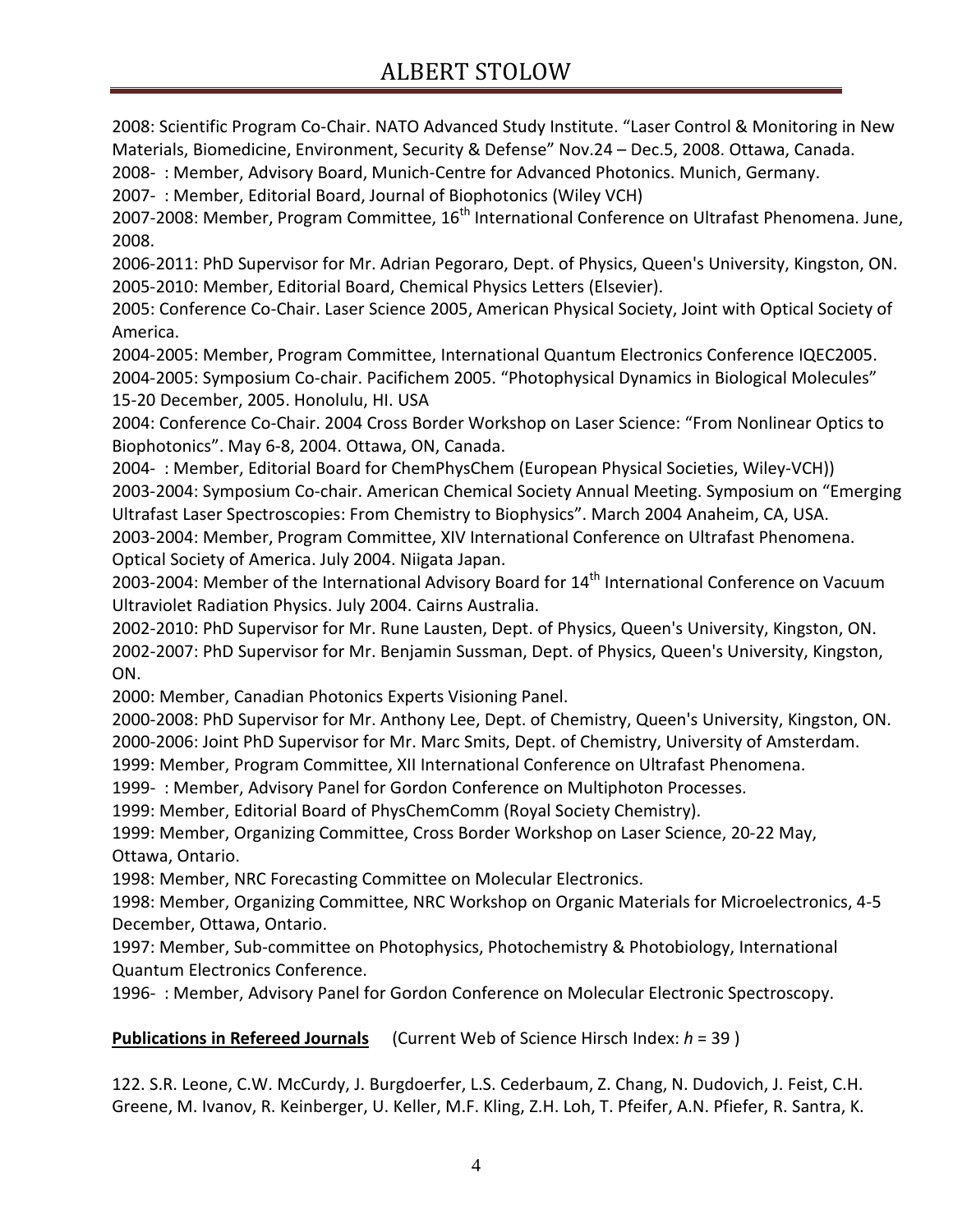Schafer, A. Stolow, U. Thumm, M.J.J. Vrakking. "What will it take to observe processes in 'real time' ?" Nature Photonics 8, 162 (2014)

121. O. Schalk, M.S. Schuurman, G. Wu, P. Lang, M. Mücke, R. Feifel, A. Stolow. "Internal Conversion versus Intersystem Crossing: What Drives the Gas Phase Dynamics of Cyclic α,β-Enones?" Journal of Physical Chemistry A 118, 2279 (2014)

120. O. Schalk, A.E. Boguslavskiy, A. Stolow. "Two-Photon Excited State Dynamics of Dark Valence, Rydberg, and Superexcited States in 1,3-Butadiene". Journal of Physical Chemistry Letters 5, 560 (2014)

119. A.F. Pegoraro, A.D. Slepkov, A. Ridsdale, D.J. Moffatt, A. Stolow "Hyperspectral multimodal CARS microscopy in the fingerprint region" Journal of Biophotonics 7, 49 (2014)

118. O. Schalk, A.E. Boguslavskiy, M.S. Schuurman, R.Y. Brogaard, A.N. Unterreiner, A. Wronska-Piotrowicz, N.H. Werstiuk, A. Stolow. "Substituent Effects on Dynamics at Conical Intersections: Cycloheptatrienes". Journal of Physical Chemistry A 117, 10239 (2013)

117. N. Mazumber, R.K. Lyn, R. Singaravelu, A. Ridsdale, D.J. Moffatt, C.W. Hu, H.R. Tsai, J. McLaucklan, A. Stolow, F.J. Kao, J.P. Pezacki. "Fluorescence Lifetime Imaging of Alterations to Cellular Metabolism by Domain 2 of the Hepatitis C Virus Core Protein". PLOS ONE 8, e66738 (2013)

116. A. Stolow. "The three pillars of photo-initiated quantum molecular dynamics". Faraday Discussions 163, 9 (2013)

115. T.J.A. Wolf, O. Schalk, R. Radloff, G. Wu, P. Lang, A. Stolow, A.N. Unterreiner. "Ultrafast photoinduced dynamics of halogenated cyclopentadienes: observation of geminate charge-transfer complexes in solution". Physical Chemistry Chemical Physics 15, 6673 (2013)

114. J. Mikosch, C.Z. Bisgaard, A. Boguslavskiy, I. Wilkinson, A. Stolow. "The Quantitative Determination of Laser-Induced Molecular Axis Alignment". Journal of Chemical Physics 139, 024304 (2013)

113. P. Hockett, E. Ripani, A. Rytwinski, A. Stolow. "Probing ultrafast dynamics with time-resolved multidimensional coincidence imaging: butadiene". Journal of Modern Optics 60, 1409 (2013)

112. A.M. Barlow, K. Popov, M. Andreana, D.J. Moffatt, A. Ridsdale, A.D. Slepkov, J.L. Harden, L. Ramunno, A. Stolow. "Spatial-Spectral Coupling in Coherent Anti-Stokes Raman Scattering Microscopy". Optics Express 21, 15298 (2013)

111. O. Schalk, S.L. Broman, M.Å. Petersen, D.V. Khakhulin, R.Y. Brogaard, M.B. Nielsen, A.E. Boguslavskiy, A. Stolow, T.I. Sølling. "On the Condensed Phase Ring-Closure of Vinylheptafulvalene and Ring-Opening of Gaseous Dihydroazulene". Journal of Physical Chemistry A 117, 3340 (2013)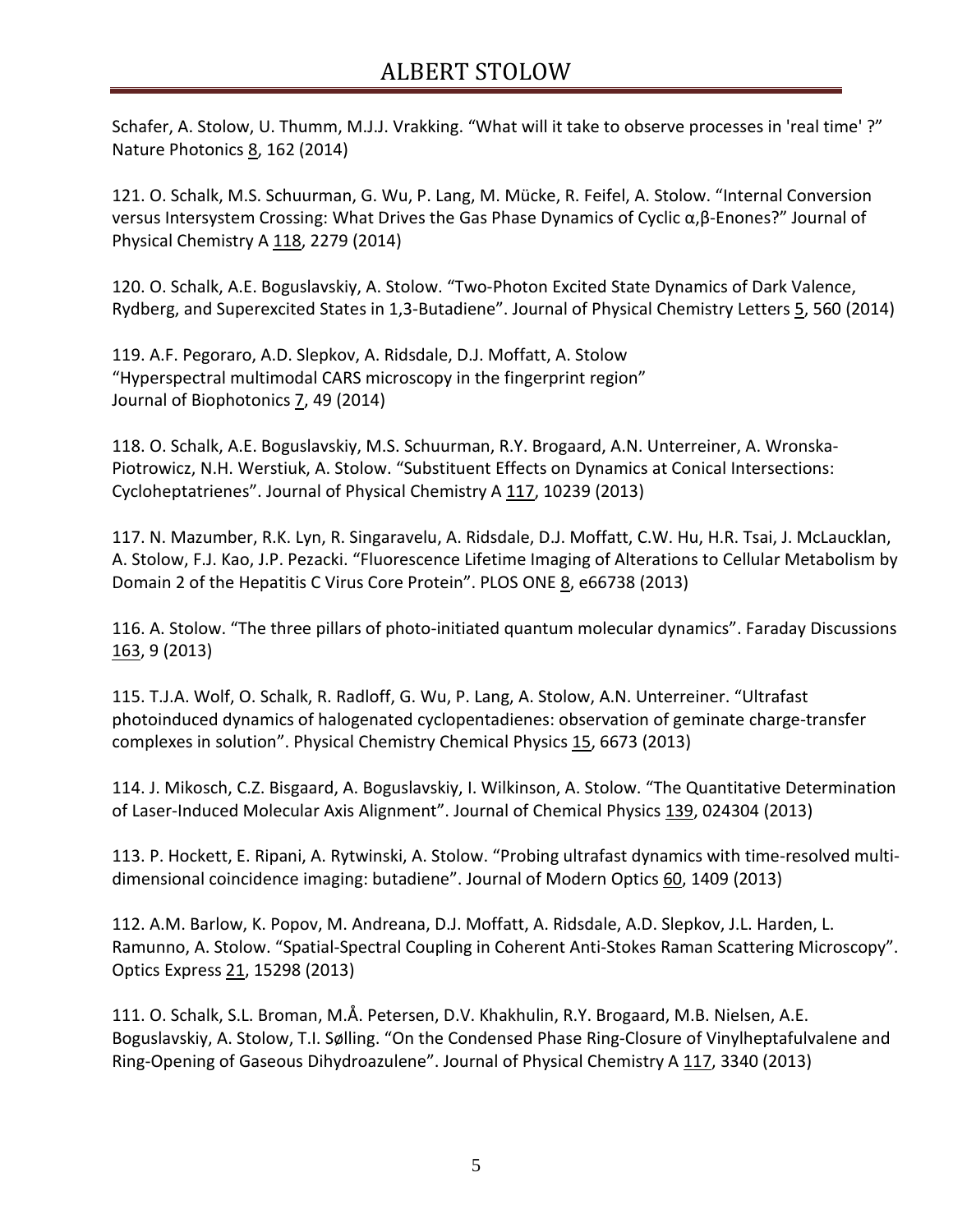110. T. Sekikawa, O. Schalk, G-R. Wu, A.E. Boguslavskiy, A. Stolow. "Initial Processes of Proton Transfer in Salicylideneaniline Studied by Time-Resolved Photoelectron Spectroscopy". Journal of Physical Chemistry A 117, 2791 (2013)

109. J. Mikosch, A.E. Boguslavskiy, I. Wilkinson, M. Spanner, S. Patchkovskii & A. Stolow "Channel- and Angle-Resolved Above Threshold Ionization in the Molecular Frame" Physical Review Letters 110, 023004 (2013)

108. A.C-T. Ko, A. Ridsdale. L.B. Mostaço-Guidolin, A. Major, A. Stolow & M.G. Sowa "Nonlinear optical microscopy in decoding arterial diseases" Biophysical Reviews 4, 323 (2012)

107. C. Weeraman, M. Chen, D.J. Moffatt, R. Lausten, A. Stolow, L. Johnston. "A Combined Vibrational Sum Frequency Generation Spectroscopy and Atomic Force Microscopy Study of Sphingomyelin-Cholesterol Monolayers" Langmuir 28, 12999 (2012)

106. R.C. Burruss, A.D. Slepkov, A.F. Pegoraro, A. Stolow "Unraveling the complexity of deep gas accumulations with 3D multimodal CARS microscopy" Geology 40, 1063 (2012)

105. R.Y. Brogaard, O. Schalk, A.E. Boguslavskiy, G.D. Enright, H. Hopf, V. Raev, E. Tarcoveanu, T.I. Sølling, A. Stolow

"The Paternò–Büchi reaction: importance of triplet states in the excited-state reaction pathway" Physical Chemistry Chemical Physics 14, 8572 (2012)

104. M. Spanner, J. Mikosch, A.E. Boguslavskiy, M.M. Murnane, A. Stolow, S. Patchkovskii "Strong-field ionization and high-order-harmonic generation during polyatomic molecular dynamics of  $N_2O_4''$ 

Physical Review A 84, 033426 (2012)

103. A.E. Boguslavskiy, J. Mikosch, A. Gijsbertsen, M. Spanner, S. Patchkovskii, N. Gador, M.J.J. Vrakking, A. Stolow

"The multielectron ionization dynamics underlying attosecond strong field spectroscopies" Science 335, 1336 (2012)

102. K.I. Popov, A.F. Pegoraro, A. Stolow, L. Ramunno "Image formation in CARS and SRS: effect of an inhomogeneous nonresonant background medium" Optics Letters 37, 473 (2012)

101. R. Livingstone, O. Schalk, A.E. Boguslavskiy, G. Wu, L.T. Bergendahl, A. Stolow, M.J. Paterson, D. Townsend

"Following the excited state relaxation dynamics of indole and 5-hydroxyindole using time-resolved photoelectron spectroscopy"

Journal of Chemical Physics 135, 194307 (2011)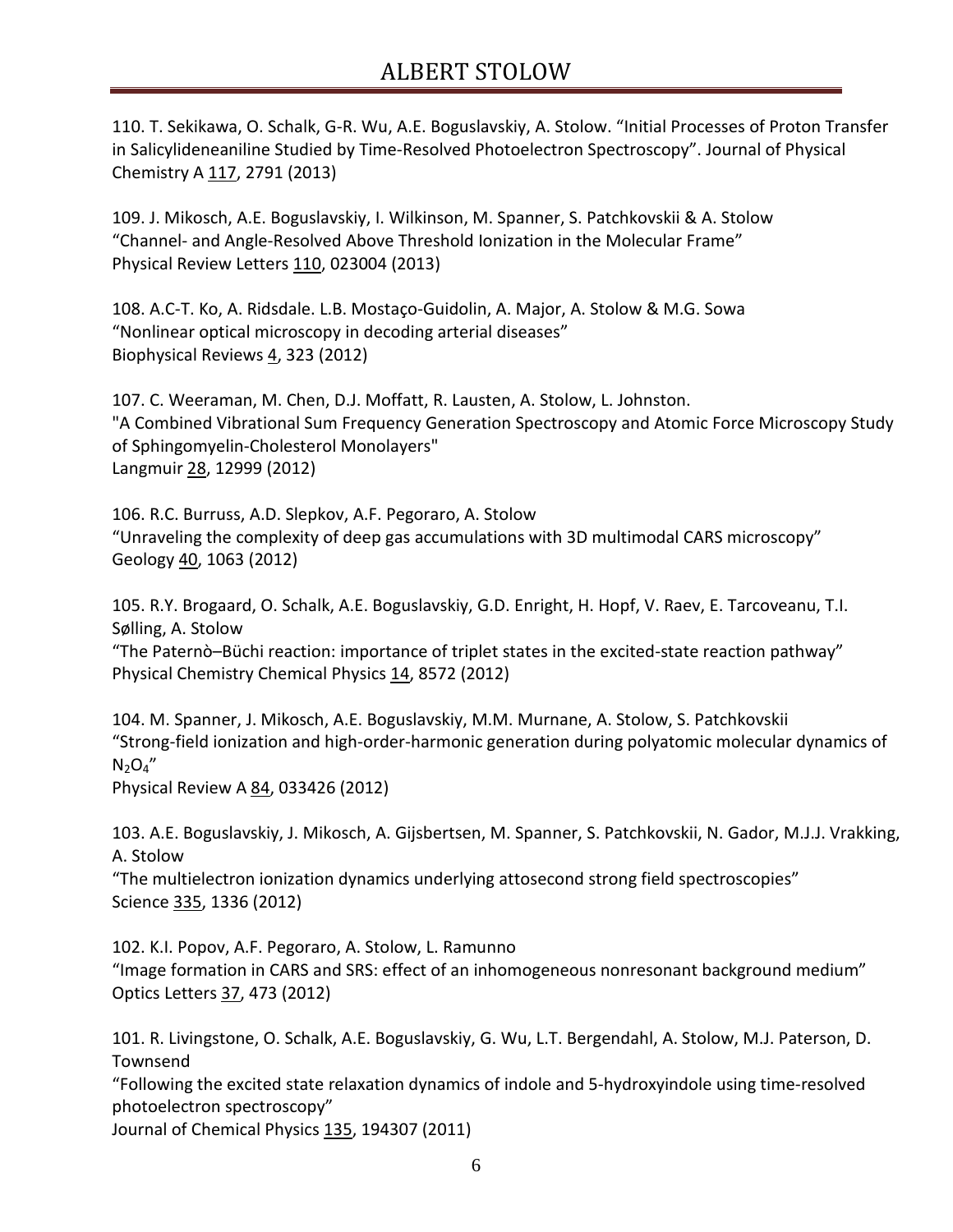100. D.C. Kennedy, C.S. McKay, M.C.B. Legault, D.C. Danielson, J.A. Blake, A.F. Pegoraro, A. Stolow, Z. Mester, J.P. Pezacki

"Cellular Consequences of Copper Complexes Used To Catalyze Bioorthogonal Click Reactions" Journal of the American Chemical Society 133, 17993 (2011)

99. G. Wu, A.E. Boguslavskiy, O. Schalk, M.S. Schuurman, A. Stolow "Ultrafast Non-adiabatic Dynamics of Methyl Substituted Ethylenes: the *π*3s Rydberg State" Journal of Chemical Physics 135, 164309 (2011)

98. M. Spanner, J. Mikosch, A. Gijsbertsen, A.E. Boguslavskiy, A. Stolow "Multielectron Effects and Nonadiabatic Electronic Dynamics in Above Threshold Ionization and High Harmonic Generation" New Journal of Physics 13, 93010 (2011)

97. P.J. Bustard, G. Wu, R. Lausten, D. Townsend, I.A. Walmsley, A. Stolow, B.J. Sussman "From Quantum Control to Quantum Technology with the Dynamic Stark Effect" Faraday Discussions 153, 321 (2011)

96. G. Wu, P. Hockett, A. Stolow "Time-Resolved Photoelectron Spectroscopy: from wavepackets to observables" Physical Chemistry Chemical Physics 13, 18447 (2011)

95. O. Schalk, A.E. Boguslavskiy, A. Stolow, M.S. Schuurman "Through-Bond Interactions and the Localization of Excited State Dynamics" Journal of the American Chemical Society 133, 16451 (2011)

94. A.E. Boguslavskiy, M.S. Schuurman, D. Townsend, A. Stolow "Non-Born–Oppenheimer wavepacket dynamics in polyatomic molecules: vibrations at conical intersections in DABCO" Faraday Discussions 150, 419 (2011)

93. R.Y. Brogaard, A.E. Boguslavskiy, O. Schalk, G.D. Enright, H. Hopf, V.A. Raev, P.G. Jones, D.L. Thomsen, T.I. Solling, A. Stolow "Pseudo-Bimolecular [2+2] Cycloaddition Studied by Time-Resolved Photoelectron Spectroscopy" Chemistry-A European Journal 17, 3922 (2011)

92. P. Hockett, C.Z. Bisgaard, O.J. Clarkin, A. Stolow "Time-resolved imaging of purely valence-electron dynamics during a chemical reaction" Nature Physics **7**, 612 (2011)

91. K.I. Popov, A.F. Pegoraro, A. Stolow, L. Ramunno "Image Formation in CARS Microscopy: Effect of the Gouy Phase Shift" Optics Express 19, 5902 (2011)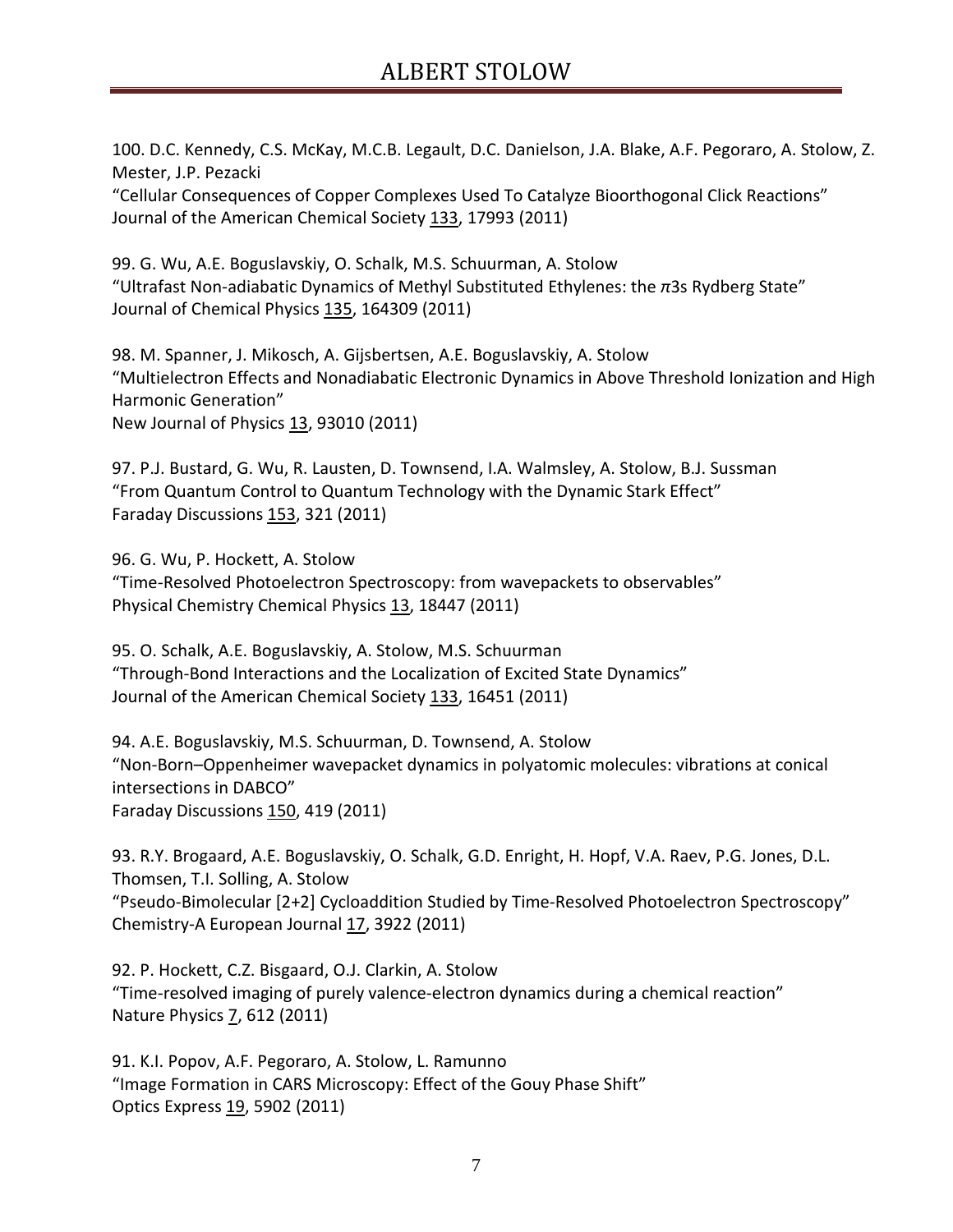90. A.D. Slepkov, A. Ridsdale, H-N Wan, M-H Wang, A.F. Pegoraro, D.J. Moffatt, J.P. Pezacki, F-J Kao, A. Stolow "Forward-collected simultaneous fluorescence lifetime imaging and coherent anti-Stokes Raman scattering microscopy" Journal of Biomedical Optics 16, 021103 (2011)

89. D. Townsend, B.J. Sussman, A. Stolow. "A Stark Future for Quantum Control" Journal of Physical Chemistry A 115, 357 (2011)

88. A.D. Slepkov, A. Ridsdale, A.F. Pegoraro, D.J. Moffatt, A. Stolow "Multimodal CARS microscopy of structured carbohydrate biopolymers" Biomedical Optics Express 1, 1347 (2010)

87. A. Pegoraro, A. Slepkov, A. Ridsdale, J.P. Pezacki & A. Stolow "Single laser source for multimodal CARS microscopy" Applied Optics 49, F10 (2010)

86. R.K. Lyn, D.C. Kennedy, A. Stolow, A. Ridsdale, J.P. Pezacki "Dynamics of lipid droplets induced by the hepatitis C virus core protein" Biochemical and Biophysical Research Communications 399, 518 (2010)

85 D.R. Blais, R.K. Lyn, M.A. Joyce, Y. Rouleau, R. Steenbergen, N. Barsby, L.F. Zhu, A.F. Pegoraro, A. Stolow, D.L. Tyrrell, J.P. Pezacki "Activity-based Protein Profiling Identifies a Host Enzyme, Carboxylesterase 1, which Is Differentially Active during Hepatitis C Virus Replication" Journal of Biological Chemistry 285, 25602 (2010)

84. L.B. Mostaço-Guidolin, M.G. Sowa, A. Ridsdale, A.F. Pegoraro, M.S.D. Smith, M.D. Hewko, E.K. Kohlenberg, B. Schattka, M. Shiomi, A. Stolow, A.C-T. Ko "Differentiating atherosclerotic plaque burden in arterial tissues using femtosecond CARS-based multimodal nonlinear optical imaging" Biomedical Optics Express 1, 59 (2010)

83. C. Weeraman, S.A. Mitchell, R. Lausten, L.J. Johnston, A. Stolow "Vibrational sum frequency generation spectroscopy using inverted visible pulses" Optics Express 18, 11487 (2010)

82. O. Schalk, A. Boguslavskiy, A. Stolow "Substituent Effects on Dynamics at Conical Intersections: Cyclopentadienes" Journal of Physical Chemistry A 114, 4058 (2010)

81. A.C.T. Ko, M.S.D. Smith, L.B. Mostaço-Guidolin, M.D. Hewko, E.K. Kohlenberg, B. Schattka, M.G. Sowa, A. Ridsdale, A.F. Pegoraro, A. Stolow, M. Shiomi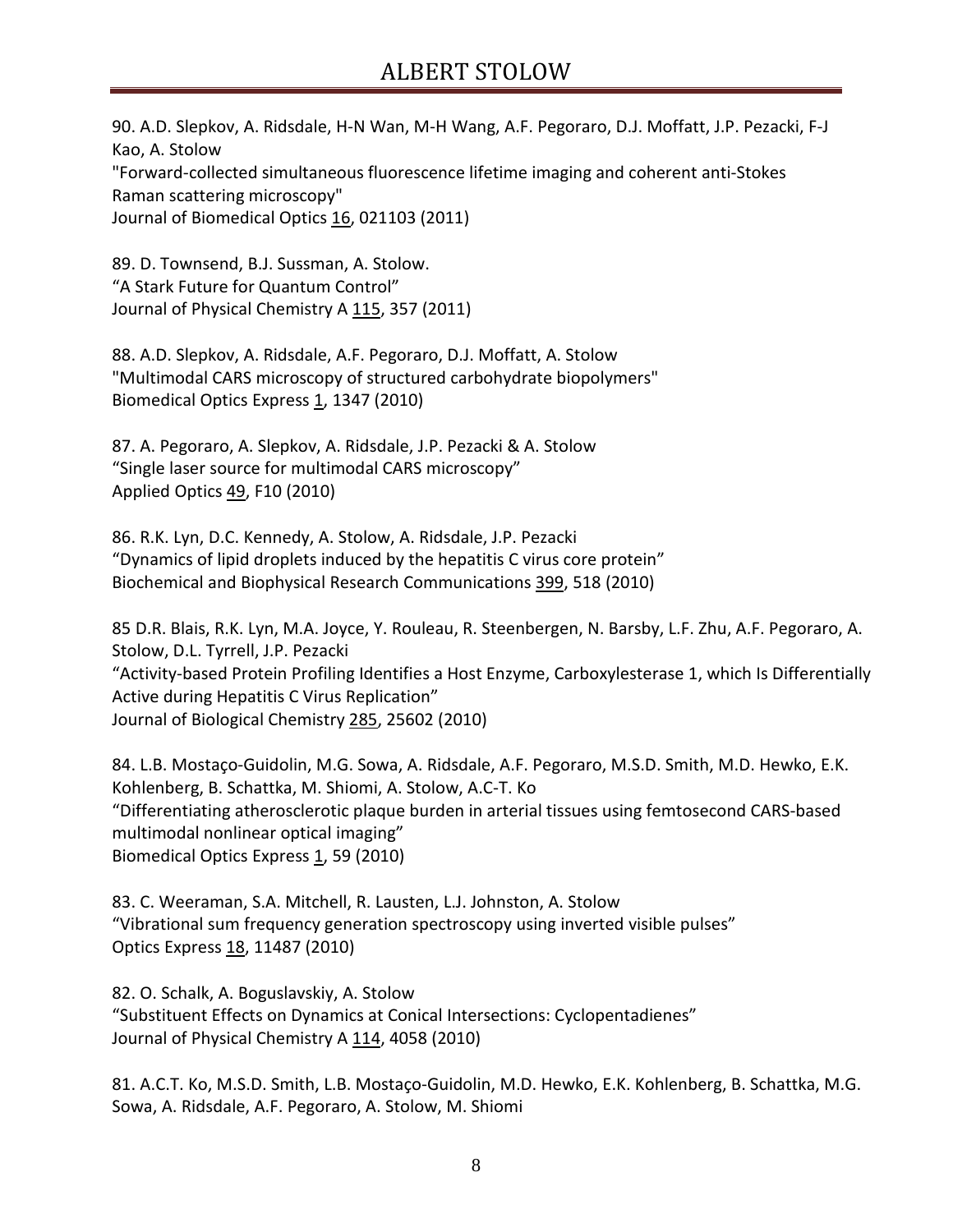"Multimodal nonlinear optical imaging of atherosclerotic plaque development in myocardial infarction prone rabbits"

Journal of Biomedical Optics 15, 20501 (2010)

80. M.G. Sowa, L.B. Mostaco-Guidolin, M.S.D. Smith, E.K. Kohlenberg, A. Ridsdale, A. Stolow & A.C.T. Ko "Nonlinear Optical Measurements of the Artery Wall: Parameters Related to the Progression of Atherosclerosis" Measurement Science Review 9, 93 (2009)

79. A.F. Pegoraro, A. Ridsdale, D.J. Moffatt, J.P. Pezacki, A. Stolow, B.K. Thomas, L. Fu, L. Dong, M.E.

Fermann "All-fiber CARS microscopy of live cells" Optics Express 17, 20700 (2009)

78. A.F. Pegoraro, A. Stolow, A. Ridsdale, D.J. Moffatt, J.P. Pezacki, Y. Jia "CARS Microscopy Made Simple" Biophotonics 18(8), 36 (2009)

77. A. Stolow "Chemical Physics: Molecular Conformations Fielded" Nature 461, 1063 (2009)

76. R.K. Lyn, D.C. Kennedy, S.M. Sagan, D.R. Blais, Y. Rouleau, A.F. Pegoraro, X.S. Xie, A. Stolow, J.P. Pezacki "Direct imaging of the disruption of hepatitis C virus replication complexes by inhibitors of lipid metabolism" Virology 394, 130 (2009)

75. A.F. Pegoraro, A. Ridsdale, D.J. Moffatt, J.P. Pezacki, A. Stolow "CARS Microscopy Made Simple" Photons 7, 50 (2009)

74. C.Z. Bisgaard, O.J. Clarkin, G. Wu, A.M.D. Lee, O. Geßner, C.C. Hayden & A. Stolow "Time-resolved Molecular Frame Dynamics of Fixed-in-Space CS<sub>2</sub> Molecules" Science 323, 1464 (2009)

73. A.F. Pegoraro, A. Ridsdale, D.J. Moffatt, Y. Jia, J.P. Pezacki & A. Stolow "Optimally chirped multimodal CARS microscopy based on a single Ti:sapphire oscillator" Optics Express 17, 2984 (2009)

72. C.Z. Bisgaard, H. Satzger, S. Ullrich & A. Stolow "Excited-State Dynamics of Isolated DNA Bases: A Case Study of Adenine" ChemPhysChem 10, 101 (2009)

71. A. Pegoraro A. Ridsdale R.K. Lyn J.P. Pezacki & A. Stolow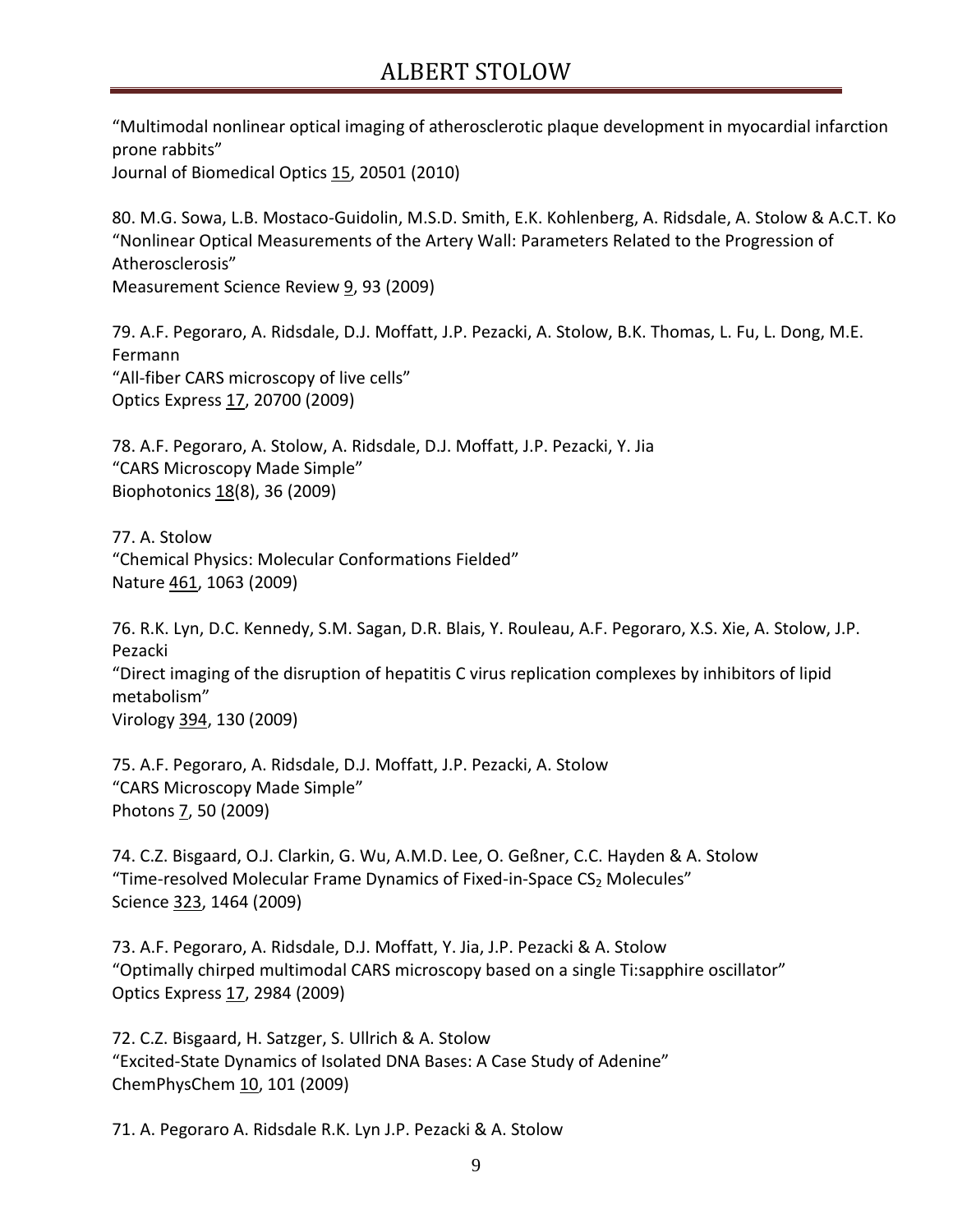"Simple High Performance Multi-modal Coherent Anti-Stokes Raman Scattering (CARS) Microscopy Based on a Two-Photon Microscope" Microscopy and Microanalysis 14 (Supplement S2), 758 (2008)

70. A. Stolow & J.G. Underwood

"Time-Resolved Photoelectron Spectroscopy of Non-adiabatic Dynamics in Polyatomic Molecules" Advances in Chemical Physics. Vol. 139, Edited by S.A. Rice, (Wiley, New York, 2008) p.497

69. W. Li, R. Lock, S. Patchkovskii, A. Stolow, H.C. Kapteyn, M.M. Murnane "Time-resolved Dynamics in  $N_2O_4$  probed using High Harmonic Generation" Science 322, 1207 (2008)

68. R. Lausten, O. Smirnova, B.J. Sussman, S. Gräfe, A.S. Mouritzen, & A. Stolow "Time- and frequency-resolved coherent anti-Stokes Raman scattering spectroscopy with sub-25 fs laser pulses"

Journal of Chemical Physics 128, 244310 (2008)

67. B.J. Sussman, R. Lausten & A. Stolow "Focusing of light following a 4-f pulse shaper: Considerations for quantum control" Physical Review A 77 , 043416 (2008)

66. A.M.D. Lee, J.D. Coe, S. Ullrich, M.-L. Ho, S.-J. Lee, B.-M. Cheng, M.Z. Zgierski, I-C. Chen, T.J. Martinez, A. Stolow "Substituent effects on dynamics at conical intersections: alpha,beta-enones" Journal of Physical Chemistry A 111, 11948 (2007)

65. N. Gador, E. Samoylova, V.R. Smith, A. Stolow, D.M. Rayner, W. Radloff, I.V. Hertel, T. Schultz "Electronic Structure of Adenine and Thymine Base Pairs Studied by Femtosecond Electron-Ion Coincidence Spectroscopy" Journal of Physical Chemistry A 111, 11743 (2007)

64. H.R. Hudock, B.G. Levine, A.L. Thompson, H. Satzger, D. Townsend, N. Gador, S. Ullrich, A. Stolow, T.J. Martinez "Ab Initio Molecular Dynamics and Time-Resolved Photoelectron Spectroscopy of Electronically Excited Uracil and Thymine" Journal of Physical Chemistry A 111, 8500 (2007)

63. M. Noestheden, Q. Hu, L-L. Tay, A.M. Tonary, A. Stolow, R. MacKenzie, J. Tanha, J.P. Pezacki "Synthesis and characterization of CN-modified protein analogues as potential vibrational contrast agents"

Bioorganic Chemistry 35, 284, (2007)

62. X-L. Nan, A.M. Tonary, A. Stolow, X.S. Xie, J.P. Pezacki "Intracellular imaging of HCV RNA and cellular lipids by using simultaneous two-photon fluorescence and coherent anti-Stokes Raman scattering microscopies"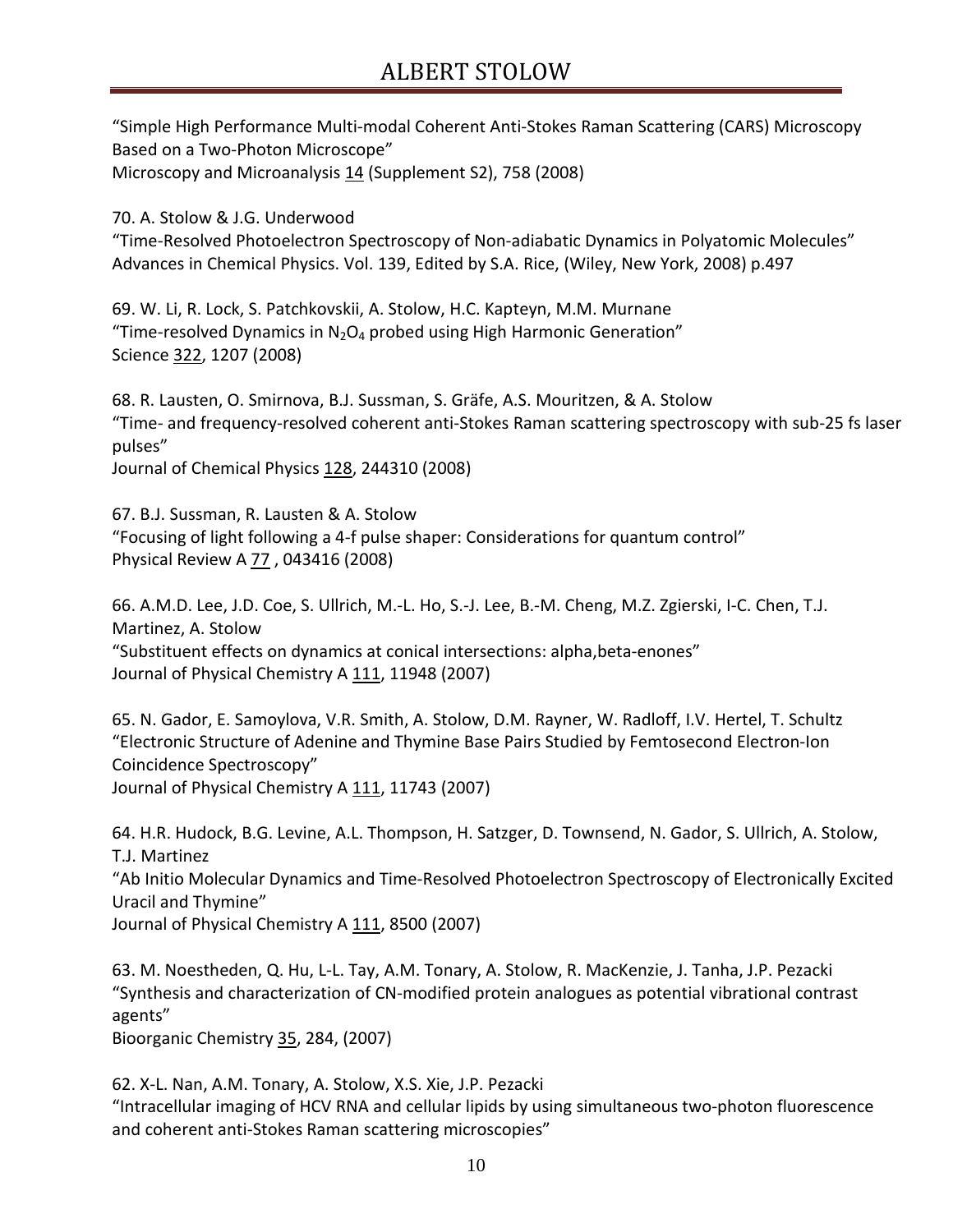ChemBioChem 7 1895 (2006)

61. D. Townsend, H. Satzger, T. Ejdrup, A.M.D. Lee, H. Stapelfeldt & A. Stolow  $^{41}B_2(^{+}$   $\Box$  Excited State Decay Dynamics in CS<sub>2</sub>" Journal of Chemical Physics 125, 234302 (2006)

60. K.F. Lee, D.M. Villeneuve, P.B. Corkum, A. Stolow & J.G. Underwood "Field-free three-dimensional alignment of polyatomic molecules" Physical Review Letters 97, 173001 (2006)

59. B.J. Sussman, D. Townsend, M. Yu. Ivanov & A. Stolow "Dynamic Stark Control of Molecular Photodissociation" Science 314, 278 (2006)

58. H. Satzger, D. Townsend, & A. Stolow "Reassignment of the low lying cationic states in gas phase adenine and 9-methyl adenine" Chemical Physics Letters 430, 144 (2006)

57. S.V. Levchenko, H. Reisler, A.I. Krylov, O. Gessner, A. Stolow, H. Shi, A.L.L. East "Photodissociation dynamics of the NO dimer: I. Theoretical overview of the ultraviolet singlet excited states"

Journal of Chemical Physics 125, 084301 (2006)

56. H. Satzger, D. Townsend, M.Z. Zgierski, S. Patchkovskii, S. Ullrich & A. Stolow "Primary processes underlying the photostability of isolated DNA bases: Adenine" Proceedings of the National Academy of Sciences 103, 10196 (2006)

55. B. J. Sussman, J. G. Underwood, R. Lausten, M. Yu. Ivanov & A. Stolow "Quantum control via the dynamic Stark effect: Application to switched rotational wave packets and molecular axis alignment" Physical Review A 73, 053403 (2006)

54. O. Gessner, A.M.D. Lee, J.P. Shaffer, H. Reisler, S.V. Levchenko, A.I. Krylov, J. G. Underwood, H. Shi, A.L.L. East, D.M. Wardlaw, E.t-H. Chrysostom, C.C. Hayden & A. Stolow "Femtosecond Multi-dimensional Imaging of a Molecular Dissociation" Science 311, 219 (2006)

53. R. Lausten,. P. Rochon, M. Ivanov, P. Cheben, S. Janz, P. Desjardins, J. Ripmeester, T. Siebert & A. Stolow "Optically reconfigurable azobenzene polymer-based fibre Bragg filter" Applied Optics 44, 7039 (2005)

52. B.J. Sussman, M.Yu. Ivanov & A. Stolow "Non-perturbative quantum control via the non-resonant dynamic Stark effect" Physical Review A 71, 051401R (2005)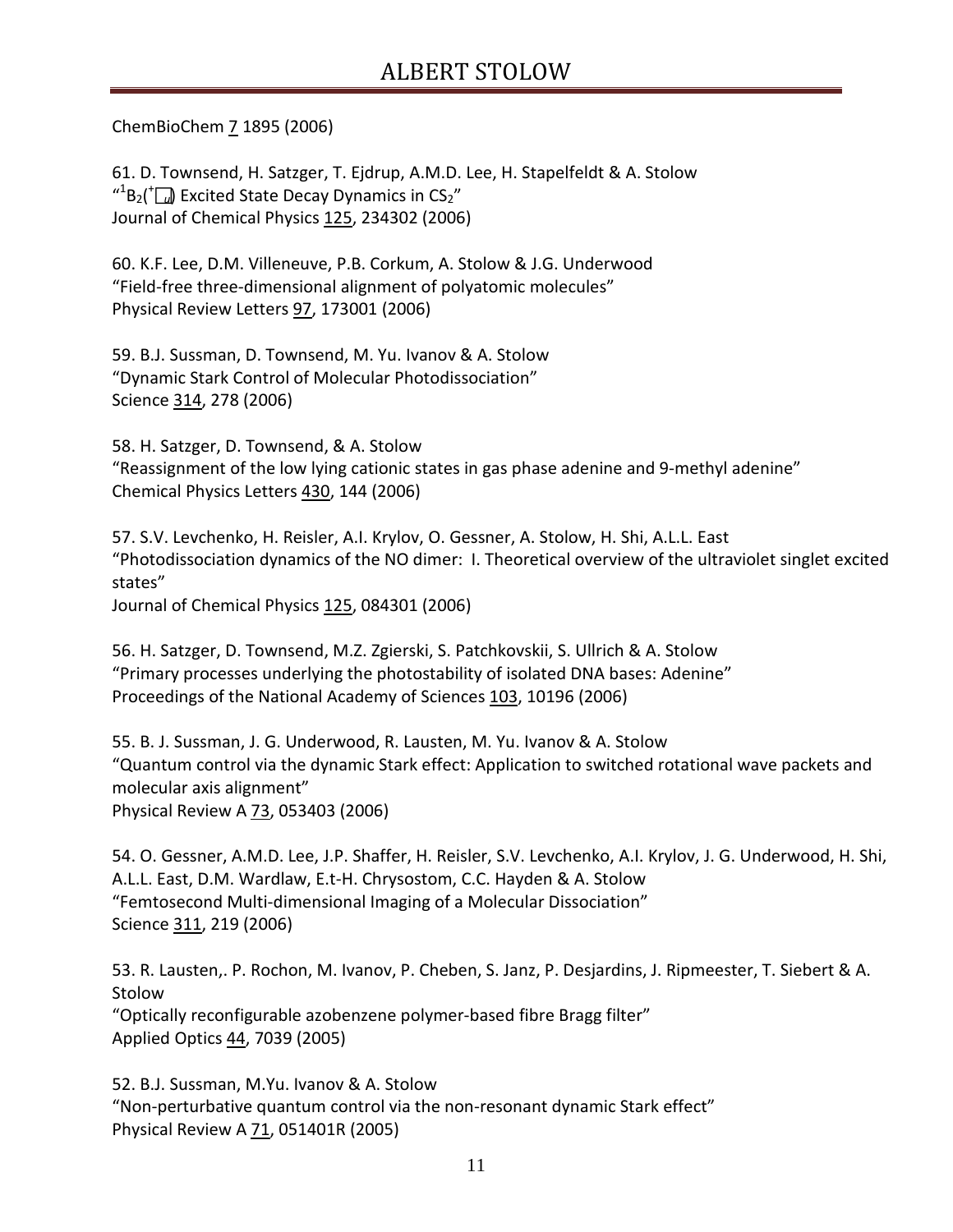51. J.G. Underwood, B.J. Sussman & A. Stolow "Field-free three dimensional molecular axis alignment" Physical Review Letters 94, 143002 (2005)

50. M. Smits, C.A. de Lange, A. Stolow & D.M. Rayner "Absolute ionization rates of multielectron transition metal atoms in strong infrared laser fields" Physical Review Letters 93, 213003 (2004)

49. M. Smits, C.A. de Lange, A. Stolow & D.M. Rayner "Dynamic polarization in the strong field ionization of small metal clusters" Physical Review Letters 93, 203402 (2004)

48. A. Stolow & D.M. Jonas "Multi-dimensional Snapshots of Chemical Dynamics" Science 305, 1575 (2004)

47. O. Gessner, E.t-H. Chrysostom, A.M.D. Lee, D.M. Wardlaw, M-L. Ho, S-J. Lee, B-M. Cheng, M.Z. Zgierski, I-C. Chen, J.P. Shaffer, C.C. Hayden & A. Stolow "Non-adiabatic intramolecular and photodissociation dynamics studied by femtosecond time-resolved photoelectron and coincidence imaging spectroscopy" Faraday Discussions 127, 193 (2004)

46. S. Ullrich, T. Schultz, M.Z. Zgierski & A. Stolow "Electronic relaxation dynamics in DNA and RNA bases studied by Time-Resolved Photoelectron Spectroscopy" Phys. Chem. Chem. Phys. 6, 2796 (2004)

45. A.Stolow, A.E. Bragg, D.M. Neumark "Femtosecond Time-resolved Photoelectron Spectroscopy" Chemical Reviews 104, 1719 (2004)

44. S. Ullrich, T. Schultz, M.Z. Zgierski & A. Stolow "Direct observation of Electronic Relaxation Dynamics in Adenine *via* Time-Resolved Photoelectron Spectroscopy" Journal of the American Chemical Society (Commun.) 126, 2262 (2004)

43. M.Smits, C.A. de Lange, S. Ullrich, T. Schultz, M. Schmitt, J.G. Underwood, J. P. Shaffer, D.M. Rayner & A.Stolow "Stable kHz rate molecular beam laser ablation sources" Review of Scientific Instruments 74, 4812 (2003)

42. T.Schultz, J.Quenneville, B.Levine, A.Toniolo, S.Lochbrunner, M.Schmitt, J.P.Shaffer, M.Z.Zgierski & A.Stolow "Mechanism and Dynamics of Azobenzene Photoisomerization"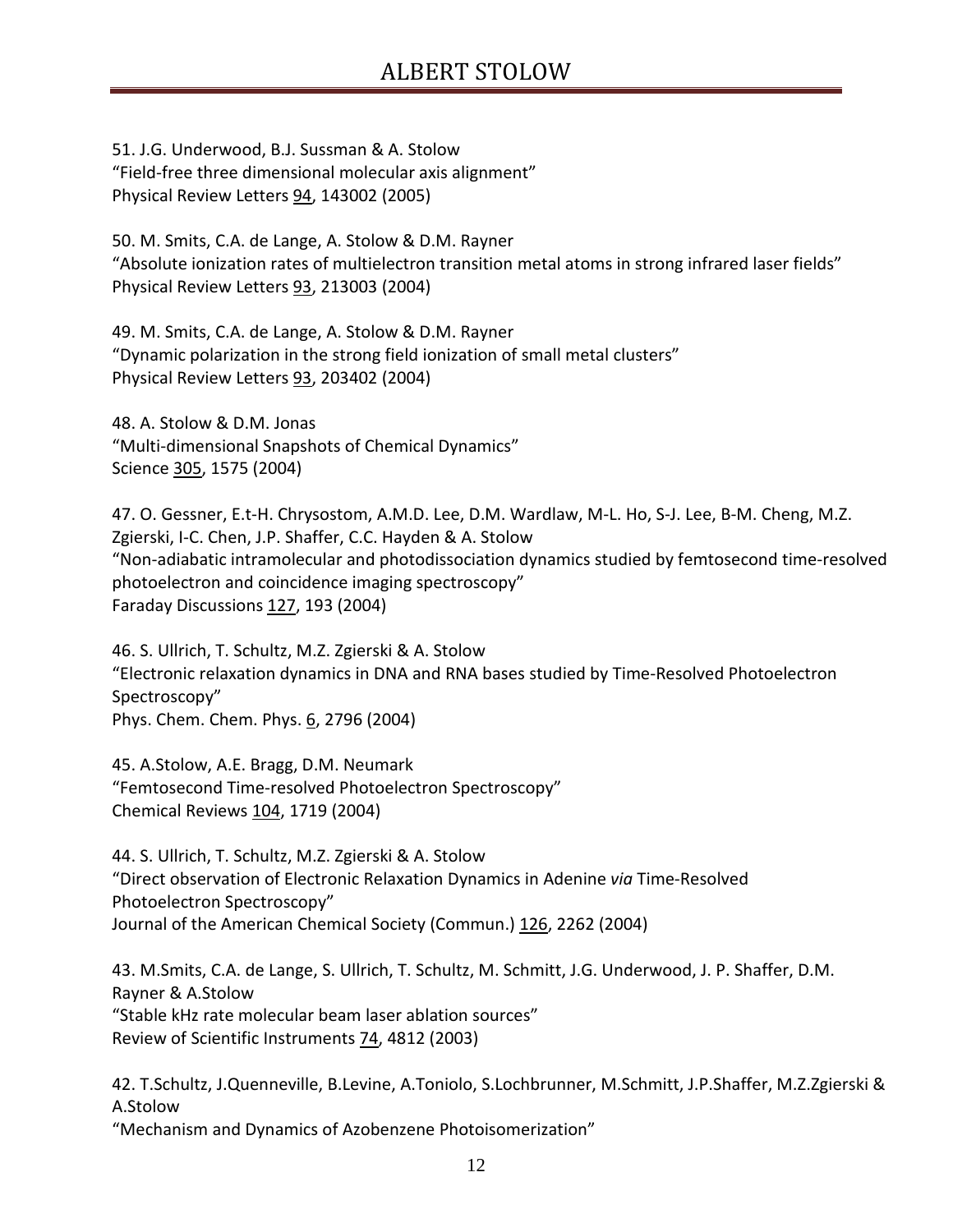Journal of the American Chemical Society (Commun.) 125, 8098 (2003)

41. J.G. Underwood, M. Spanner, M.Yu. Ivanov, J. Mottershead, B.J. Sussman & A. Stolow "Switched Wavepackets: A Route to Non-perturbative Quantum Control" Physical Review Letters 90, 223001 (2003)

#### 40. A.Stolow

"Time-resolved Photoelectron Spectroscopy: Non-adiabatic Dynamics in Polyatomic Molecules" International Reviews in Physical Chemistry 22, 377 (2003)

#### 39. A.Stolow

"Femtosecond Time-resolved Photoelectron Spectroscopy of Polyatomic Molecules" Annual Reviews of Physical Chemistry 54, 89 (2003)

38. S-H. Lee, K-C. Tang, I-C. Chen, M. Schmitt, J.P. Shaffer, T. Schultz, J.G. Underwood, M.Z. Zgierski & A. Stolow "Substituent Effects in Molecular Electronic Relaxation Dynamics via Time-Resolved Photoelectron Spectroscopy: ππ\* States in Benzenes" Journal of Physical Chemistry A 106, 8979 (2002)

37. M. Lezius, V. Blanchet, M. Yu. Ivanov & A. Stolow "Polyatomic molecules in strong laser fields: Nonadiabatic multielectron dynamics" Journal of Chemical Physics 117, 1575 (2002)

36. K.Resch, V.Blanchet, A.Stolow & T.Seideman "Toward Polyatomic Wavepacket Decomposition: Final State Effects" Journal of Physical Chemistry A 105, 2756 (2001) 35. S.Lochbrunner, T.Schultz, M.Schmitt, J.P.Shaffer, M.Z.Zgierski & A.Stolow "Dynamics of excited state proton transfer systems via time-resolved photoelectron spectroscopy." Journal of Chemical Physics 114, 2519 (2001)

34. V.Blanchet, M.Z.Zgierski & A.Stolow "Electronic continua in time-resolved photoelectron spectroscopy.1. Complementary ionization correlations." Journal of Chemical Physics 114, 1194 (2001)

33. M.Schmitt, S.Lochbrunner, J.P.Shaffer, J.J.Larsen, M.Z.Zgierski & A.Stolow "Electronic continua in time-resolved photoelectron spectroscopy.2. Corresponding ionization correlations." Journal of Chemical Physics 114, 1206 (2001)

32. M.Lezius, V.Blanchet, D.M.Rayner, D.M.Villeneuve, A.Stolow & M.Yu.Ivanov "Non-adiabatic multi-electron dynamics in strong field molecular ionization" Physical Review Letters 86, 51 (2001)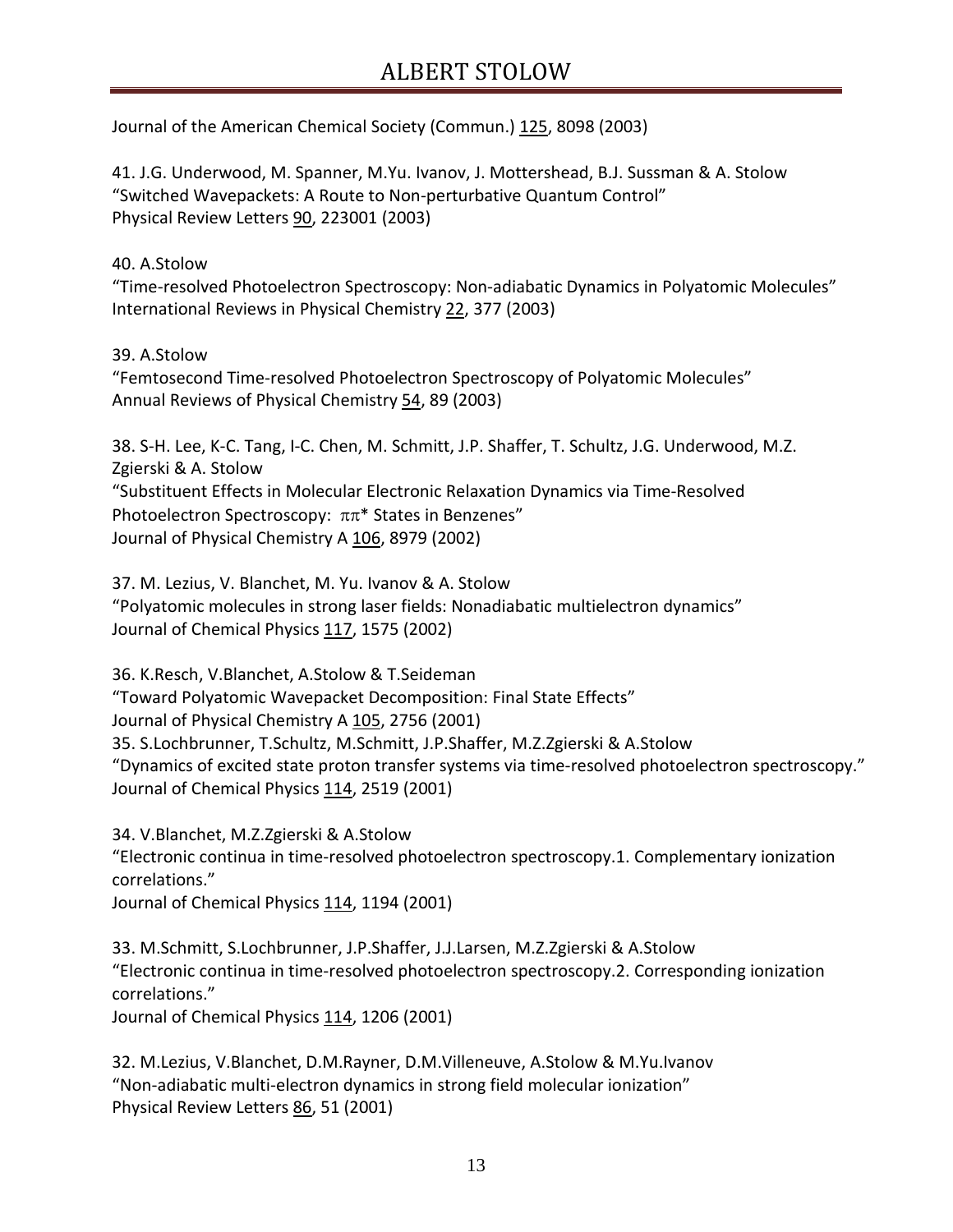31. S.Lochbrunner, J.J.Larsen, J.P.Shaffer, M.Schmitt, T.Schultz, J.G.Underwood & A.Stolow "Methods & applications of femtosecond time-resolved photoelectron spectroscopy" Journal of Electron Spectroscopy and Related Phenomena 112, 183 (2000)

30. V.Blanchet, S.Lochbrunner, M.Schmitt, J.P.Shaffer, J.J.Larsen, M.Z.Zgierski, T.Seideman & A.Stolow "Towards disentangling coupled electronic-vibrational dynamics in ultrafast non-adiabatic processes" Faraday Discussions 115, 33 (2000)

29. M.Brooks, R.Brousseau, J.Luong, S.Charbonneau, J.Cook, M.D'Iorio, Y.Tao, Y.Deslandres, J.Dyment, P.Morley, A.Stolow & D.D.M.Wayner

"A Perspective on Molecular Electronics" Physics in Canada 55, 285 (1999)

28. V.Blanchet, M.Z.Zgierski, T.Seideman & A.Stolow "Discerning vibronic molecular dynamics using time-resolved photoelectron spectroscopy" Nature 401, 52, (1999)

27. M.Shapiro, M.J.J.Vrakking & A.Stolow "Non-adiabatic wavepacket dynamics: Experiment and theory in IBr" Journal of Chemical Physics 110, 2465, (1999)

26. P.J.Poole, J.Hong, A.Stolow & S.Charbonneau "Time- and frequency-resolved photoluminescence upconversion using broadly tunable picosecond infrared pulses" Review of Scientific Instruments 69, 1943 (1998)

25. V.Blanchet & A.Stolow "Non-adiabatic dynamics in polyatomic systems studied by femtosecond time-resolved photoelectron spectroscopy" Journal of Chemical Physics 108, 4371 (1998)

24. A.Stolow "Applications of Wavepacket Methodology" Philisophical Transactions of the Royal Society A 356, 345 (1998)

23. E.Constant, V.Taranukhin, A.Stolow & P.B. Corkum "Methods for the measurement of the duration of high harmonic pulses" Physical Review A56, 3870 (1997)

22. D.M.Villeneuve, I.Fischer, A.Zavriyev & A.Stolow "Space Charge and Plasma Effects in Zero-Kinetic-Energy (ZEKE) Photoelectron Spectroscopy" Journal of Chemical Physics 107, 5310 (1997)

21. J.Hong, A.D.O.Bawagan, S.Charbonneau & A.Stolow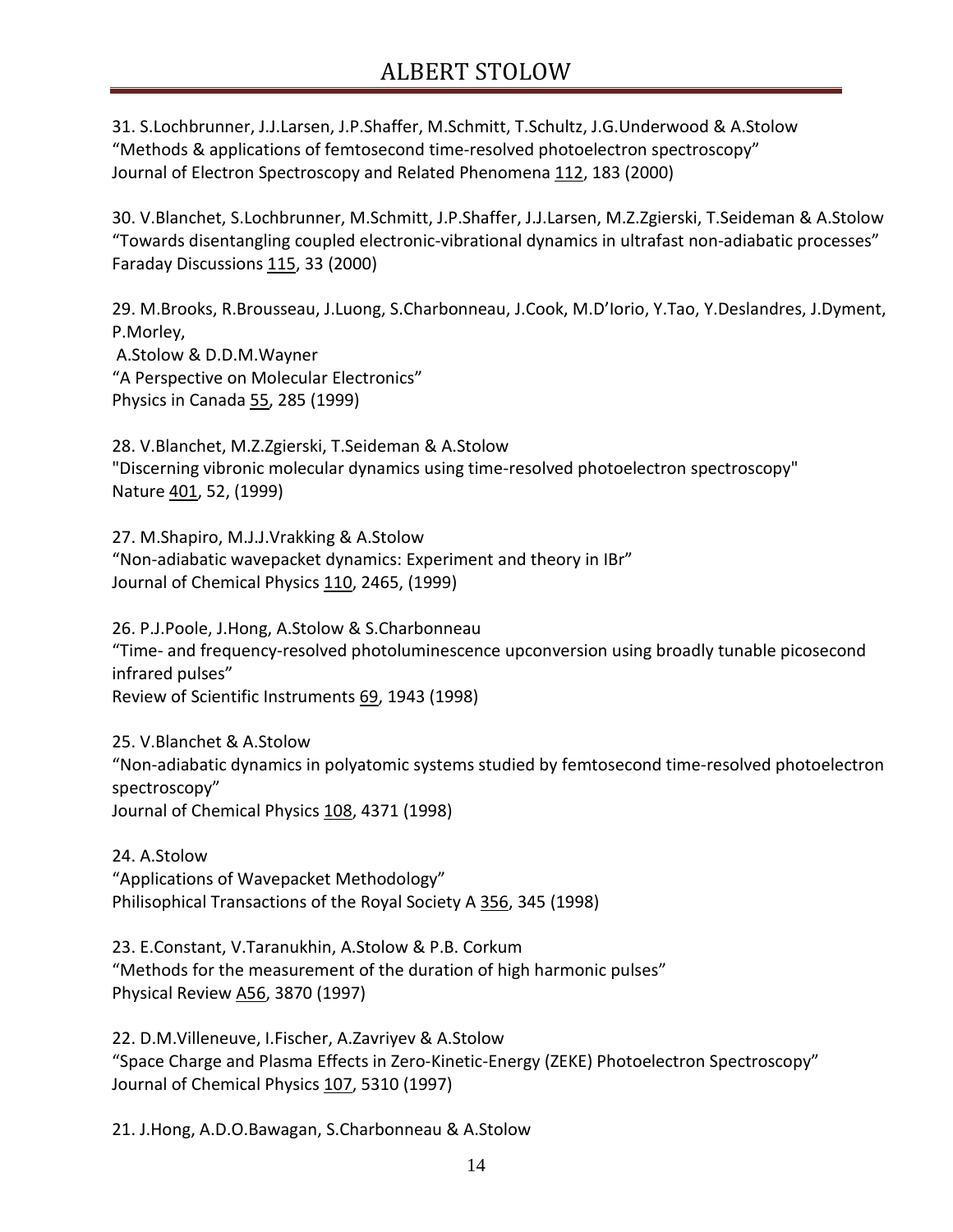"Simple, broadly tunable femtosecond pulse generation in the near- and mid-infrared" Applied Optics 36, 1894 (1997)

20. M.Yu.Ivanov & A.Stolow "Coherent control of Rydberg lifetimes using Wavepacket Technology" Chemical Physics Letters 265, 231 (1997)

19. I.Sh.Averbukh, M.J.J.Vrakking, D.M.Villeneuve & A.Stolow "Wavepacket Isotope Separation" Physical Review Letters 77, 3518 (1996)

18. M.J.J.Vrakking, D.M.Villeneuve & A.Stolow "Non-adiabatic wavepacket dynamics: predissociation of IBr" Journal of Chemical Physics 105, 5647 (1996)

17. M.J.J.Vrakking, D.M.Villeneuve & A.Stolow "Observation of Fractional Revivals in Molecular Wavepackets" Physical Review A 54, 37R (1996)

16. A.Stolow "GHz bandwidth ultrahigh vacuum 50  $\Box$  coaxial high spectroscopy" Review of Scientific Instruments 67, 1777 (1996)

15. A.Stolow "Minumum profile ultrahigh vacuum gate valve based on linear/rotary motion feedthrough" Journal of Vacuum Science & Technology A 14, 2669 (1996)

14. I.Fischer, M.J.J.Vrakking, D.M.Villeneuve & A.Stolow "Wavepacket Dynamics of the  $I_2$  B-state Studied by Femtosecond Time-Resolved Photoionization and Zero-Kinetic-Energy Photoelectron Spectroscopy" Chemical Physics 207, 331 (1996)

13. M.J.J.Vrakking, I.Fischer, D.M.Villeneuve & A.Stolow "Collisional Enhancement of Rydberg Lifetimes observed in Vibrational Wavepacket Experiments" Journal of Chemical Physics 103, 4538 (1995)

12. I.Fischer, D.M.Villeneuve, M.J.J.Vrakking & A.Stolow "Femtosecond Wavepacket Dynamics Studied by Time-Resolved Zero-Kinetic-Energy (ZEKE) Photoelectron Spectroscopy" Journal of Chemical Physics 102, 5566 (1995)

11. A.Zavriyev, I.Fischer, D.M. Villeneuve & A.Stolow "Ponderomotive Effects in Zero-Kinetic-Energy (ZEKE) Photoelectron Spectroscopy with Intense Femtosecond Pulses"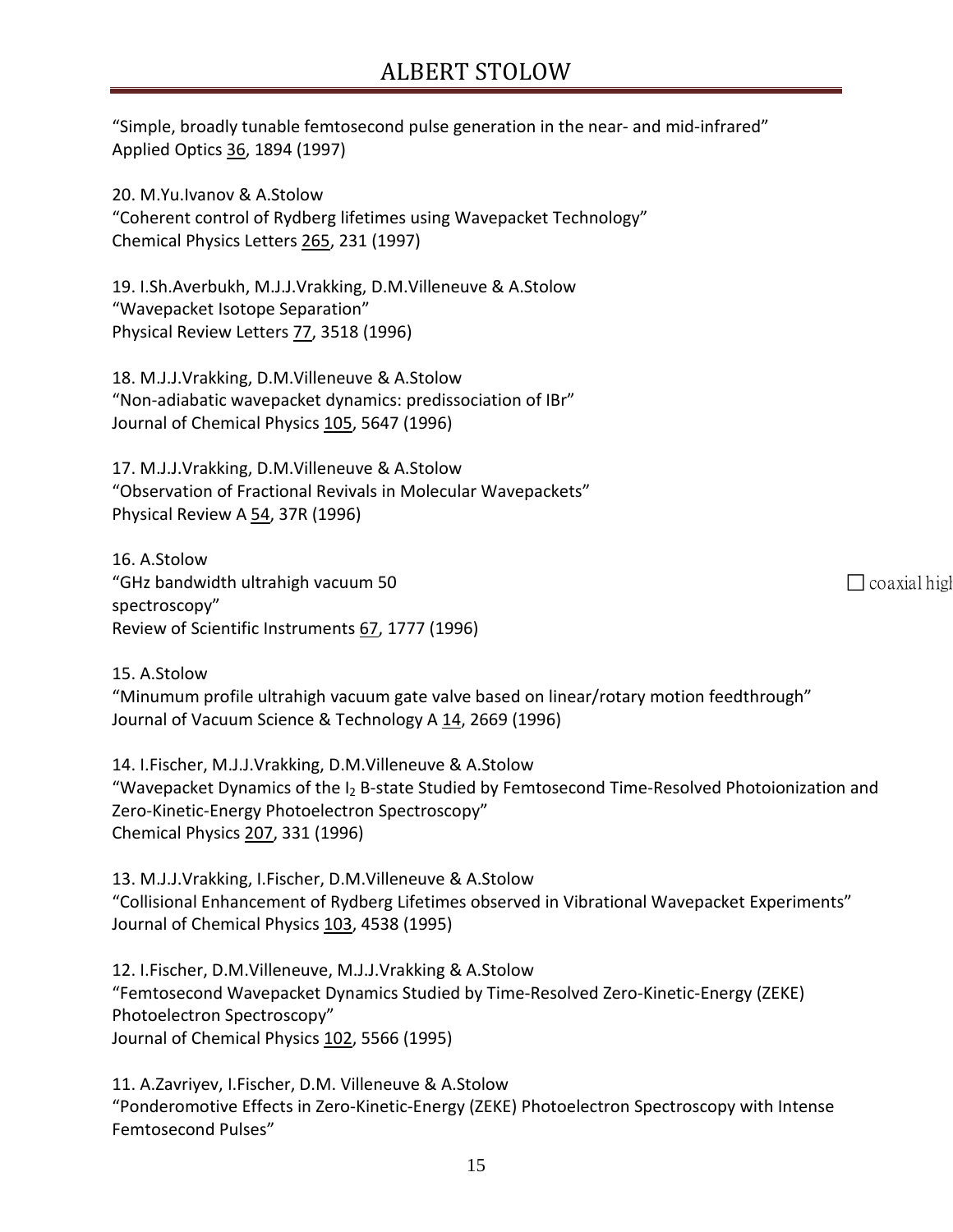Chemical Physics Letters 234, 281 (1995)

10. D.M. Villeneuve, I. Fischer & A.Stolow "High Power Tunable Femtosecond Visible and Infrared Light from a Synchronized Ti:Sapphire/Nd:YAG Laser System by Difference Frequency Mixing" Optics Communications 114, 141 (1995)

9. A.Stolow & Y.T. Lee Photodissociation dynamics of  $CO<sub>2</sub>$  at 157.6nm by photofragment-translational spectroscopy" Journal of Chemical Physics 98, 2066 (1993)

8. A.Stolow, B.A. Balko, E.F. Cromwell, J-S. Zhang & Y.T. Lee "The Dynamics of  $H_2$  Elimination from Ethylene" Journal of Photochemistry & Photobiology 62, 285 (1992)

7. E.F. Cromwell, A. Stolow, M.J. Vrakking & Y.T. Lee "Dynamics of ethylene photodissociation from rovibrational and translational energy distributions of H2 products" Journal of Chemical Physics 97, 4029 (1992) 6. B.A.Collings, J.C.Polanyi, M.A.Smith, A.Stolow and A.W.Tarr "Observation of the Transition State  $HD_2^{\dagger}$  in Collisions; H+D<sub>2</sub>" Physical Review Letters 59, 2551 (1987); 63, 2160 (1989)

5. D.J.Donaldson, J.Parsons, J.J.Sloan and A.Stolow "Vibrational Energy Partitioning in the Reaction of F Atoms with NH<sub>3</sub> and ND<sub>3</sub>" Chemical Physics 85, 47 (1984)

4. S.Wolfe, A.Stolow and L.J.LaJohn

"Stereoelectronic Effects in the Kinetic Acidities of Diastereotropic Hydrogens" Canadian Journal of Chemistry 62, 1470 (1984)

3. S.Wolfe, A.Stolow and L.J.LaJohn

"A Theoretical Re-examination of Carbanions Adjacent to Sulphide, Sulphoxide and Sulphone Centers" Tetrahedron Letters 24, 4071 (1983)

2. R.Sutcliffe, M.Anpo, A.Stolow and K.U.Ingold

"Kinetic applications of electron paramagnetic resonance.39. Bimolecular self-reactions of some Nalkylcarboxyamidyl, N-alkylsulfonamidyl, and N-alkyl-N-(alkoxycarbonyl)aminyl radicals. Intermolecular hydrogen atom abstraction by N-ethylpropionamidyl radical" Journal of the American Chemical Society 104, 6064 (1982)

1. A.Garton, A.Stolow and D.M.Wiles "Infrared Spectroscopic Characterization of Surface Coatings on Glass Fibers" Journal of Material Science 16, 3211 (1981)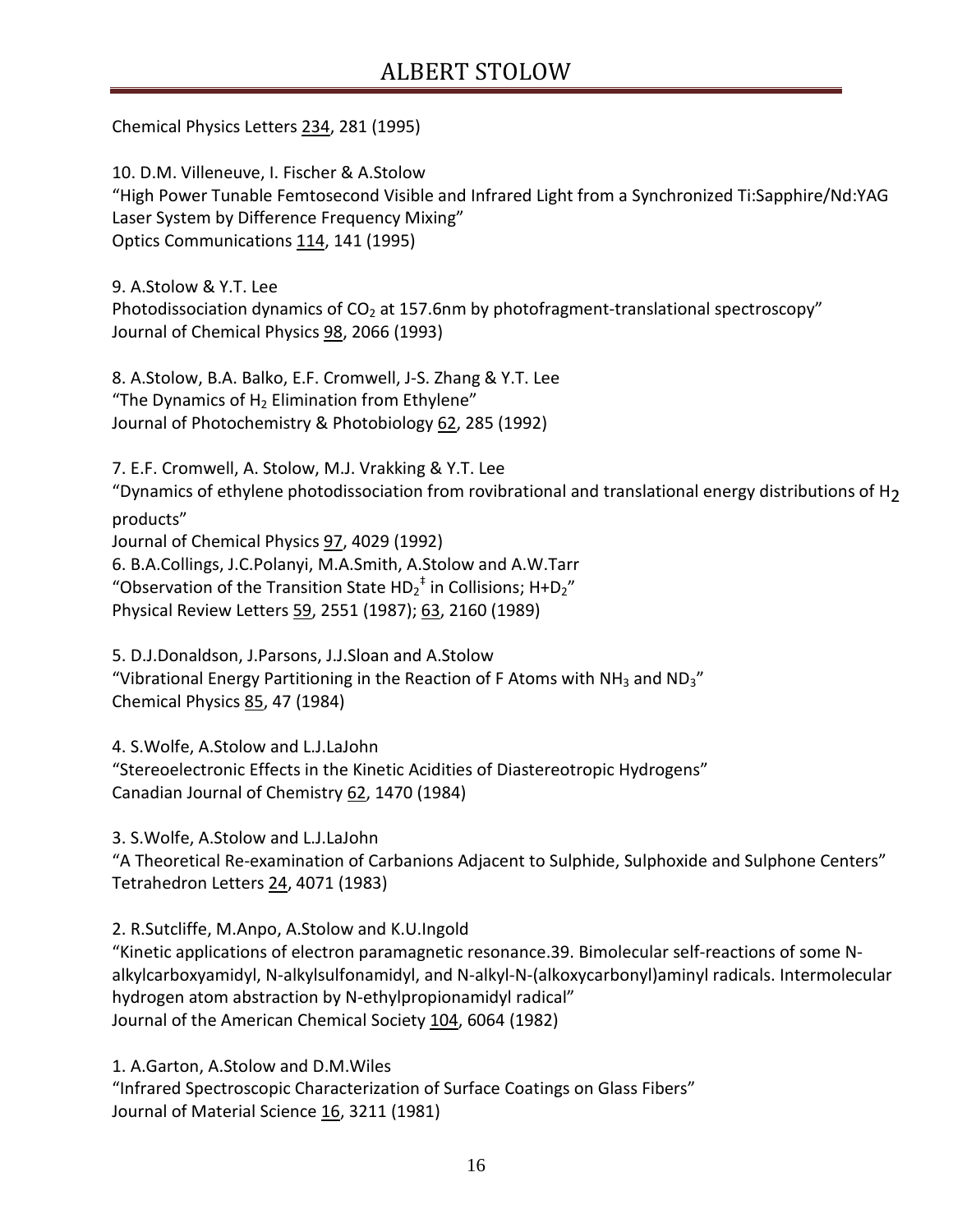### **Conference Proceedings** *(to date: 26)*

A.M. Barlow, K. Popov, M. Andreana, D.J. Moffatt, A. Ridsdale, A.D. Slepkov, L. Ramunno, A. Stolow. "Spatial-spectral coupling in hyperspectral CARS microscopy imaging" in *"Three-Dimensional and Multidimensional Microscopy: Image Acquisition and Processing XX".* CJ Cogswell, TG Brown, JA Conchello, T. Wilson Eds. Proceedings of SPIE 8589 (2013).

O. Schalk, A.E. Boguslavskiy, M.S. Schuurman, A. Stolow.

"The Dynamophore - Localization of Excited State Dynamics Studied by Time-Resolved Photoelectron Spectroscopy"

XVIIIth International Conference on Ultrafast Phenomena. Vol. 41. Lausanne CH. 2012.

O. Schalk, P. Lang, M.S. Schuurman, G. Wu, M. Bradler, E. Riedle, A. Stolow. "Internal Conversion vs. Intersystem Crossing - What Drives the Dynamics of Cyclic alpha,beta-Enones?" XVIIIth International Conference on Ultrafast Phenomena. Vol. 41. Lausanne CH. 2012.

T. Sekikawa, O. Schalk, G.R. Wu, A.E. Boguslavskiy, A. Stolow.

"Initial Processes of Proton Transfer in Salicylideneaniline Studied by Time-Resolved Photoelectron Spectroscopy"

XVIIIth International Conference on Ultrafast Phenomena. Vol. 41. Lausanne CH. 2012.

K.I. Popov, A.F. Pegoraro, A. Stolow, L. Ramunno

"Effect of the Nonresonant Background Medium in CARS and SRS Microscopy Image Formation" Conference on Lasers & Electro-Optics (CLEO). San Jose, CA, USA. 2012.

R.C. Burruss, A.D. Slepkov, A.F.Pegoraro, A. Stolow "Coherent anti-Stokes Raman scattering (CARS) microscopy of fluid inclusions: multimodal 3D, chemically selective imaging and spectroscopy" in *European Current Research on Fluid Inclusions (ECROFI-XXI)*, Austria, August 2011. p. 54.

T. Sekikawa, O. Schalk, G. Wu, A.E. Boguslavskiy, A. Stolow "Initial Process of Proton Transfer in Salicylideneaniline Studied by Time-resolved Photoelectron Spectroscopy" in *European Quantum Electronics Conference (EQEC)*. Munich, Germany (2011).

A. Ridsdale, A. Cardenas-Blanco, A. Stolow, M.E. Schweitzer.

"A New Potentially in Vivo Imaging Technique: Direct Nondestructive Microscopy of Articular Cartilage" in *Radiological Society of North America 2010. Personalized Medicine* (2010). Paper #SST14-07.

M.S.D. Smith, A.C.T. Ko, A. Ridsdale, B.Schattka, A. Pegoraro, M.D. Hewko, M. Shiomi, A. Stolow, M. G. Sowa

"A single-photon fluorescence and multi-photon spectroscopic study of atherosclerotic lesions" in *"Biophotonics. Photonics North 2009"*. R. Vallée Ed. Proceedings of SPIE 7386 73860I-1 (2009).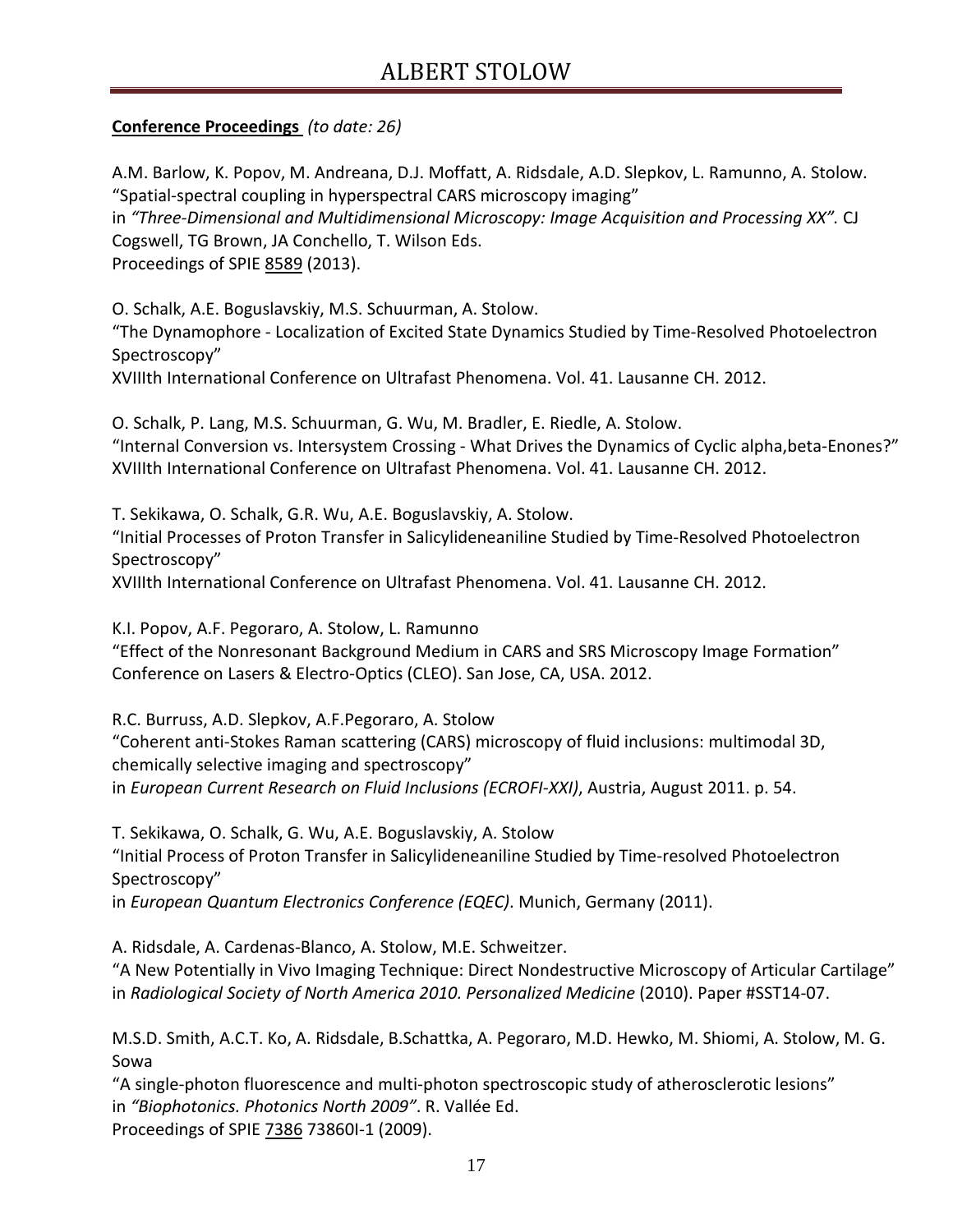ACT Ko, A Ridsdale, AF Pegoraro, MSD Smith, LB Mostaco-Guidolin, MD Hewko, EK Kohlenberg, B Schattka, M Shiomi, A Stolow, MG Sowa

"Label-free imaging of arterial tissues using photonic crystal fibre (PCF) based nonlinear optical microscopic system"

in *"Imaging, Manipulation, and Analysis of Biomolecules, Cells, and Tissues VII"* DL Farkas, DV Nicolau, RC Leif Eds.

Proceedings of SPIE 7182 (2009).

W. Li, XB Zhou, R Lock, S Patchkovskii, O. Smirnova, A. Stolow, M Murnane, H Kapteyn "Probing Dynamics in Polyatomic Molecules Using High Harmonic Generation: the Role of Ionization Continua"

in *"Springer Series in Chemical Physics, Vol.92, Ultrafast Phenomena XVI"*, P. Corkum, S Desilvestri, KA Nelson, E Riedle. Eds. (Springer Verlag, Berlin, 2009) p.63.

A.F. Pegoraro, A. Ridsdale, D.J. Moffatt, J.P. Pezacki, A. Stolow, B.K. Thomas, L. Fu, L. Dong, M.E. Fermann

"All-fiber multimodal CARS microscopy of live cells"

CLEO Europe EQEC 2009, Postdeadline paper PDA.9 (2009).

O. Gessner, A.M.D. Lee, E.t-H. Chrysostom, C.C. Hayden & A. Stolow "Femtosecond Multidimensional Imaging - Watching Chemistry from the Molecule's Point of View"

in *"Springer Series in Chemical Physics, Vol.88, Ultrafast Phenomena XV"*, P. Corkum, D. Jonas, R.D.J. Miller, A.M. Weiner. Eds. (Springer Verlag, Berlin, 2007) p.365.

H. Satzger, D. Townsend, M.Z. Zgierski & A. Stolow

"Direct Observation of Ultrafast Dynamics in DNA Bases"

in *"Springer Series in Chemical Physics, Vol.88, Ultrafast Phenomena XV"*, P. Corkum, D. Jonas, R.D.J. Miller, A.M. Weiner. Eds. (Springer Verlag, Berlin, 2007) p.486.

D-X Xu, P. Cheben, R. Lausten, M. Ivanov, S. Janz, B. Lamontagne, E. Post, J. Ripmeester, P.Rochon & A.Stolow,

"Holographic gratings in silicon-on-insulator waveguides with azo-polymer cladding" ICO Topical Meeting on Optoinformatics and Information Processing, (St Petersburg, Russia 2006).

O. Gessner, E.t-H. Chrysostom, A.M.D. Lee, J.P. Shaffer, C.C. Hayden & A. Stolow "Photodissociation dynamics studied via Time-Resolved Coincidence Imaging Spectroscopy" in *"Springer Series in Chemical Physics, Vol.79, Ultrafast Phenomena XIV"*, T. Kobayashi, T.Okada, T. Kobayashi, K.A. Nelson, S. De Silvestri. Eds. (Springer Verlag, Berlin, 2005) p.496.

J.P. Shaffer, T. Schultz, J.G. Underwood, C.C. Hayden & A. Stolow "Time-Resolved Photoelectron Spectroscopy: Charge & Energy Flow in Molecules" in *"Springer Series in Chemical Physics, Vol.71, Ultrafast Phenomena XIII"*, R.D.Miller, M.M.Murnane, N.F.Scherer, A.M.Weiner Eds. (Springer Verlag, Berlin, 2003) p.71.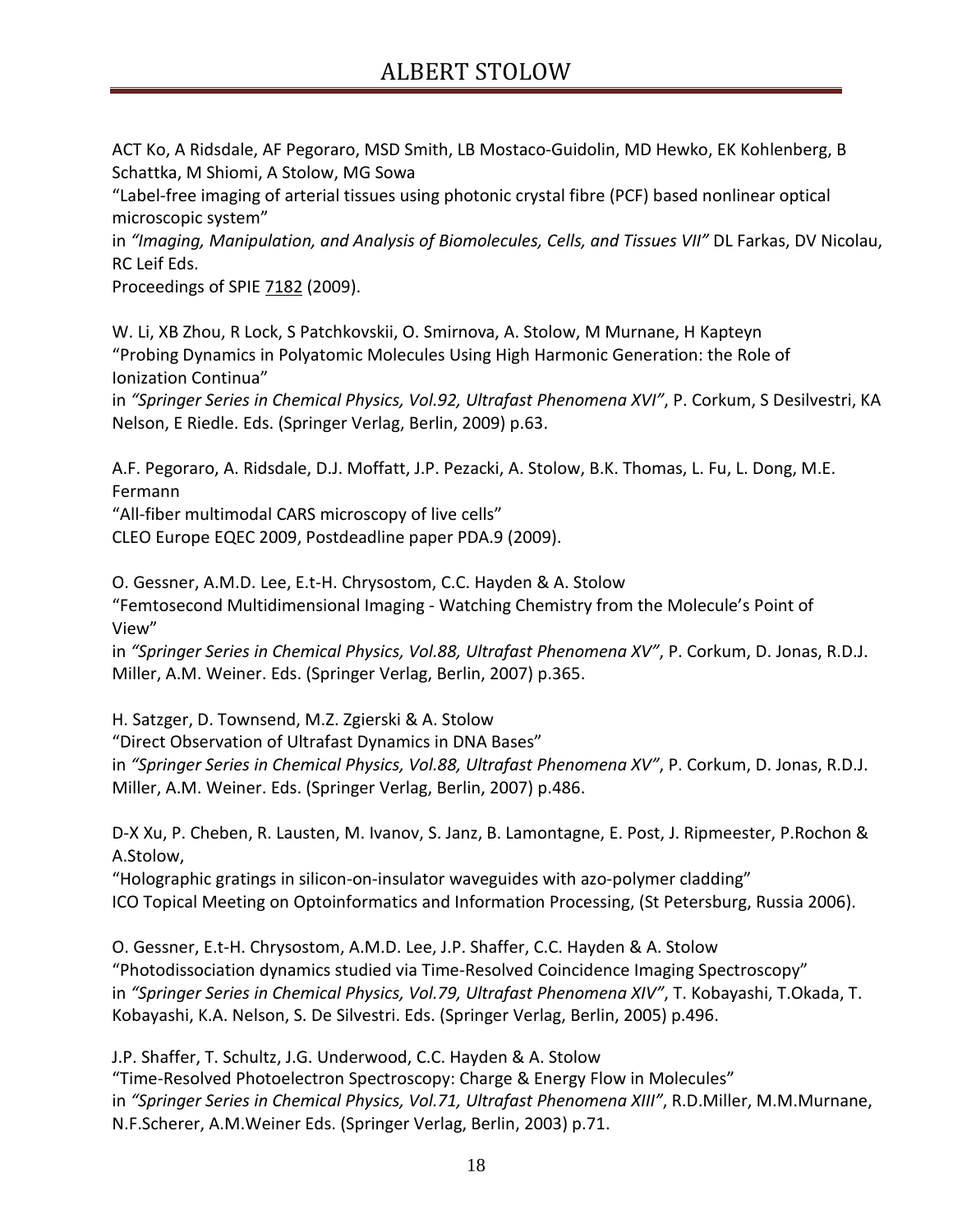J.G.Underwood, A.Stolow, L.Misoguti, M.M.Murnane & H.C.Kapteyn, "Coherent femtosecond VUV generation via Guided Wave Phase Matched Parametric Generation" in *Ultrafast Optics 2001*, Montebello, Quebec 22-26 July 2001. Postdeadline Paper 2.

S.Lochbrunner, M.Schmitt, J.P.Shaffer, T.Schultz & A.Stolow

"Time-resolved photoelectron spectroscopy of excited state intramolecular proton transfer dynamics" in *"Springer Series in Chemical Physics, Vol.66, Ultrafast Phenomena XII"*, T.Elsaesser, S.Mukamel, M.Murnane, N.Scherer, Eds. (Springer Verlag, Berlin, 2000).

J.P.Shaffer, T.Schultz, M.Schmitt, J.G.Underwood & A.Stolow

"Untangling π−π\*/*n*-π\* orbital interactions via time-resolved photoelectron spectroscopy" in *"Springer Series in Chemical Physics, Vol.66, Ultrafast Phenomena XII"*, T.Elsaesser, S.Mukamel, M.Murnane, N.Scherer, Eds. (Springer Verlag, Berlin, 2000).

V.Blanchet & A.Stolow "Time Resolved Configuration Interaction" in *"Springer Series in Chemical Physics, Vol.63, Ultrafast Phenomena XI"*, T.Elsaesser, J.G.Fujimoto, D.A.Wiersma, W.Zinth, Eds. (Springer Verlag, Berlin, 1998), p.456.

I.Fischer, M.J.J.Vrakking, D.M.Villeneuve & A.Stolow "Wavepacket Dynamics via Femtosecond Time-resolved Photoelectron & Photoionization Spectroscopy" in *"Springer Series in Chemical Physics, Vol.62, Ultrafast Phenomena X"* P.F.Barbara, J.G.Fujimoto, W.H.Knox & W.Zinth eds. (Springer Verlag, Berlin 1996).

I.Fischer, M.J.J.Vrakking, D.M.Villeneuve & A.Stolow "Femtosecond Time-Resolved Zero-Kinetic-Energy Photoelectron & Photoionization Spectroscopy studies of Wavepacket Dynamics" in *"Femtosecond Chemistry"*, M.Chergui ed. (World Scientific, Singapore 1996).

M.J.J.Vrakking, I.Fischer, D.M.Villeneuve & A.Stolow "Lifetime Enhancement of Rydberg States observed in Vibrational Wavepacket Experiments" in *"Femtosecond Chemistry"*, M.Chergui ed. (World Scientific, Singapore 1996).

A.Stolow & Y.T.Lee "157nm Photodissociation Dynamics of  $CO<sub>2</sub>$  via Photofragment-Translational Spectroscopy" S.P.I.E. Conference Proceedings, Los Angeles, California Optical Methods for Time- and State-Resolved Chemistry Vol.1638, p.197, 23-25 January, 1992.

A.Stolow, B.Balko, E.F. Cromwell, J.Zhang & Y.T.Lee "The Dynamics of Hydrogen Elimination from Ethylene" Mol. Dyn. Combust. Chem. 1-31 (1992) Workshop Int. Inst. Pure Appl. Chem.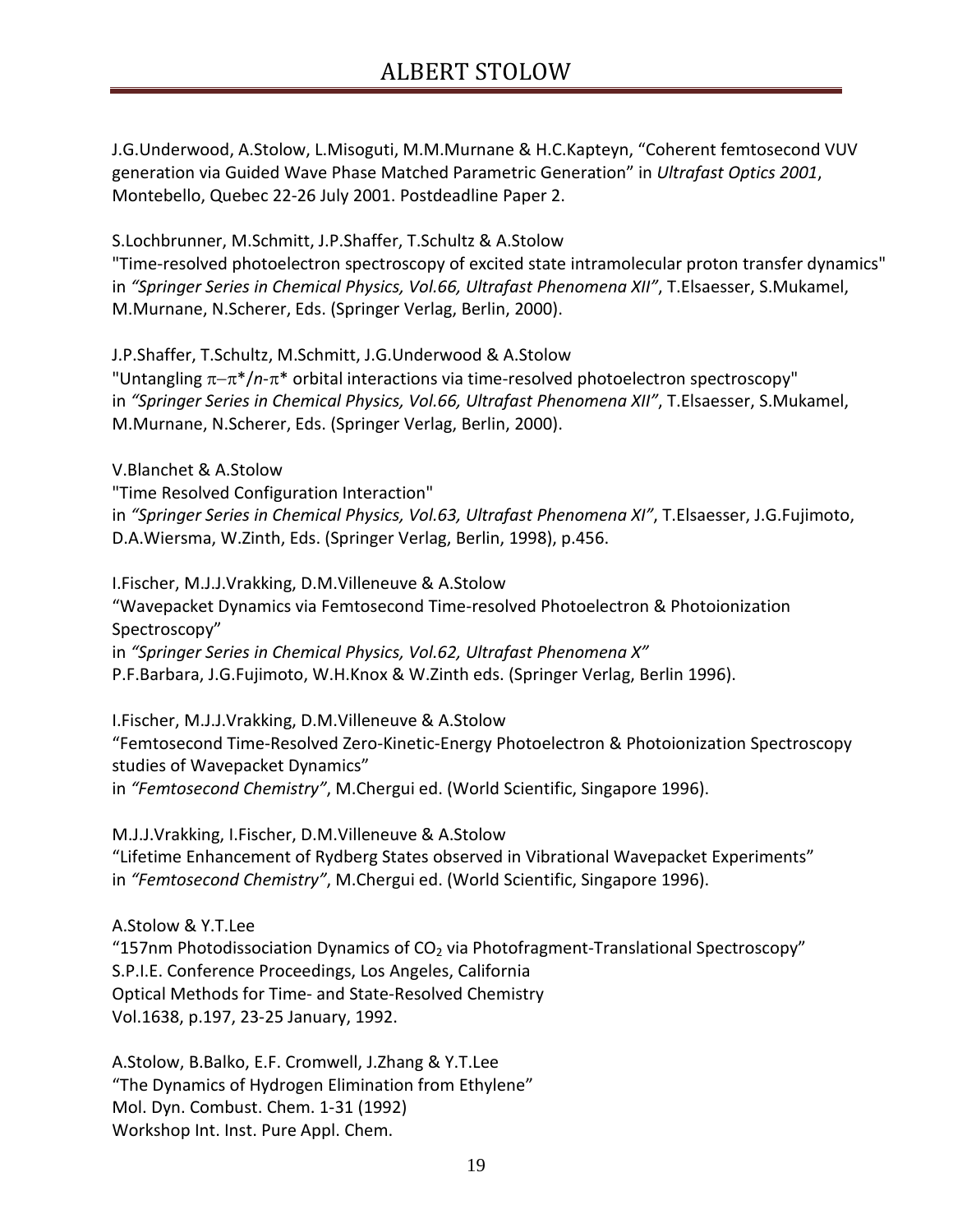World Sci. Singapore

#### **Book Chapters**

M.S. Schuurman & A. Stolow

"Interrogation of Nonadiabatic Molecular Dynamics Via Time-Resolved Photoelectron Spectroscopy" in 'Conical Intersections: Theory, Computation and Experiment', Edited by W. Domcke, D. Yarkony, H. Köppel. Advanced Series in Physical Chemistry Vol. 17 (World Scientific, Singapore 2011).

A. Stolow & J.G. Underwood

"Time-Resolved Photoelectron Spectroscopy of Non-adiabatic Dynamics in Polyatomic Molecules" Advances in Chemical Physics. Vol. 139, Edited by S.A. Rice, (Wiley, New York, 2008).

C.C. Hayden & A. Stolow "Non-adiabatic Dynamics studied by Femtosecond Time-resolved Photoelectron Spectroscopy" Advanced Physical Chemistry, Vol.10, Edited by C-Y Ng. (World Scientific Singapore, 2000).

**Invited Talks** *(to date: 253)*

Keynote Lecture, OSA Distinguished Travelling Lecturer Program International OSA Network of Students May 25, 2014 "Coherent Nonlinear Optical Microscopy: A New View on Life"

Colloquium. Department of Physics. University of Central Florida. 4 April 2014 "Ultrafast Molecular Sciences"

Invited Lecturer. MicroCOR Winter School on Chemical Imaging by Coherent Raman and Nonlinear Microscopy Les Houches, France 24 February 2014 "Raman Spectroscopy, Femtosecond CARS, Hyperspectral CARS Microscopy"

Invited Lecturer. MicroCOR Winter School on Chemical Imaging by Coherent Raman and Nonlinear Microscopy Les Houches, France 25 February 2014 "Image Formation in NLO Microscopy: Spectral & Spatial Distortions in CARS & SRS Microscopy"

Colloquium. Max-Planck-Institute for the Physics of Complex Systems. Dresden, Germany. 25 Nov 2013. "Dynamics of Polyatomic Molecules in Laser Fields"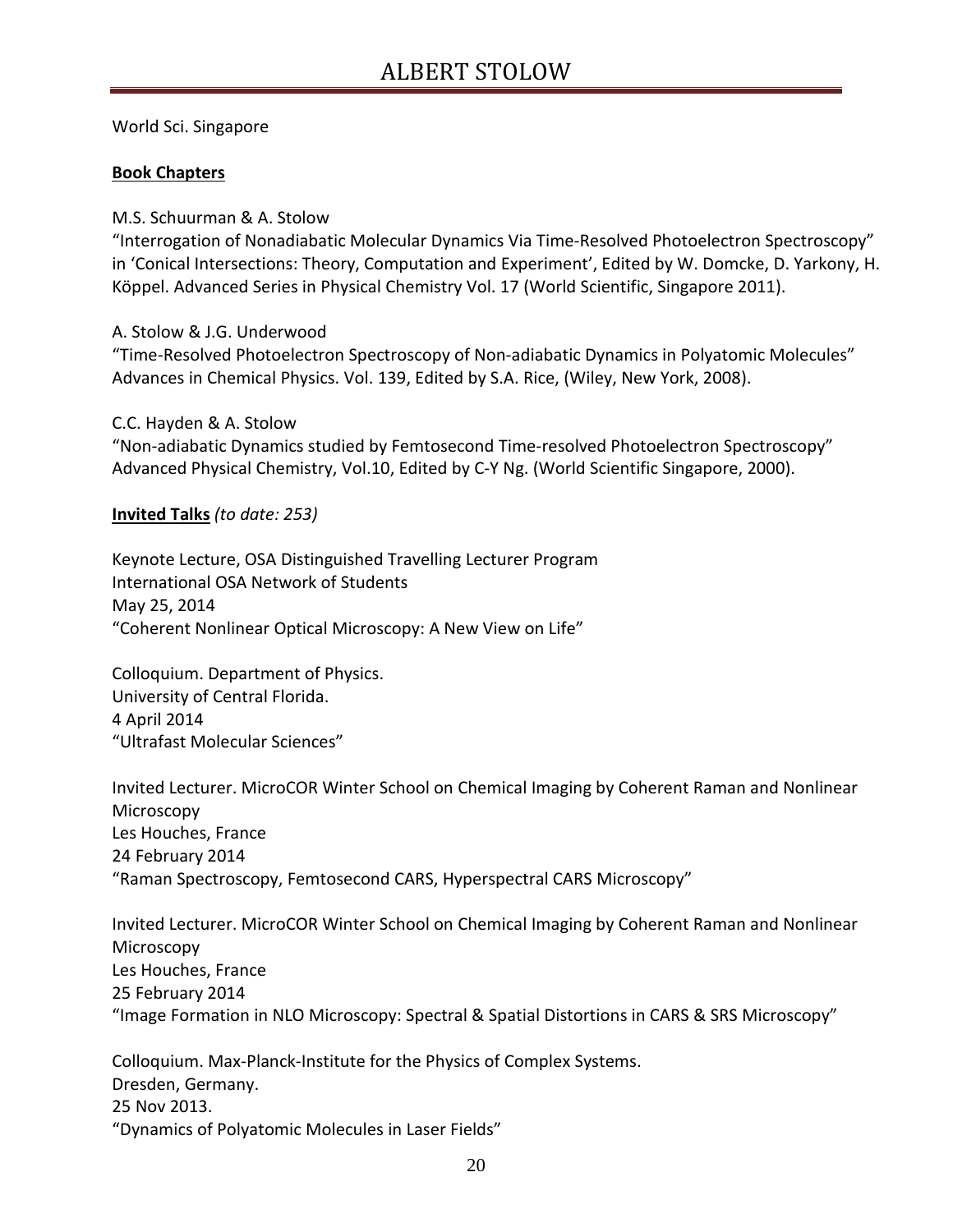Department of Chemistry. Warwick University, UK. 14 Nov 2013. "Femtosecond Molecular Sciences: from Molecular Dynamics to Biophotonics"

Department of Chemistry University of Durham, UK. 12 Nov 2013. "Femtosecond Lasers, from Molecular Physics to Microscopy"

Department of Physics, Heriot-Watt University Edinburg UK. 11 Nov 2013. "Ultrafast Molecular Sciences"

International Conference on Attosecond Physics Paris, FR 12 July 2013 "Sub-cycle Multielectron Physics of Polyatomic Molecules"

International Symposium on Molecular Beams. Prague CZ. 10 June 2013. "Molecular Beam PEPICO Studies of Strong Field Attosecond Processes in Molecules"

96<sup>th</sup> Canadian Chemistry Conference. Symposium on Ultrafast Photochemistry and Quantum Control. Quebec, QC. 30 May 2013. "Polyatomic Molecules in Strong Laser Fields"

3<sup>rd</sup> Annual Workshop on Spectroscopic Imaging Purdue University. Lafayette, IN, USA. May 23-24, 2013. "Hyper-spectral CARS imaging in the fingerprint region"

Centre for Oil Sands Initiatives. University of Alberta. Edmonton, AB. 13 May 2013. "Imaging the Microscopic Distribution of Organic Material in Oil Sands"

Department of Physics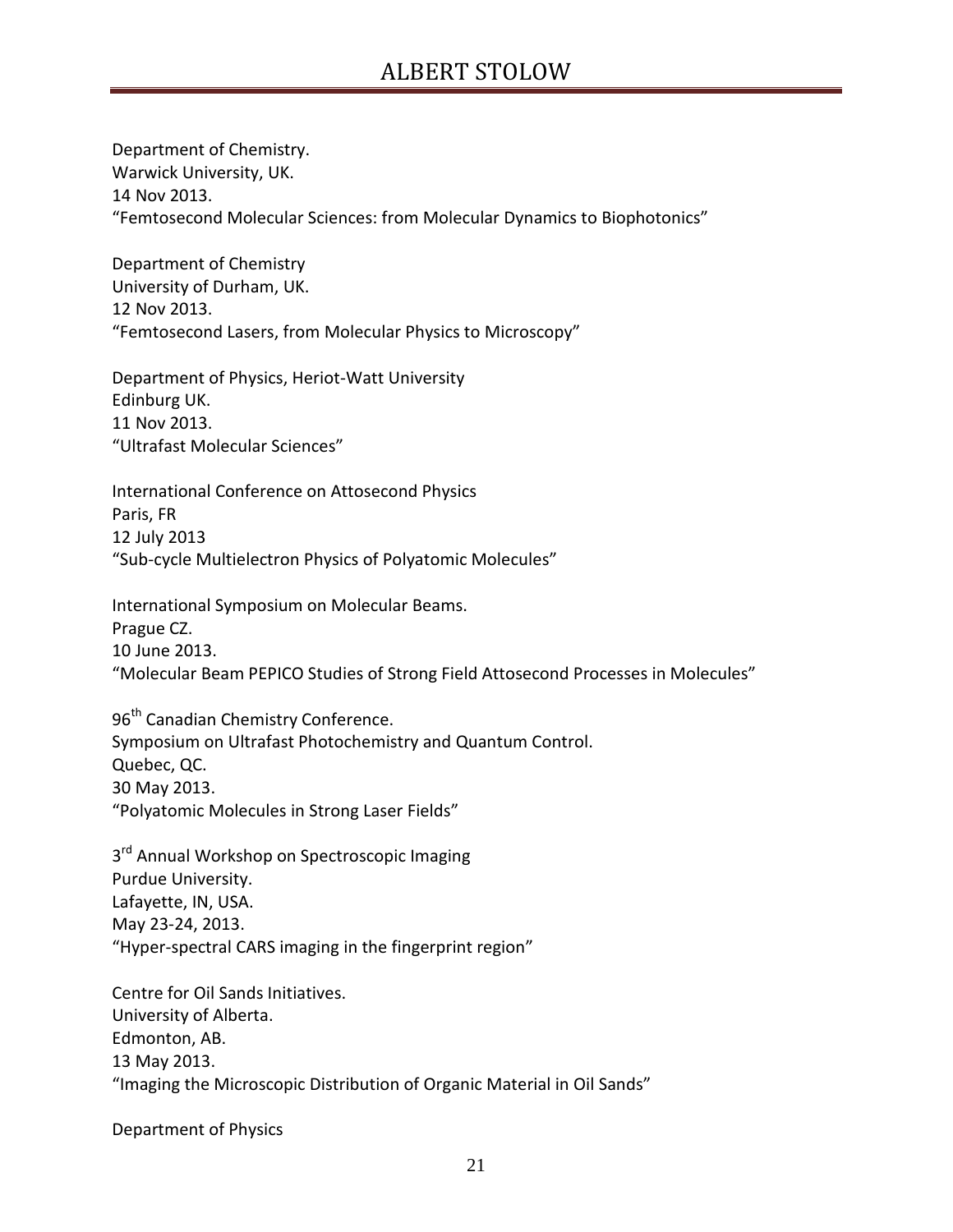Imperial College. London, UK. 18 April 2013. "Polyatomic Molecules in Laser Fields"

Introductory Lecture, Faraday Discussion on "Photoinduced Quantum Molecular Dynamics" Nottingham, UK. 15-17 April 2013. "The Three Pillars of Photoinduced Quantum Molecular Dynamics"

Lecturer. Workshop on "Unravelling the Interpretation of Attosecond Measurements" U.S. Department of Energy. Washington, DC, USA 26 March 2013 "Molecular Wavepacket Dynamics"

Department of Chemistry Tulane University New Orleans, LA, USA 4 March 2013 "CARS Microscopy Made Simple"

AMO Colloquium. Departments of Physics, Chemistry. University of British Columbia Vancouver, BC 17 January 2013 "Molecular Sciences: The Dynamical Perspective"

Colloquium. Department of Chemistry. Simon Fraser University Burnaby, BC 16 January 2013 "CARS Microscopy Made Simple: Label-free, Molecule-Specific Imaging"

Colloquium. Department of Chemistry. University of British Columbia Vancouver, BC 15 January 2013 "CARS Microscopy Made Simple: Label-free, Molecule-Specific Imaging"

Colloquium. Centre d'Optique, Photonique et Laser (COPL). Laval University Quebec, QC 11 December 2012 "CARS Microscopy Made Simple: Label-free, Molecule-Specific Imaging"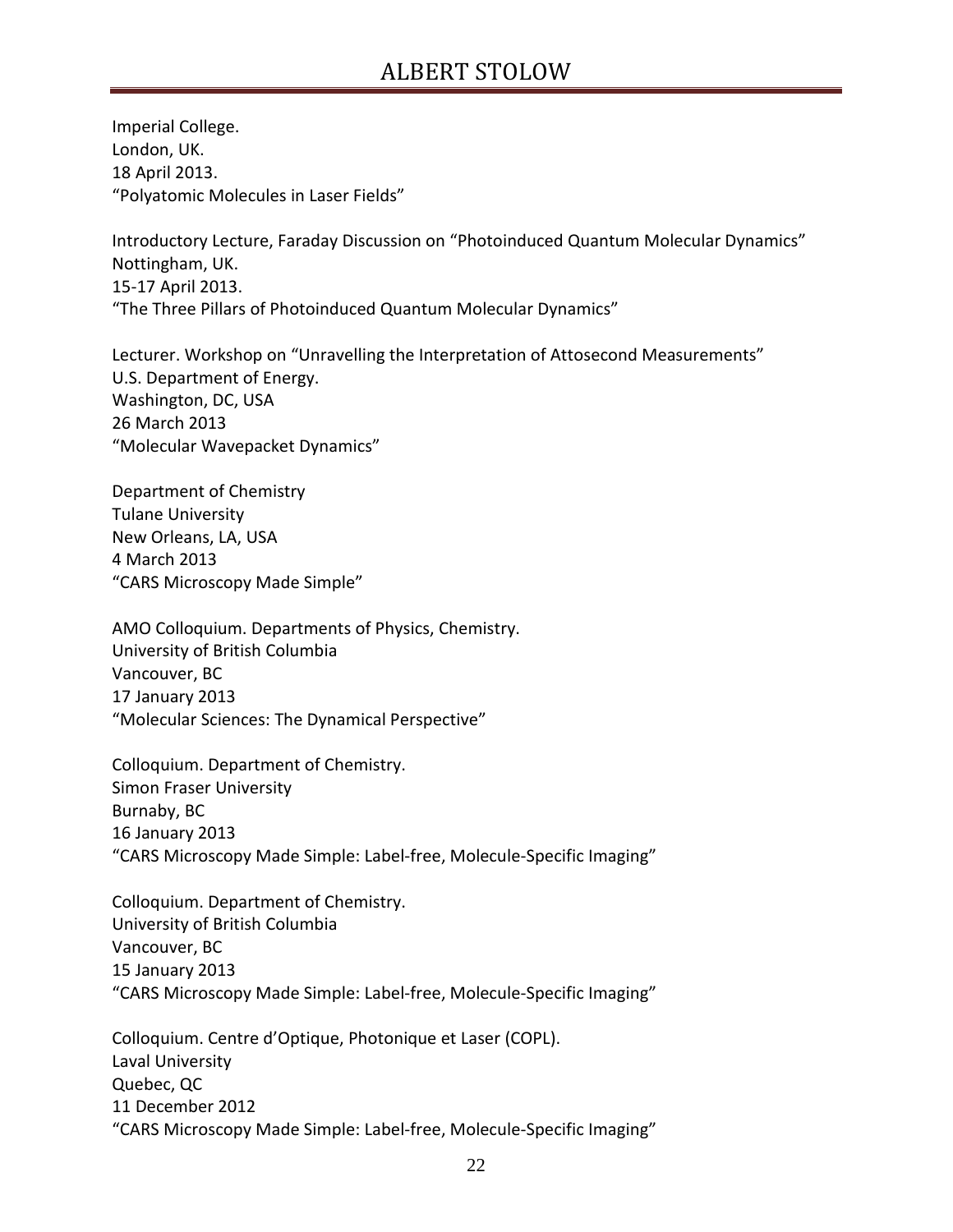Colloquium. Department of Chemistry. University of Sherbrooke Sherbrooke, QC 21 November 2012 "CARS Microscopy Made Simple: Label-free, Molecule-Specific Nonlinear Microscopy"

Colloquium. Department of Chemistry & Biochemistry. University of Colorado, Boulder. Boulder CO USA 16 November 2012 "CARS Microscopy Made Simple: Label-free, Molecule-Specific Nonlinear Microscopy"

Schawlow-Townes Symposium on Photonics, University of Ottawa Ottawa ON 9 November 2012 "Molecular Photonics: New Light on Molecular Sciences"

Annual Meeting. Geological Society of America. Charlotte, NC, USA 7 November 2012 "Multimodal Coherent Raman Spectroscopy and 3D Microscopy: Nonlinear Optical Tools for Geoscience Research"

Lecturer, "Frontiers in X-ray Science". Max-Planck Department for Structural Dynamics. Centre for Free Electron Lasers (CFEL). DESY. Hamburg, Germany. 12 October, 2012. "Molecular Sciences: The Dynamical Perspective"

Institute Seminar. École Polytechnique Fédérale de Lausanne. Lausanne, Switzerland. 5 October, 2012 "CARS Microscopy Made Simple"

FAST Fellow Lecturer. Institute of Quantum Electronics. Physics Department. ETH Zurich. Switzerland. 1-4 October, 2012. "Molecular Dynamics Lecture Series" (5 lectures, 10 hours).

Department of Chemistry. Universidad Autonoma. Madrid, Spain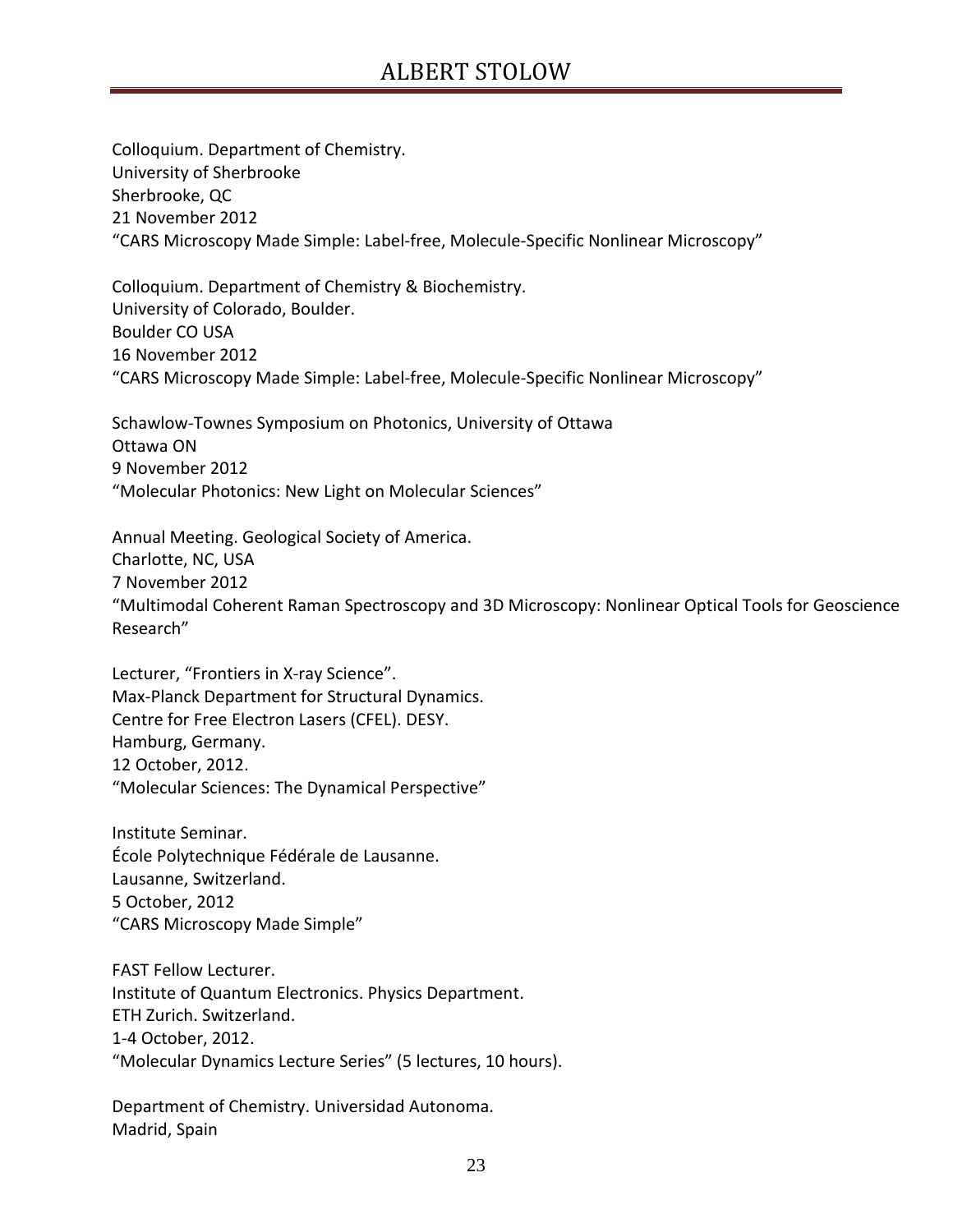29 August 2012 "Dynamics of Polyatomic Molecules in Laser Fields"

Department of Chemistry. Universidad Complutense. Madrid, Spain 28 August 2012 "Dynamics at Conical Intersections"

Gordon Research Conference on Electronic Spectroscopy & Dynamics. Lewiston, ME, USA. 23 July 2012. "The Dynamophore: Localization of Excited State Dynamics"

Photonics North 2012. Bio-Medical-Infection Conference. Montreal, PQ. 7 June 2012. "Broadly Tunable CARS Microscopy in the Fingerprint Region"

Keynote Seminar, Inaugural Symposium Waitt Advanced Biophotonics Center Salk Institute for Biological Studies San Diego, CA, USA May 4, 2012 "Multimodal CARS Microscopy: Label-free Live Cell Nonlinear Imaging"

Instrumentation Development Meeting. Stanford Linear Coherent Light Source (LCLS II). Stanford, CA, USA March 22, 2012 "Time-resolved Photoelectron Spectroscopy"

Gordon Research Conference on Photoionization & Photodetachment Galveston, TX, USA February 16, 2012 "Polyatomic Molecules in Strong Laser Fields"

Institute Colloquium. Max-Planck-Institute for Quantum Optics Garching, Germany January 13, 2012 "Molecular Sciences: The Dynamical Perspective"

Symposium on Chemical Physics. University of Waterloo. Waterloo, Ontario.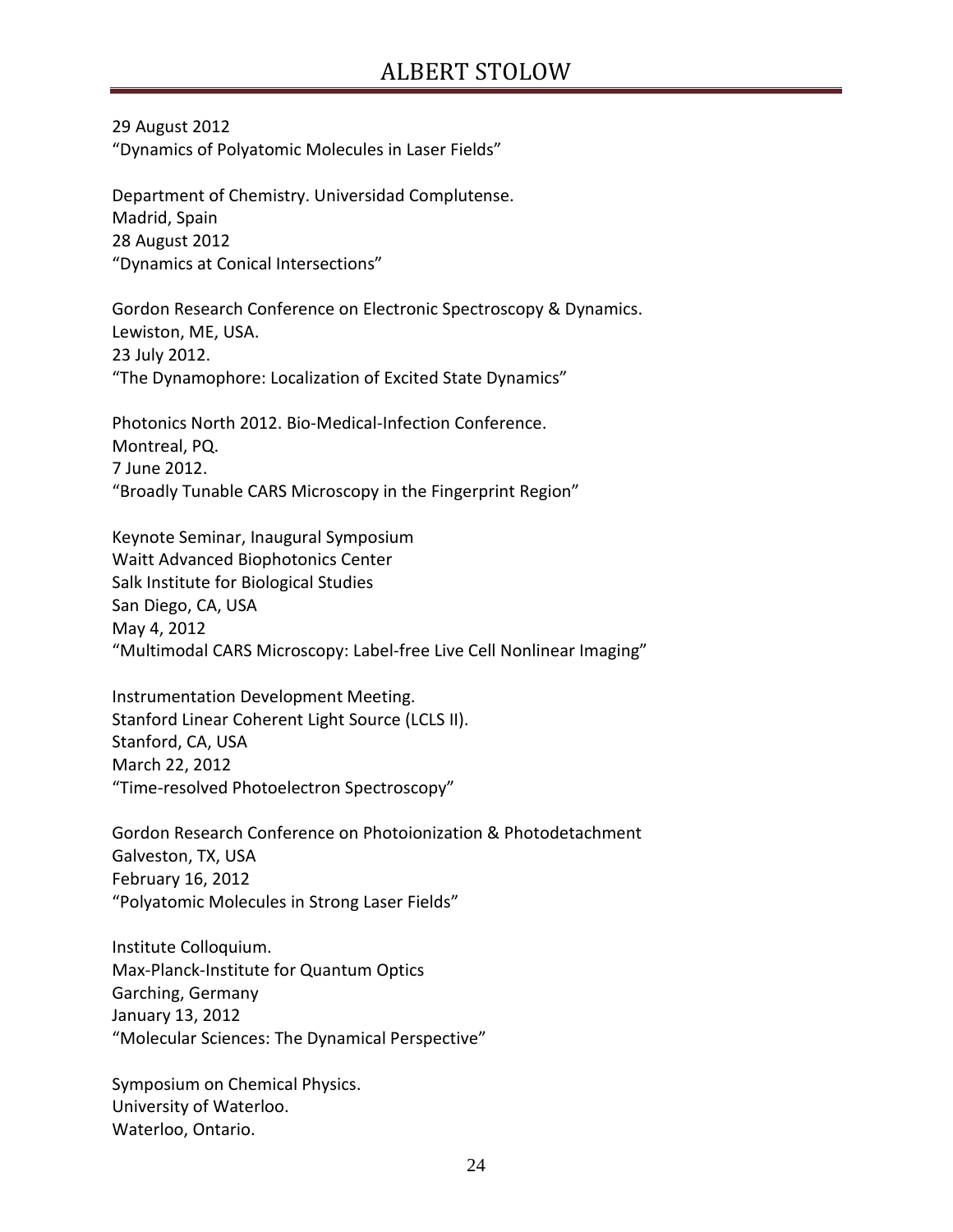November 6, 2011. "CARS Microscopy Made Simple"

Seminar. Department of Chemistry. University of California, Berkeley. Berkeley, California, USA November 2, 2011. "CARS Microscopy Made Simple"

Physical Chemistry Colloquium. Department of Chemistry. University of California, Berkeley. Berkeley, California, USA November 1, 2011. "Watching Ultrafast Charge & Energy Flow in Molecules"

Colloquium. Department of Physics. Frei Universität Berlin. Berlin, Germany. 25 October 2011. "CARS Microscopy Made Simple"

Colloquium. Fritz-Haber-Institut der Max-Planck-Gesselschaft. Berlin, Germany. 24 October 2011 "Dynamic Stark Control"

Colloquium. McGill Chemical Society. McGill University. Montreal, PQ. 4 October 2011. "CARS Microscopy Made Simple: Label-free, Chemical Specific Nonlinear Optical Imaging of Live Cells & Tissues"

Conference on Molecular Energy Transfer Oxford, UK. 15 September 2011 "Towards Polanyi rules for polyatomics via time-resolved photoelectron spectroscopy"

American Chemical Society National Meeting. Denver, CO, USA 1 September 2011 "Attosecond strong field dynamics of polyatomic molecules"

American Chemical Society National Meeting. Denver, CO, USA 29 August 2011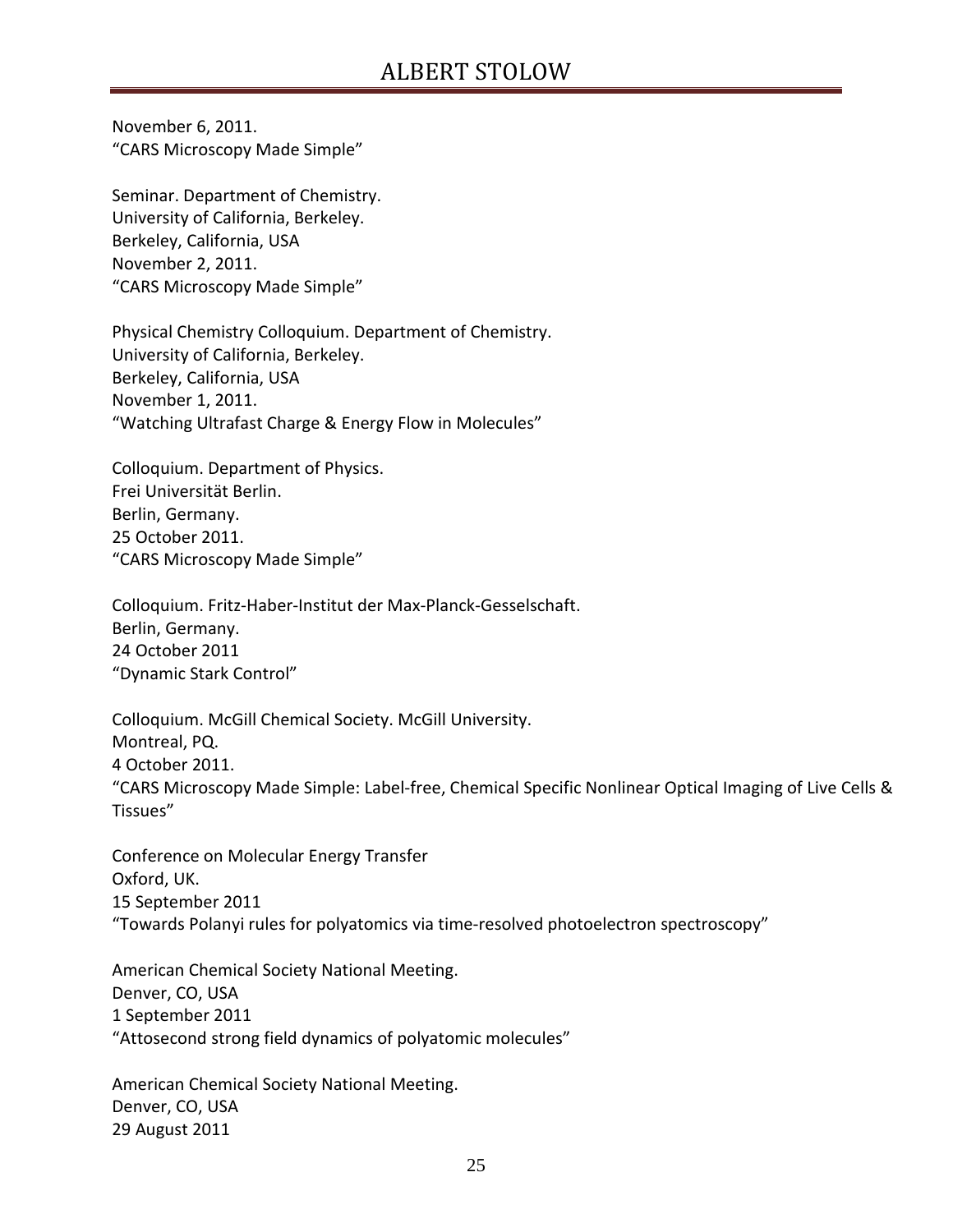"Multimodal CARS Microscopy using a simple femtosecond source"

Gordon Research Conference on Quantum Control of Light & Matter Mount Holyoke College, MA, USA 3 August 2011 "Molecules in Intermediate to Strong Laser Fields"

Faraday Discussion 153: Coherence and Control in Chemistry" Leeds, UK 26 July 2011 "From Molecular Control to Quantum Technology with the dynamic Stark Effect"

Colloquium. Max-Born-Institute for Nonlinear Optics Berlin, Germany 22 July 2011 "Imaging the Ultrafast Electronic Dynamics of Polyatomic Molecules: Molecular Frame Photoelectron Imaging, Quantum Control, Attosecond Strong Field Physics"

Colloquium. Institut de Ciencies Fotoniques Barcelona, Spain 18 July 2011 "Dynamics of Polyatomic Molecules in Laser Fields"

The Madrid Conference on Femtochemistry Madrid, Spain. 11 July 2011 "Reaction Dynamics"

Canadian Society for Chemistry Montreal, PQ 9 June 2010 "Time-Resolved Imaging of Purely Valence Electron Dynamics During a Chemical Reaction"

Canadian Society for Chemistry Montreal, PQ 8 June 2011 "A Pulse Shaping Approach to Broadband Infrared Sum Frequency Generation Spectroscopy"

Microscopical Society of Canada 38<sup>th</sup> Annual Meeting Ottawa ON 7 June 2011 "Multi-modal CARS microscopy using a simple femtosecond source"

Information Photonics Ottawa, ON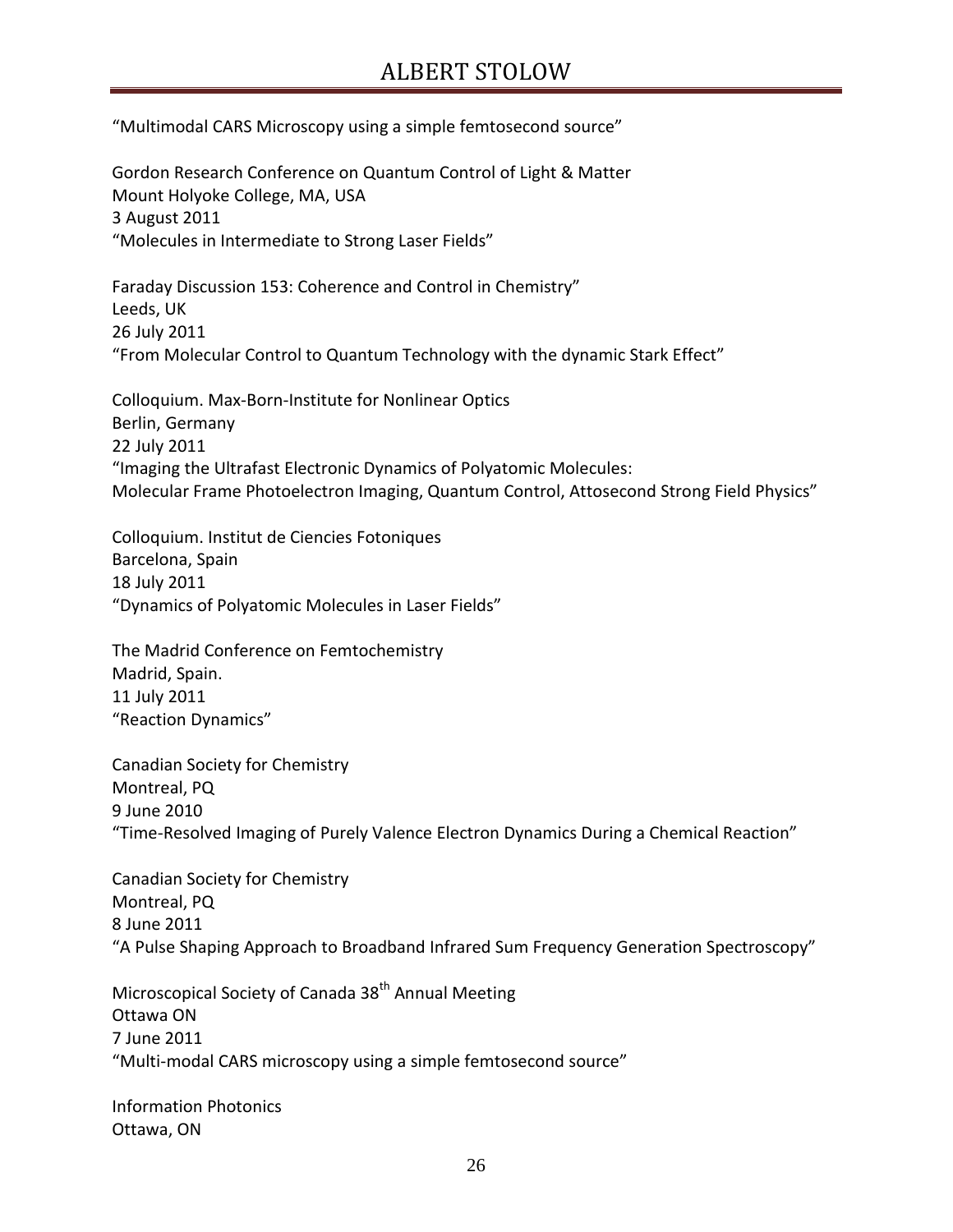18 May 2011 "High Performance Multimodal CARS Microscopy using a Single Laser Source"

Photonics North Ottawa, ON 16 May 2011 "CARS Microscopy Made Simple"

Focus On Microscopy Conference Konstanz, Germany 20 April 2011 "CARS Microscopy for Hoi Polloi"

University of Bern Bern, Switzerland 14 April 2011 "Multimodal CARS Microscopy using a Simple Femtosecond Source"

ETH Zürich Zürich Switzerland 12 April 2011 "Polyatomic Molecules in Laser Fields: Dynamics, Control, Strong Fields"

Ecole Polytechnique Federale de Lausanne Lausanne, Switzerland 11 April 2011 "Polyatomic Molecules in Laser Fields: Dynamics, Control, Strong Fields"

Faraday Discussions 150. "Frontiers in Spectroscopy" Basel, Switzerland 7 April 2011 "Non-Born Oppenheimer wavepacket dynamics in polyatomic molecules: vibrations at conical intersections in DABCO"

Colloquium Ottawa Institute of Systems Biology Faculty of Medicine, University of Ottawa 29 March 2011 "Shining New Light on Live Cells: Nonlinear Optical Microscopy"

Beckman Laser Institute University of California, Irvine 3 March 2011 "CARS Microscopy Made Simple"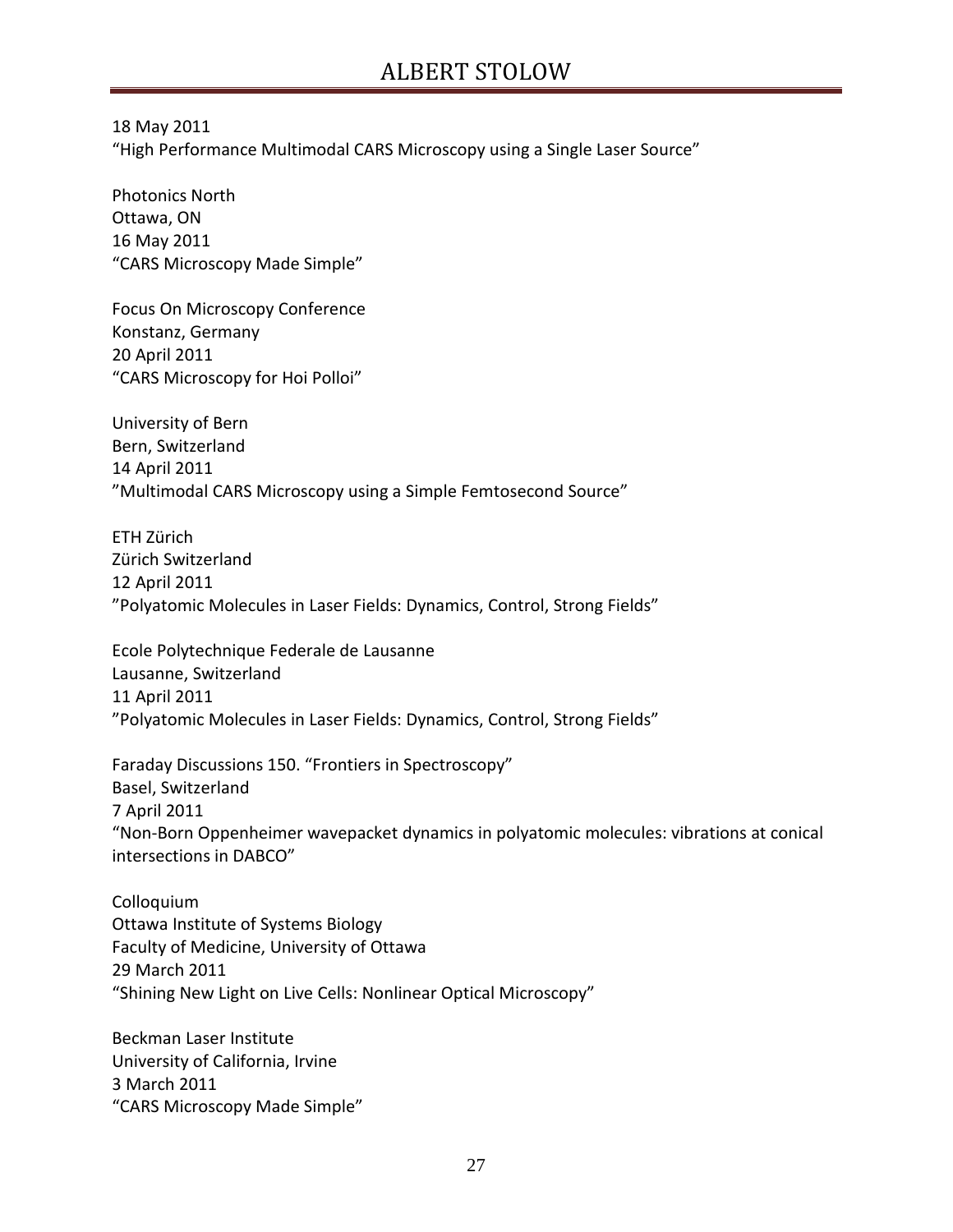Institute Colloquium. Center for Free-Electron Laser Science. Hamburg, Germany. 19 January 2011 "Imaging the Dynamics of Polyatomic Molecules"

INRS - Énergie, Matériaux et Télécommunications Varennes, Quebec. 5 November 2010 "Multi-modal CARS Microscopy Using a Simple Femtosecond Source"

Department of Engineering Physics. Ecole Polytechnique de Montreal. Quebec. 4 November 2010 "CARS Microscopy Made Simple"

Department of Physics University of Stockholm, Sweden 11 October 2010 "Polyatomic Molecules in Laser Fields: Non-adiabatic Dynamics, Quantum Control, Strong Field Physics"

International Conference on Raman Spectroscopy. Boston, MA USA 12 August 2010 "Multi-modal CARS Microscopy Using a Simple Femtosecond Source"

Future Developments in Coherent Raman Microscopy. Harvard University. Cambridge University. 7 August 2010 "CARS Microscopy for Hoi Polloi"

International Max Planck Research School of Advanced Photon Science. Munich-Centre for Advanced Photonics. Wildbad Kreuth, Germany. 1 August 2010 "Ultrafast Molecular Dynamics"

Gordon Research Conference on Atomic & Molecular Interactions Tilton, NH, USA 18 July 2010 "Dynamics and Control in the Molecular Frame"

Lecturer, Ultrafast X-ray Science Summer School. SLAC National Accelerator Laboratory. Stanford University. Menlo Park, CA. USA 22 June 2010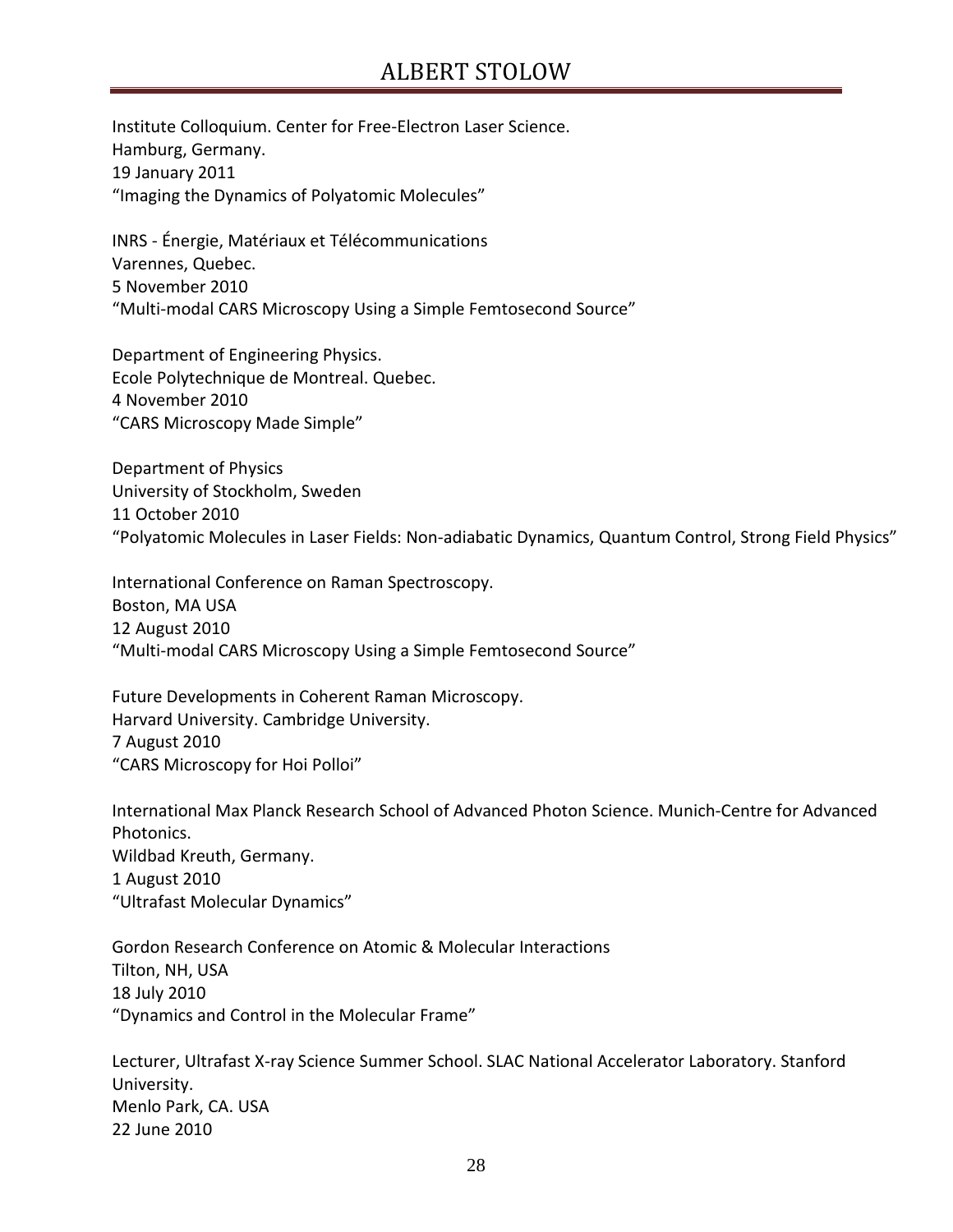"Dynamics in the Molecular Frame using Weak and Strong Laser Fields"

Lecturer, Ultrafast X-ray Science Summer School. SLAC National Accelerator Laboratory. Stanford University. Menlo Park, CA. USA 22 June 2010 "Wavepacket Dynamics in Polyatomic Molecules: Creation, Evolution, Control and Detection"

Keynote Speaker. U.S. Department of Energy.  $31<sup>st</sup>$  Annual Combustion Research Meeting. Warrenton, VA USA 2 June 2010 "Ultrafast Dynamics and Quantum Control of Nonadiabatic Processes"

93<sup>rd</sup> Canadian Society for Chemistry Conference. Sympsoium on Coherence & Decoherence in Molecular Dynamics. Toronto, ON 1 June, 2010 "Non-resonant, non-perturbative Dynamic Stark Control of Quantum Dynamics"

Department of Chemistry University of Rome "La Sapienza" Rome, Italy 29 April 2010 "Quantum Control, Molecules in Strong Laser Fields"

Department of Chemistry University of Perguia Perugia, Italy 27 April 2010 "Femtochemistry from the Molecule's Viewpoint"

Department of Chemistry University of Rome "La Sapienza" Rome, Italy 26 April 2010 "Femtosecond Pump-Probe Spectroscopy"

Sigma Xi Lecture Ottawa, ON 17 February, 2010 "Shining New Light on Live Cells: Nonlinear Optical Microscopy"

Department of Chemistry, Stanford University Stanford, CA, USA 4 December, 2009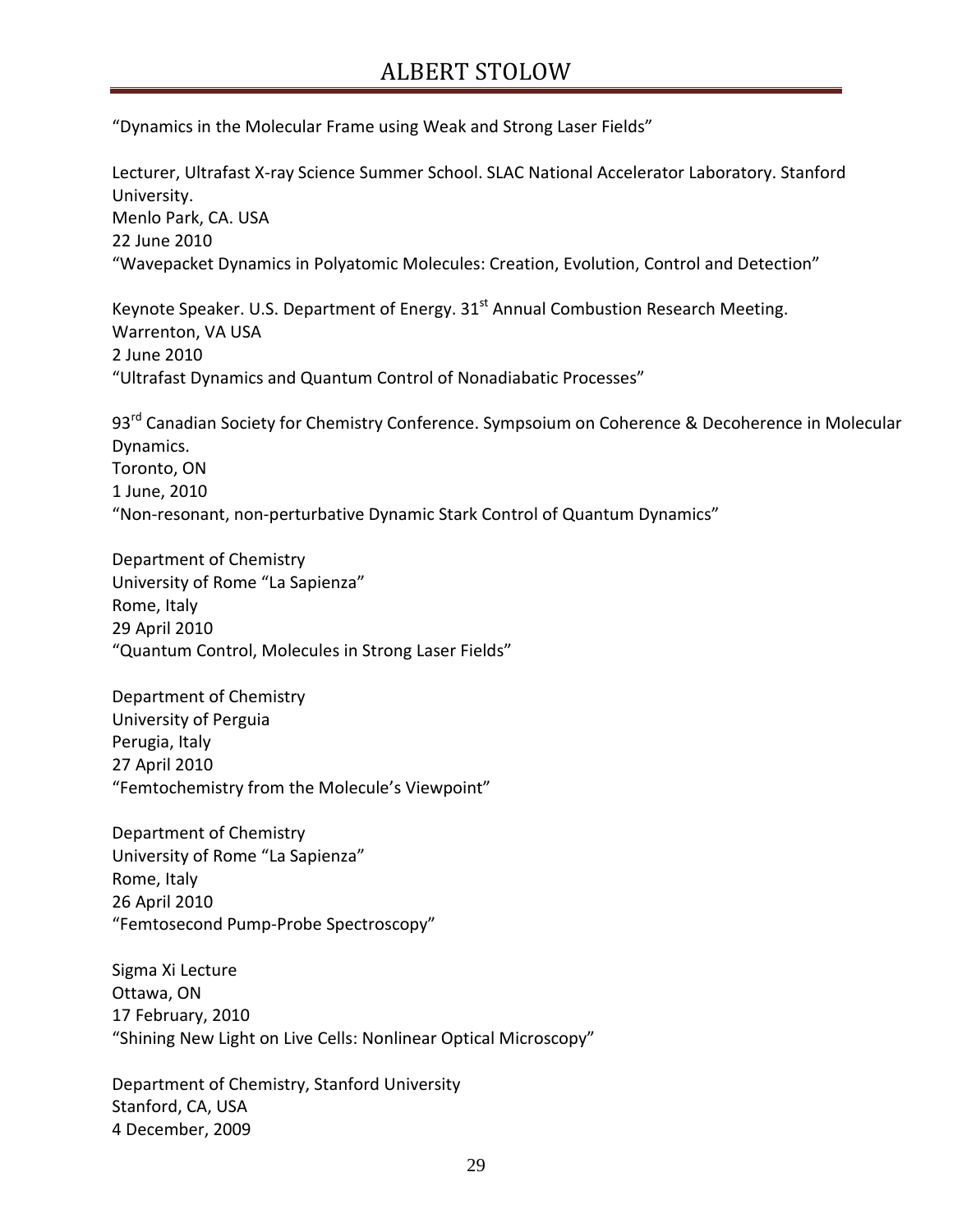"CARS Microscopy Made Simple"

The Future of Ultrafast Soft X-ray Science Lawrence Berkeley Laboratory Berkeley, CA, USA 2 December, 2009 "Time-Resolving Chemical Reaction Dynamics"

ACS 238<sup>th</sup> National Meeting. Symposium on 25 Years of ZEKE Washington DC, USA. 17 August 2009 "Time-resolved photoelectron spectroscopy in the molecular frame"

ACS 238<sup>th</sup> National Meeting. Symposium on Biological Applications of Nonlinear Optical Imaging and Spectroscopy Washington DC, USA. 19 August 2009 "Optimally chirped multimodal CARS Microscopy based on a single Ti:Sa oscilliator"

CSC2009 Canadian Society for Chemistry Hamilton, ON 1 June 2009 "Time-Resolved Chemical Dynamics from the Molecule's Perspective"

XI<sup>th</sup> Cross Border Workshop on Laser Science Ottawa, ON 29 May 2009 "Optimally Chirped High Performance CARS Microscopy of Live Cells and Tissues"

Photonics North. Symposium on Photonics Design & Simulation. Quebec City, QC 24 May 2009 "High Performance Multimodal CARS Microscopy using a Single Femtosecond Source"

40<sup>th</sup> Annual Meeting of the American Physical Society Division of Atomic, Molecular Optical Physics Charlottesville, VA USA 21 May 2009 "Imaging Ultrafast Dynamics in the Molecular Frame"

Colloquium Department of Chemistry & James Franck Institute University of Chicago, Chicago IL USA 20 April 2009 "Ultrafast Travels and Detours along the Arrow of Chemistry"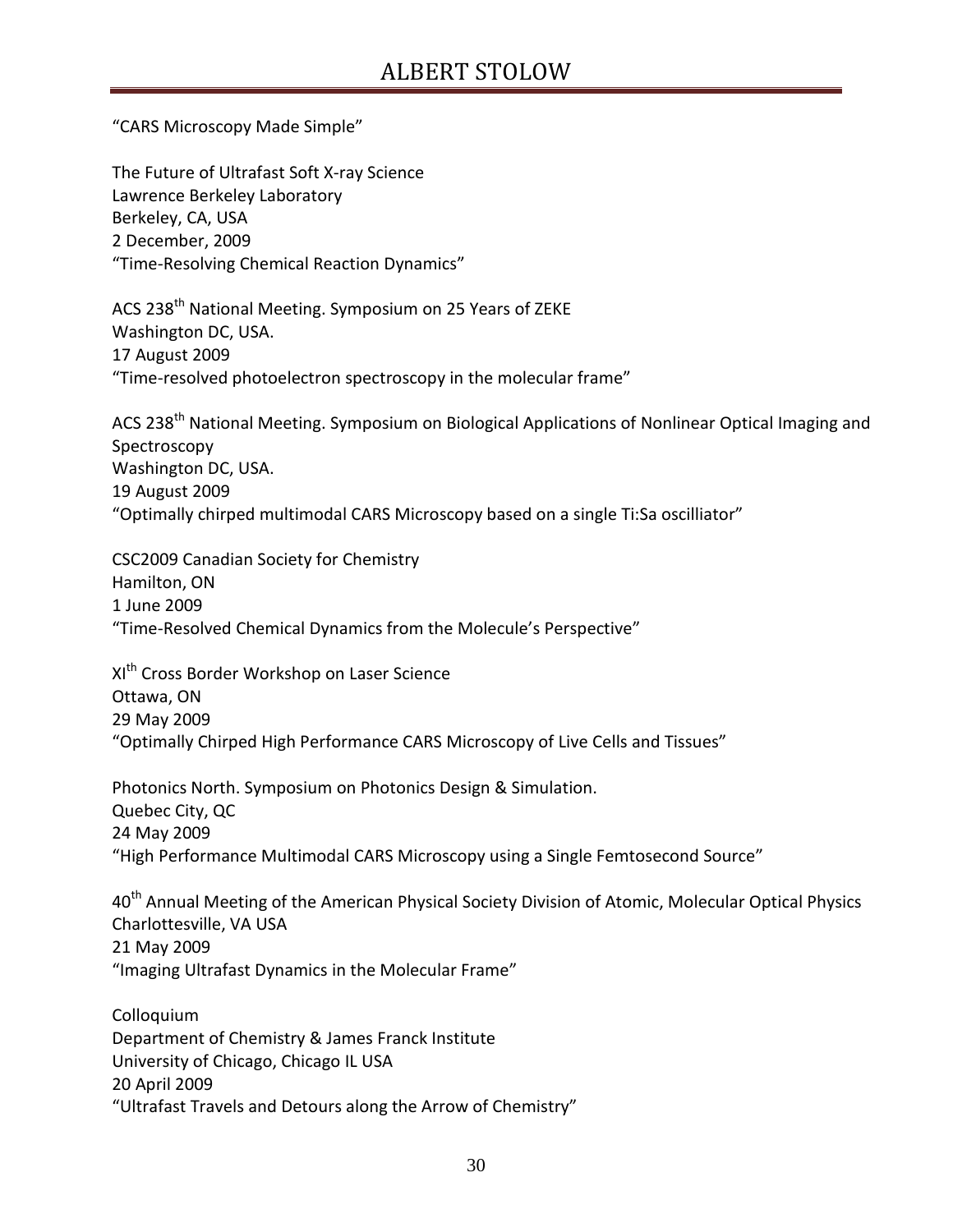The Canadian Laser Applications Network (CLAN) Meeting Toronto, ON 11-12 March, 2009 "Chemical-specific, non-destructive material diagnostics via Coherent Nonlinear Raman Microscopy"

Ontario Institute for Cancer Research MaRS Centre, Toronto, ON 9 February, 2009 "Label-free imaging of cells using CARS Microscopy""

Gordon Research Conference on Molecular Energy Transfer Ventura, California USA 18-23 January 2009 "Nonadiabatic charge and energy flow in excited molecules: Dynamics & Control"

NATO Advanced Study Institute. "Laser Control & Monitoring in New Materials, Biomedicine, Environment, Security & Defense" Ottawa, Canada. Nov.26, 2008 "CARS in Biomedicine – II: Microscopy"

NATO Advanced Study Institute. "Laser Control & Monitoring in New Materials, Biomedicine, Environment, Security & Defense" Ottawa, Canada. Nov.25, 2008 "CARS in Biomedicine – I: Non-linear Optics & Coherent Control"

NRC-NSERC-BDC Workshop on Organic Photovoltaics Laval University, Quebec City, Quebec 18 November 2008 "Characterization of Multiple Exciton Generation (MEG) in nanocrystals & composites"

Colloquium Chemistry, Temple University Philadelphia, PA, USA 23 October 2008 "Ultrafast Travels & Detours along the Arrow of Chemistry"

International Conference on Multiphoton Processes Heidelberg, Germany 18-23 September 2008 "Probing Dynamics of Polyatomic Molecules: Photoelectron Spectroscopy and High Harmonic Generation"

Gordon Research Conference on Multiphoton Processes Tilton, New Hampshire USA 8-13 June 2008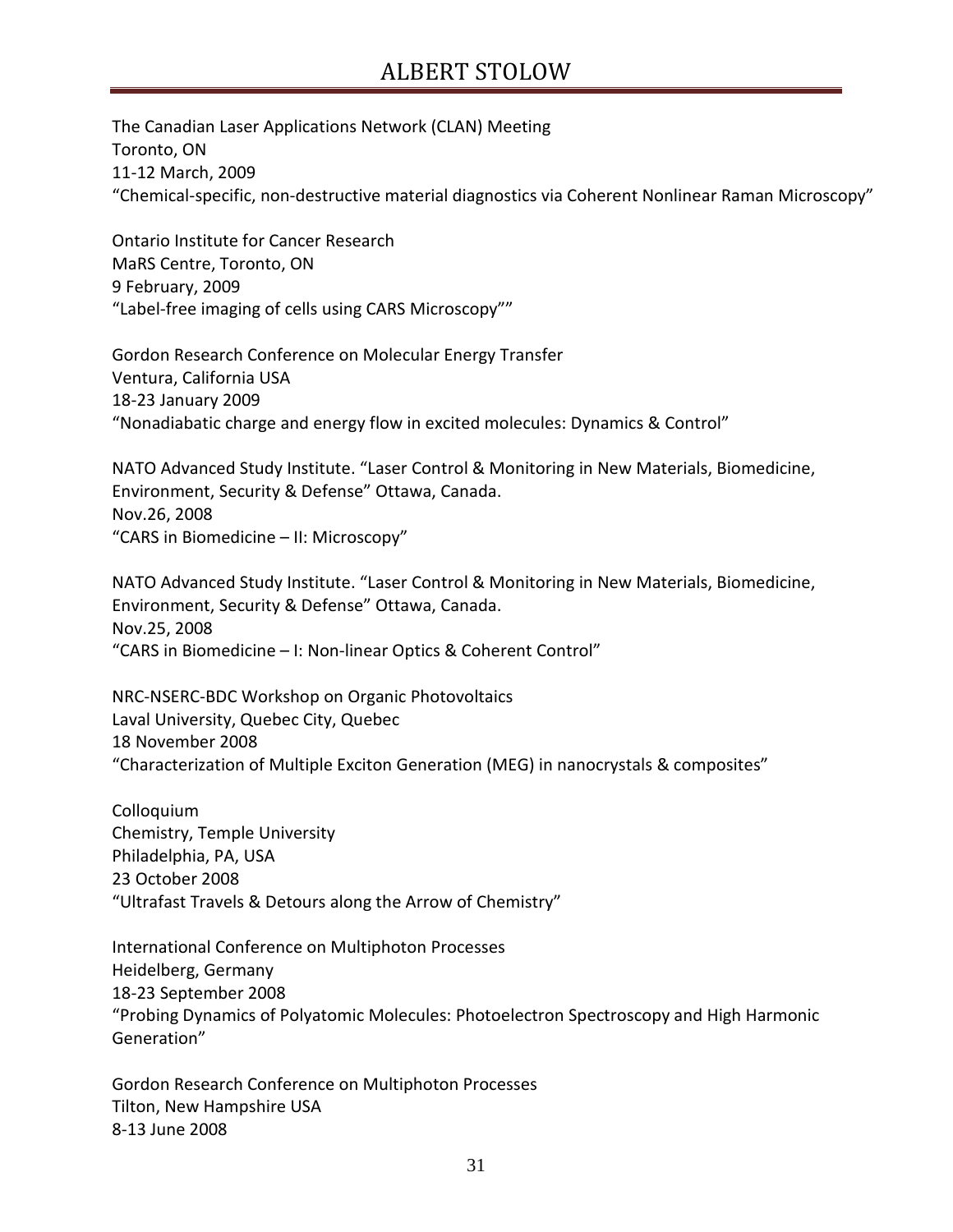"Polyatomic Molecular Dynamics: High Harmonic Generation vs. Time-Resolved Photoelectron Spectroscopy"

Keith Laidler Award Lecture. Canadian Society for Chemistry Edmonton, Alberta. 27 May 2008 "Non-adiabatic Dynamics and its Quantum Control"

ACFAS Symposium on Biophotonics Quebec City, Quebec. 6 May 2008 "Coherent Anti-Stokes Raman Scattering (CARS) Microscopy of Live Cells"

American Chemical Society. National Meeting. Symposium on Optical Probes of Dynamics in Complex Systems. New Orleans, LA. USA 4-10 April 2008 "Non-adiabatic Molecular Dynamics and it's Quantum Control"

American Physical Society. March Meeting. Focus Session on Quantum Control New Orleans, LA. USA 12 March 2008 "Non-resonant, non-perturbative Dynamic Stark Control of Quantum Dynamics"

48<sup>th</sup> Sanibel Symposium. Session on Non-adiabatic Phenomena St. Simons Island, Georgia USA 26 Feb. 2008 "'Non-adiabatic Molecular Dynamics and its Quantum Control'"

University of Alberta. Department of Physics Edmonton AB. 17 January 2008 "Molecular Physics in Strong Laser Fields"

University of Alberta. Department of Chemistry Edmonton AB. 16 January 2008 "Ultrafast Molecular Science: From Femtochemistry to Biophotonics"

University of Calgary. Department of Chemistry Calgary AB. 15 January 2008 "Ultrafast Molecular Science: From Femtochemistry to Biophotonics"

Ottawa-Carleton Institute of Physics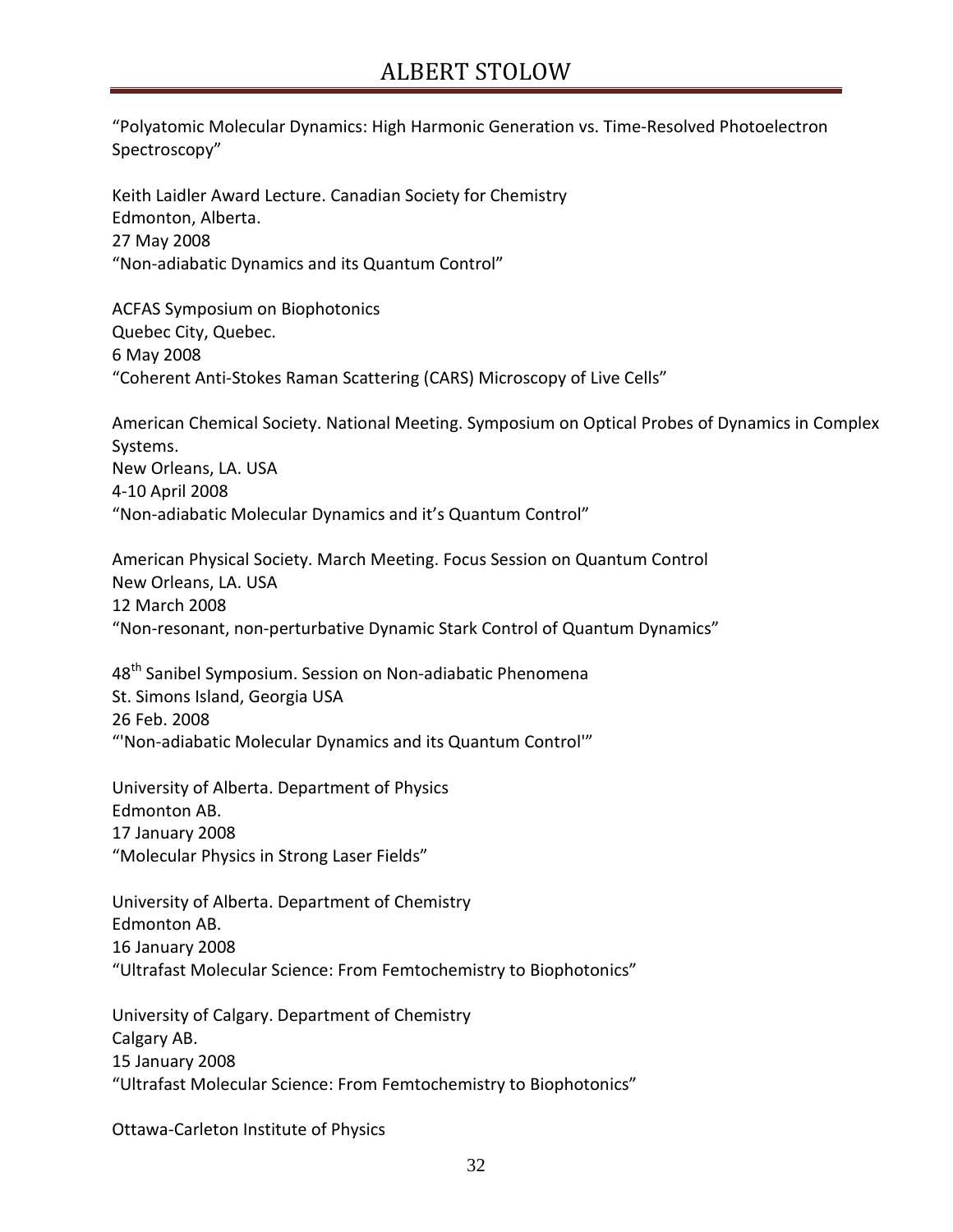University of Ottawa 12 December 2007 "Ultrafast Molecular Sciences: from Quantum Dynamics to Biophotonics"

Canada-Taiwan Bilateral Workshop on "Emerging Photonic Applications in Medicine" Taipei, Taiwan 13-14 November 2007 "Coherent Anti-Stokes Raman Scattering (CARS) Microscopy of Live Cells"

Workshop on "Science for a New Class of Soft X-Ray Light Sources" University of California, Berkeley 8-10 October, 2007 "Non-adiabatic Dynamics in Polyatomic Molecules"

Institute of Optics & Department of Physics Peking University Beijing, China 26 September, 2007 "Ultrafast Molecular Physics in Laser Fields"

10<sup>th</sup> National Chemical Dynamics Meeting Dalian, China 20-24 September, 2007 "Femtosecond Molecular Science: Time, Phase, Intensity"

Department of Physics Imperial College London UK 6 August 2007 "Polyatomic Molecules in Laser Fields"

Department of Physics University College London London UK 1 August 2007 "Polyatomic Molecules in Laser Fields"

Femtochemistry & Femtobiology 8 Magdalen College, Oxford University Oxford UK 22-27 July, 2007 "Dynamics and Control of Ultrafast Non-adiabatic Processes"

Gordon Research Conference on Photochemistry Bryant University, Smithfield RI, USA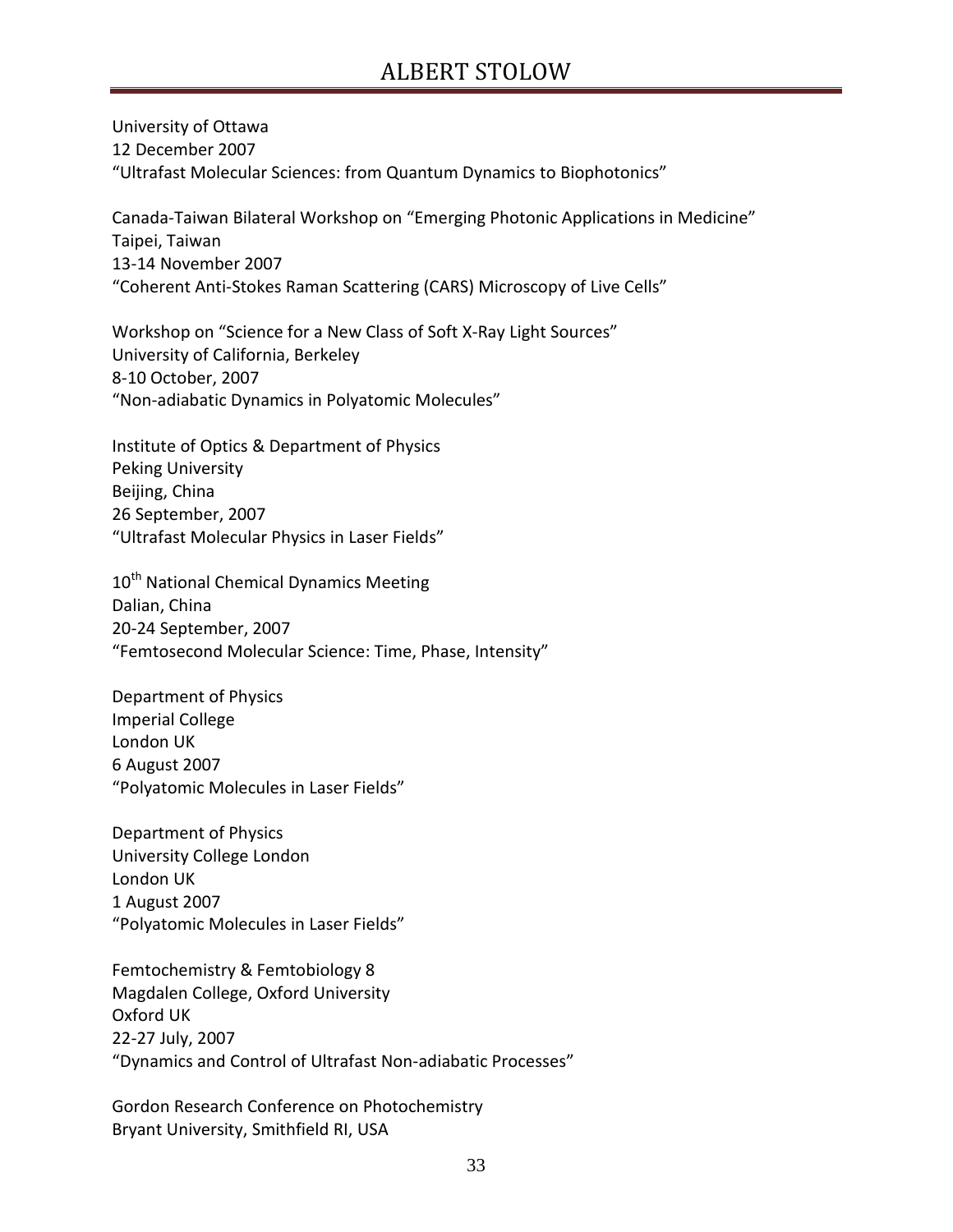8-13 July 2007 "Ultrafast Dynamics of Non-adiabatic Photochemistry and its Quantum Control"

American Physical Society Meeting, Division of Atomic, Molecular & Optical Physics. Calgary, Alberta 5 – 9 June 2007 "Non-perturbative Quantum Control via the Non-resonant Dynamic Stark Effect"

International Symposium on Molecular Beams Freiburg, Germany 27 May – 2 June 2007 "Ultrafast Non-adiabatic Molecular Dynamics and its Quantum Control"

Seminar, Department of Chemistry University of Ottawa Ottawa, ON 7 May, 2007 "Femtosecond Molecular Sciences: from Non-linear Optics to Biophotonics"

Colloquium, Department of Chemistry University of Sherbrooke Sherbrooke, QC 7 February, 2007 "Watching and Controlling Chemical Reactions"

Colloquium, Argonne National Laboratory Argonne, IL USA 15 January, 2007 "Non-adiabatic Molecular Dynamics and its Quantum Control"

Physics of Quantum Electronics Conference Snowbird, Utah, USA 5 January, 2007 "Quantum control via the Non-Resonant Dynamic Stark Effect"

International Conference on Trends in Chemical Dynamics 2006 Yi-Lan, Taiwan 12 December, 2006 "Femtosecond dynamics and quantum control in the gas phase"

Colloquium, Department of Chemistry Boston College Boston, MA USA 21 November 2006 "Watching ultrafast charge and energy flow during chemical rections"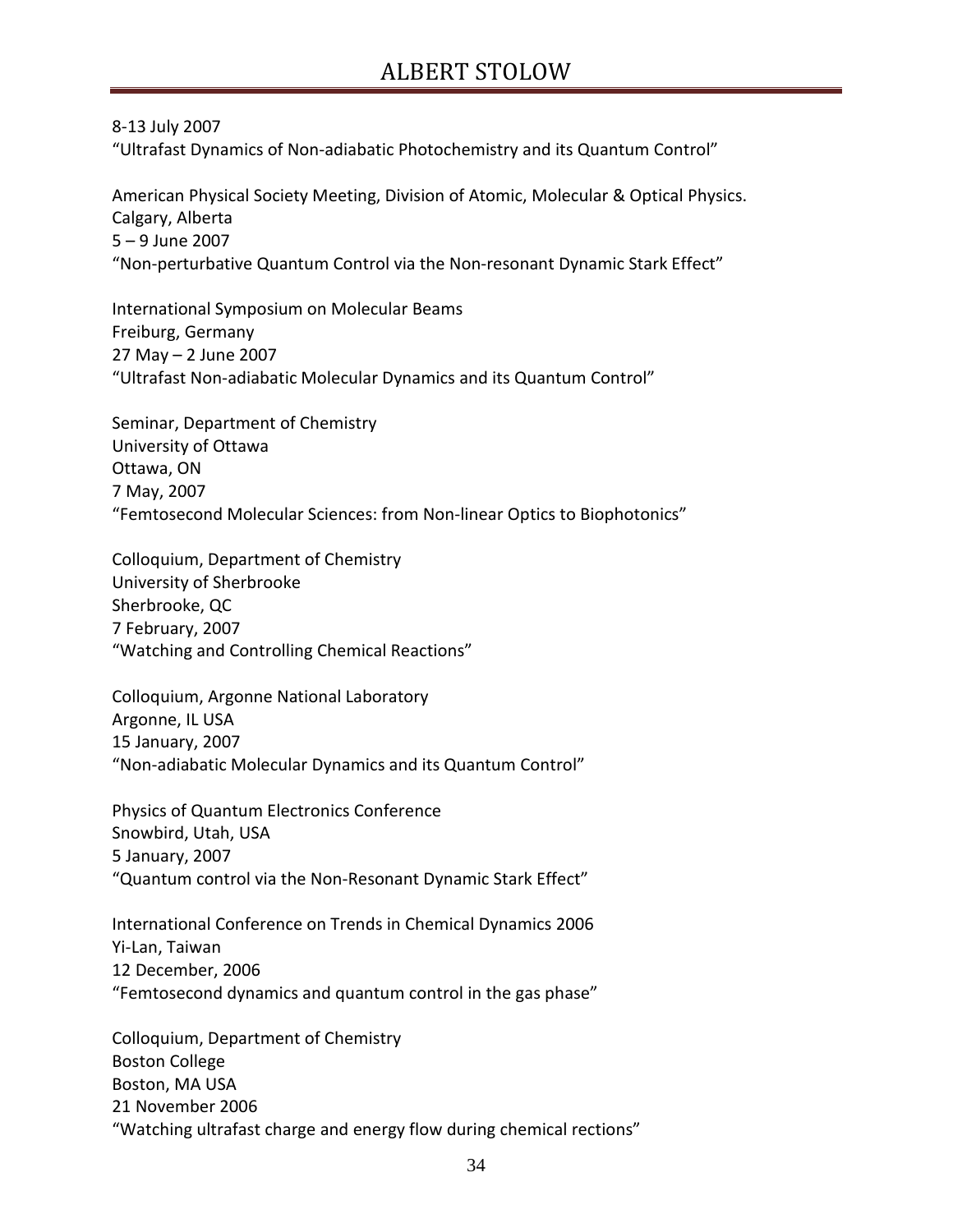International Conference on the Stereodynamics of Chemical Reactions 2006 Arcachon, France 14 November 2006 "Femtosecond molecular dynamics from the molecule's point of view"

Colloquium Max-Planck-Institute for Quantum Optics Garching, Germany 20 June 2006 "The Three Pillars of Femtosecond Molecular Science"

Invited Lecturer Tulip Summer School on "Modern Developments in Spectroscopy" Noordwijk, The Netherlands 26 April 2006 "Frequency Domain Pictures of Femtosecond Pump-Probe and Coherent Control Experiments" 27 April 2006 "Dynamics and Control of Polyatomic Molecules in Strong Laser Fields"

Biophysical Chemistry Symposium McGill University 16 May 2006 "Dynamical Aspects of DNA Photonics"

Department of Chemistry University of Southern California Los Angeles, CA USA 20 March 2006 "Femtochemistry: Both Sides Now"

Department of Physics University of Ottawa 9 March 2006 "Three Pillars of Femtosecond Science: Time, Phase, Intensity"

Gordon Conference on Photoions, Photoionization and Photodetachment Buellton, CA, USA 30 January 2006 "Time-resolved coincidence imaging spectroscopy of a complex dissociation"

PACIFICHEM. Symposium on 'Non-adiabatic phenomena and related dynamics: theory and experiment'. Honolulu, HI, USA 17 December 2005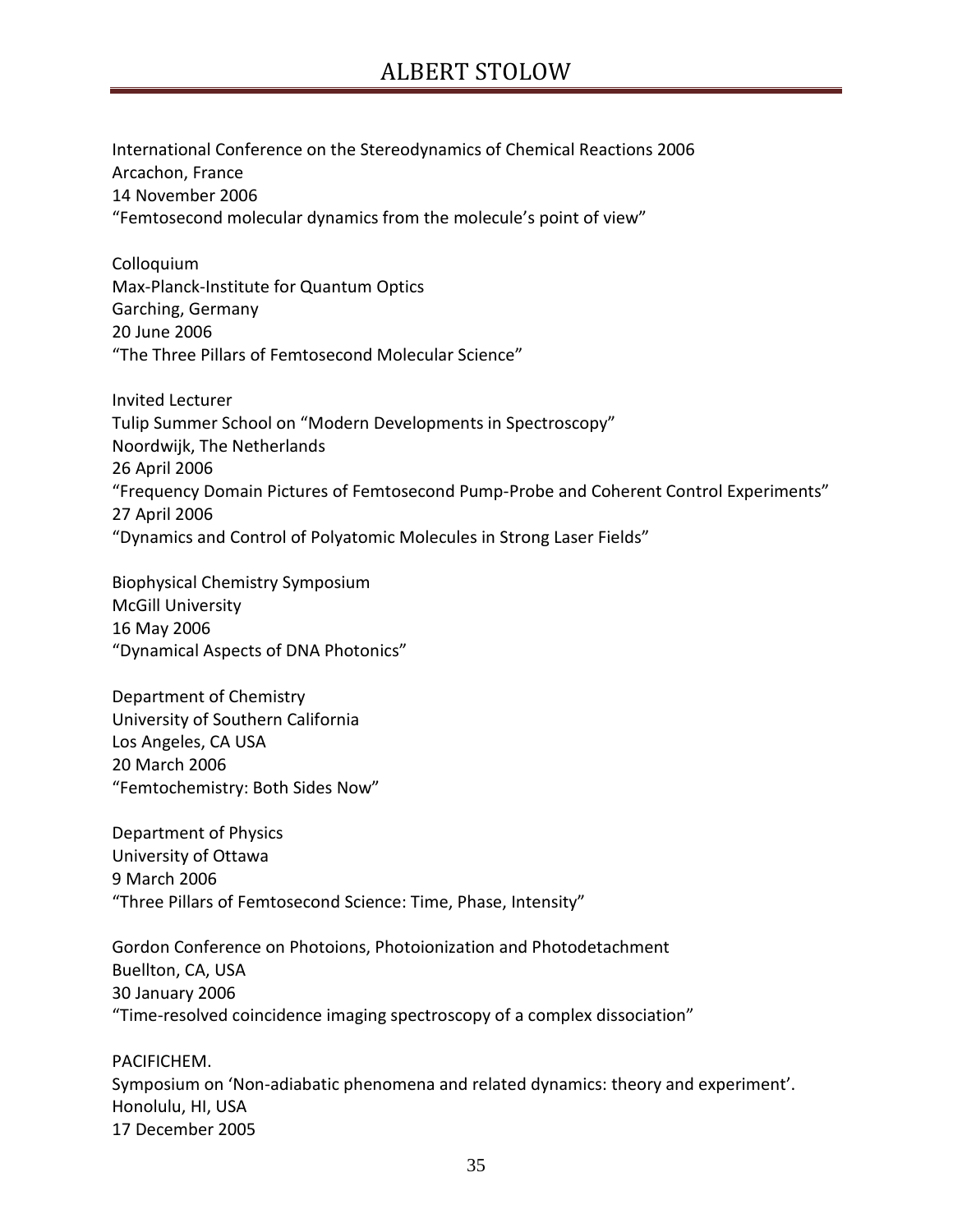"Femtosecond time-resolved coincidence imaging spectroscopy of non-adiabatic photodissociation"

Optics Colloquium Institute of Optics University of Rochester Rochester NY USA 9 November 2005 "Femtosecond Molecular Dynamics from the Molecule's Point of View"

Department of Physics University of British Columbia 3 November 2005 "Dynamics and Control of Polyatomic Molecules in Strong Non-resonant Laser Fields"

Department of Chemistry University of British Columbia 2 November 2005 "Watching Charge and Energy Flow in Excited Molecules"

Symposium on 'Ultrafast Photoelectron Spectroscopy' Optical Society of America/American Physical Society Laser Science 2005 Tucson, AZ, USA 19 October 2005 "Time-Resolved Coincidence Imaging of Molecular Photodissociation"

12<sup>th</sup> Canadian Semiconductor Technology Symposium Biophotonics and Bioelectronics Workshop Ottawa 15 August 2005 "Dynamical Aspects of DNA Photonics: Photostability of the DNA Bases"

Femtochemistry VII Washington DC, USA 18 July 2005 "The Behaviour of Polyatomic Molecules in Strong Laser Fields"

Colloquium Department of Physics, University of Aarhus Aarhus, Denmark 13 April 2005 "Three Pillars of Femtosecond Science: Time, Phase, Intensity"

Colloquium Department of Chemistry, University of Copenhagen Copenhagen, Denmark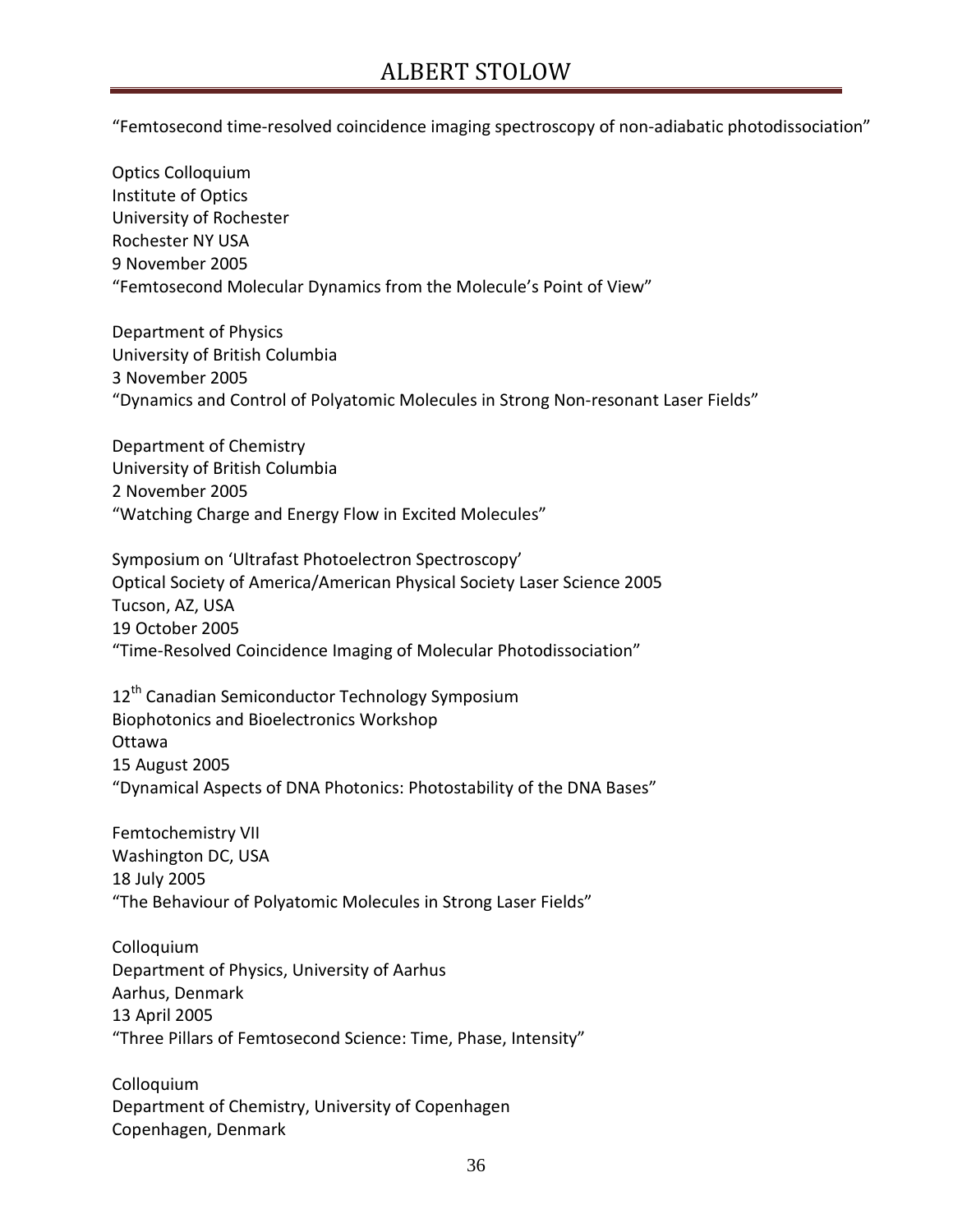11 April 2005

"Three Pillars of Femtosecond Chemistry: Time, Phase, Intensity"

Departmental Seminar Department of Physics, Vrije Universiteit Amsterdam, The Netherlands 23 February 2005 "Dynamics and Control of Polyatomic Molecules in Strong Laser Fields"

Institute Seminar FOM Institute for Atomic and Molecular Physics Amsterdam, The Netherlands 21 February 2005 "Watching Charge and Energy Flow in Ultrafast Molecular Dynamics"

Colloquium Department of Chemistry, Wayne State University Detroit MI, USA 9 February 2005 "The Three Pillars of Femtosecond Chemistry"

Laser Science Conference, Optical Society of America. Symposium on Multi-dimensional Detection Rochester NY, USA 13 October 2004 "Femtosecond time-resolved coincidence imaging spectroscopy of molecular photodissociation"

Laser Science Conference, Optical Society of America. Symposium on Coherent Control of Matter Rochester NY, USA 12 October 2004 "Nonperturbative coherent control via the Dynamic Stark Effect"

Colloquium SPAM Institute CEA, Saclay, France July 1, 2004 "Time, Phase & Intensity: Three Pillars of Femtosecond Science"

D'Alembert Colloquium D'Alembert Institute Ecole Normale Superieure, Cachan, France June 30, 2004 "Time, Phase & Intensity: Three Pillars of Femtosecond Science"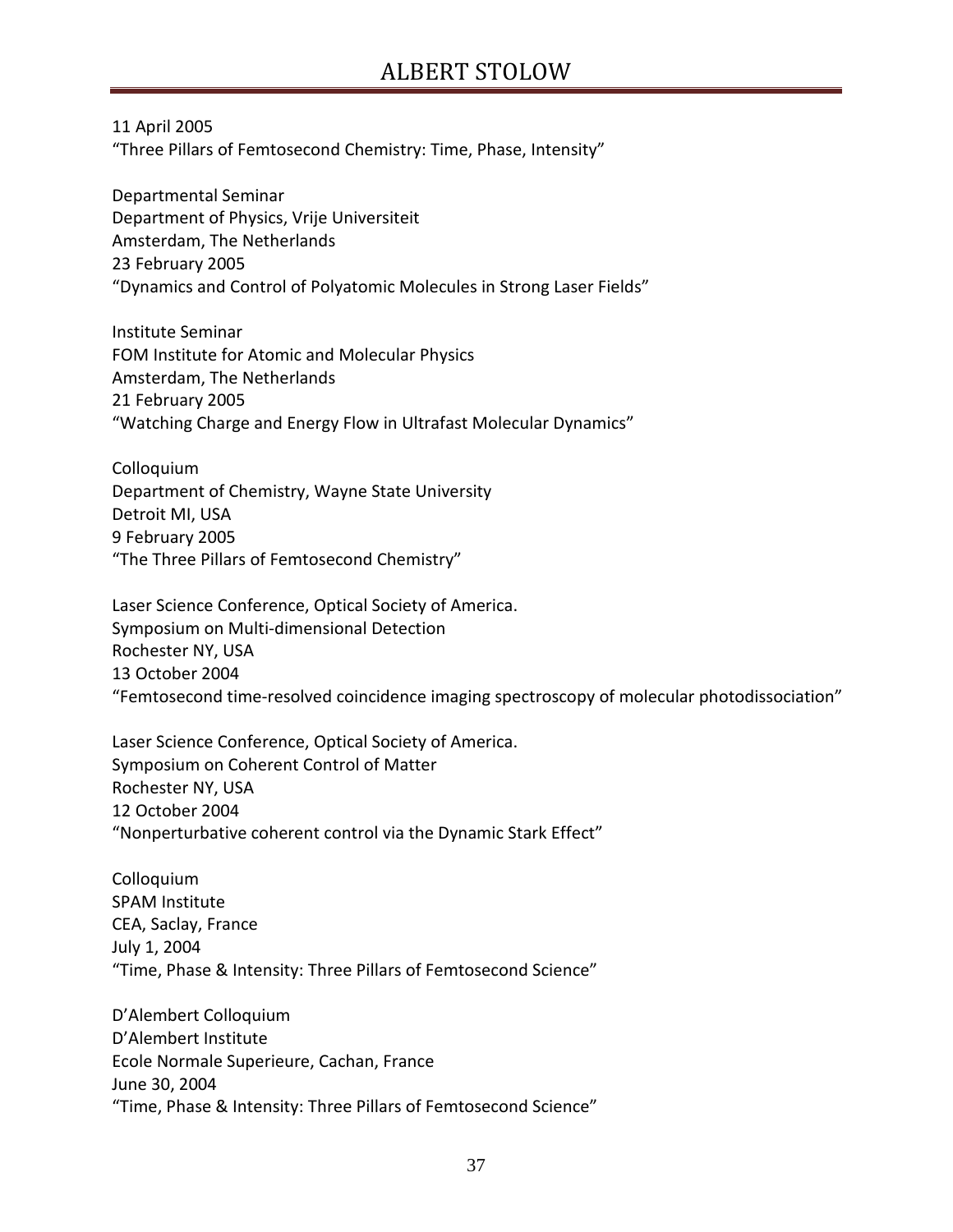Colloquium Department of Physics, IRSAMC University of Toulouse, Toulouse, France June 21, 2004 "Time, Phase & Intensity: Three Pillars of Femtosecond Science"

Seminar Department of Physics, CELIA University of Bordeaux, Bordeaux, France June 21, 2004 "Time, Phase & Intensity: Three Pillars of Femtosecond Science"

Departmental Colloquium Departments of Chemistry Ecole Normale Superieure, Paris, France June 8, 2004 "Time, Phase & Intensity: Three Pillars of Femtosecond Science"

Photonics Mini-Symposium Departments of Physics, Electrical Engineering & Chemistry Queen's University, Kingston May 4, 2004 "Femtosecond Science"

Colloquium, Department of Chemistry University of Pennsylvania Philadelphia, PA, USA January 15, 2004 "Time, Phase & Intensity: Three Pillars of Femtosecond Molecular Science"

Colloquium, Department of Chemistry Michigan State University East Lansing, MI, USA December 2, 2003 "Time, Phase, Intensity: The Three Pillars of Femtosecond Chemistry"

McElvain Lecture in Physical Chemistry Department of Chemistry University of Wisconsin Madison, WI, USA November 25, 2003 "The Three Pillars of Femtosecond Chemistry: Time, Phase, Intensity"

"New Frontiers in Chemical Dynamics and Femtochemistry" Symposium York Centre for Laser Spectroscopy and Photochemistry (YCLS)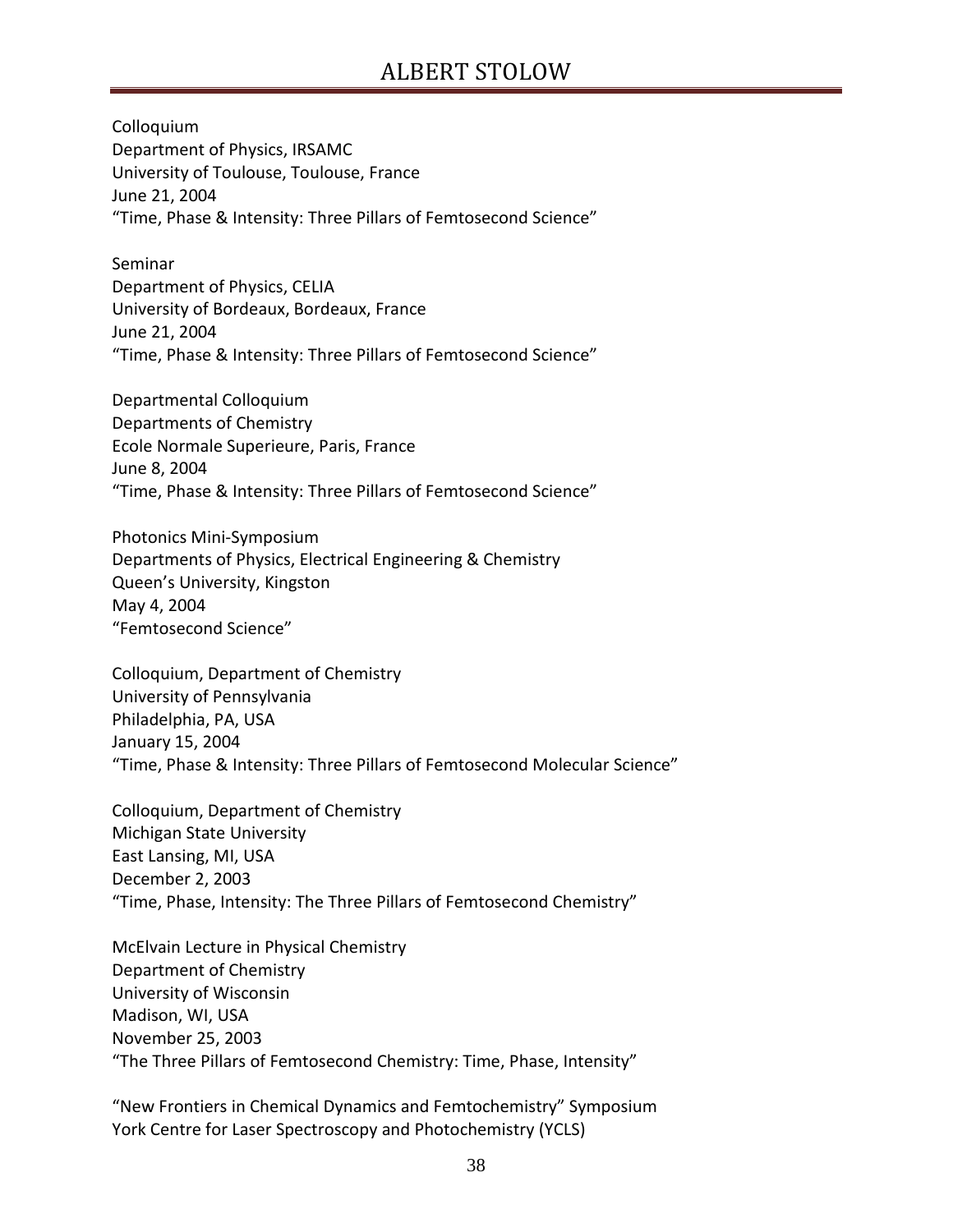Department of Chemistry The University of York, UK 29 October 2003 "Time, Phase, Intensity: Three Pillars of Femtosecond Science"

Department of Chemistry The University of York, UK 28 October 2003 "Frequency Domain Pictures of Femtosecond Pump-Probe and Coherent Control Experiments"

First Canadian Workshop on Ultrafast Dynamic Imaging: UFDI 2003 Orford, Quebec 2 October 2003 "Switched Wavepackets: A route to field-free 3D alignment of polyatomic molecules"

Gordon Research Conference on Quantum Control of Light and Matter Mount Holyoke College South Hadley, MA. USA 7 August 2003 "Non-perturbative Coherent Control: Switched Wavepackets"

Departmental Colloquium Department of Chemistry University of Virginia Charlottesville, VA USA 15 April 2003 "Femtosecond Time-resolved Photoelectron Spectroscopy: Both Sides of the Arrow of Chemistry"

AMO Physics Colloquium Department of Physics University of Virginia Charlottesville, VA USA 14 April 2003 "Molecules in Nonperturbative Laser Fields: Dynamics and Control"

2<sup>nd</sup> International SfB Workshop on "Analysis and control of ultrafast photoinduced reactions" Free University Berlin Berlin, Germany 20 March 2003 "Molecules in Non-Perturbative Laser Fields: Dynamics and Control"

Max-Born-Institute for Non-linear Optics Berlin, Germany 19 March 2003 "Molecules in Non-Perturbative Laser Fields: Dynamics and Control"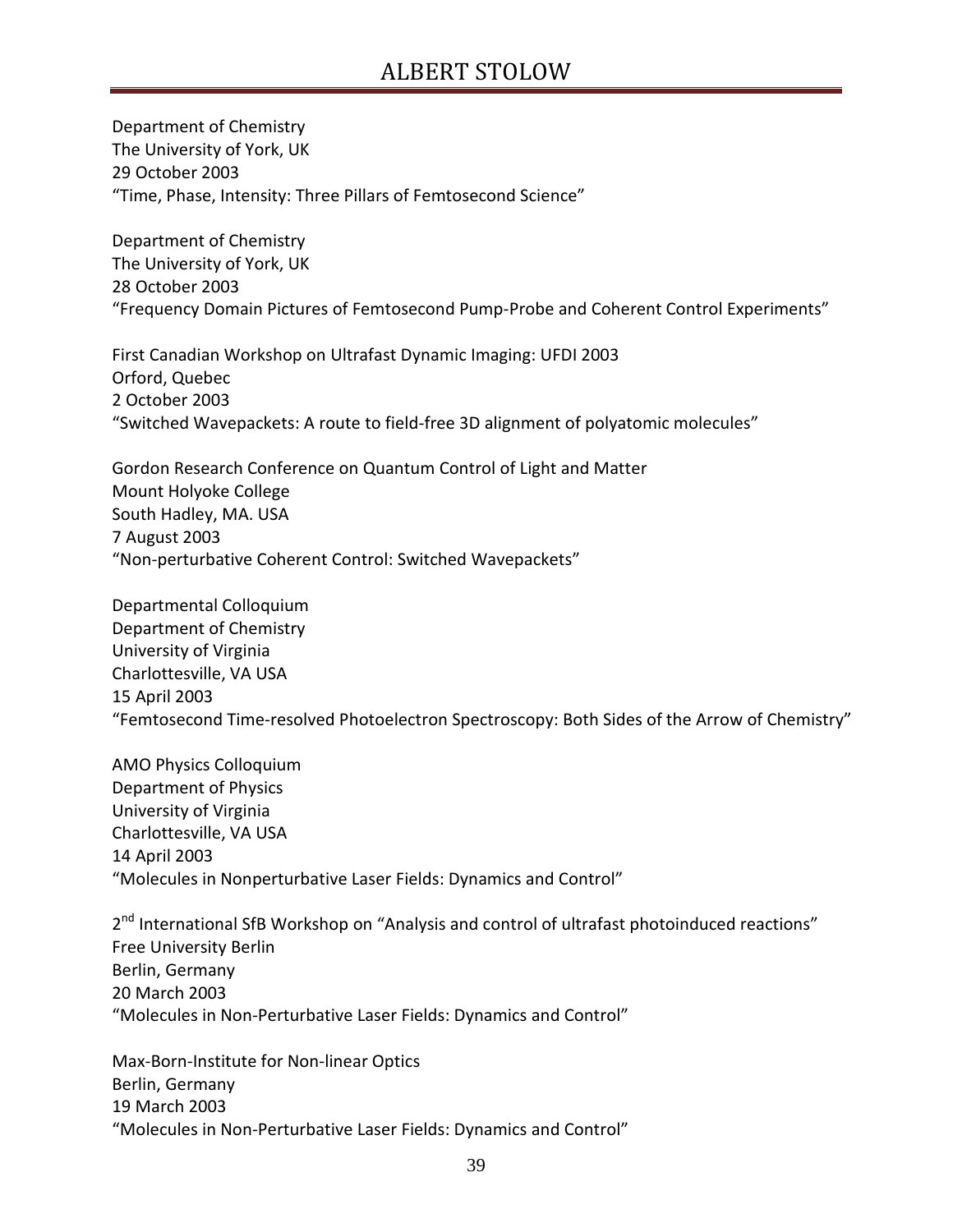Department of Chemistry University of Würzburg Würzburg, Germany 18 March 2003 "Time-resolved photoelectron spectroscopy: Both sides of the arrow of chemistry"

Department of Physics University of Würzburg Würzburg, Germany 17 March 2003 "Molecules in Non-Perturbative Laser Fields: Dynamics and Control"

Departmental Colloquium Department of Chemistry Queen's University Kingston 7 February 2003 "Femtosecond Journeys along the Arrow of Chemistry: Both Sides Now"

Condensed Matter Physics Seminar Department of Physics Queen's University Kingston ON 6 February 2003 "Molecules in Non-Perturbative Laser Fields"

Colloquium Department of Physics University of Waterloo Waterloo ON 7 November 2002 "Molecules in Non-Perturbative Laser Fields"

Departmental Seminar Department of Chemistry Washington University St. Louis, MO, USA 24 October 2002 "Shining New Light on Femtochemistry: Charge and Energy Flow in Molecules"

Gordon Conference on Multiphoton Processes Tilton, NH USA 30 June–5 July 2002 "Polyatomic Molecules in Strong Laser Fields"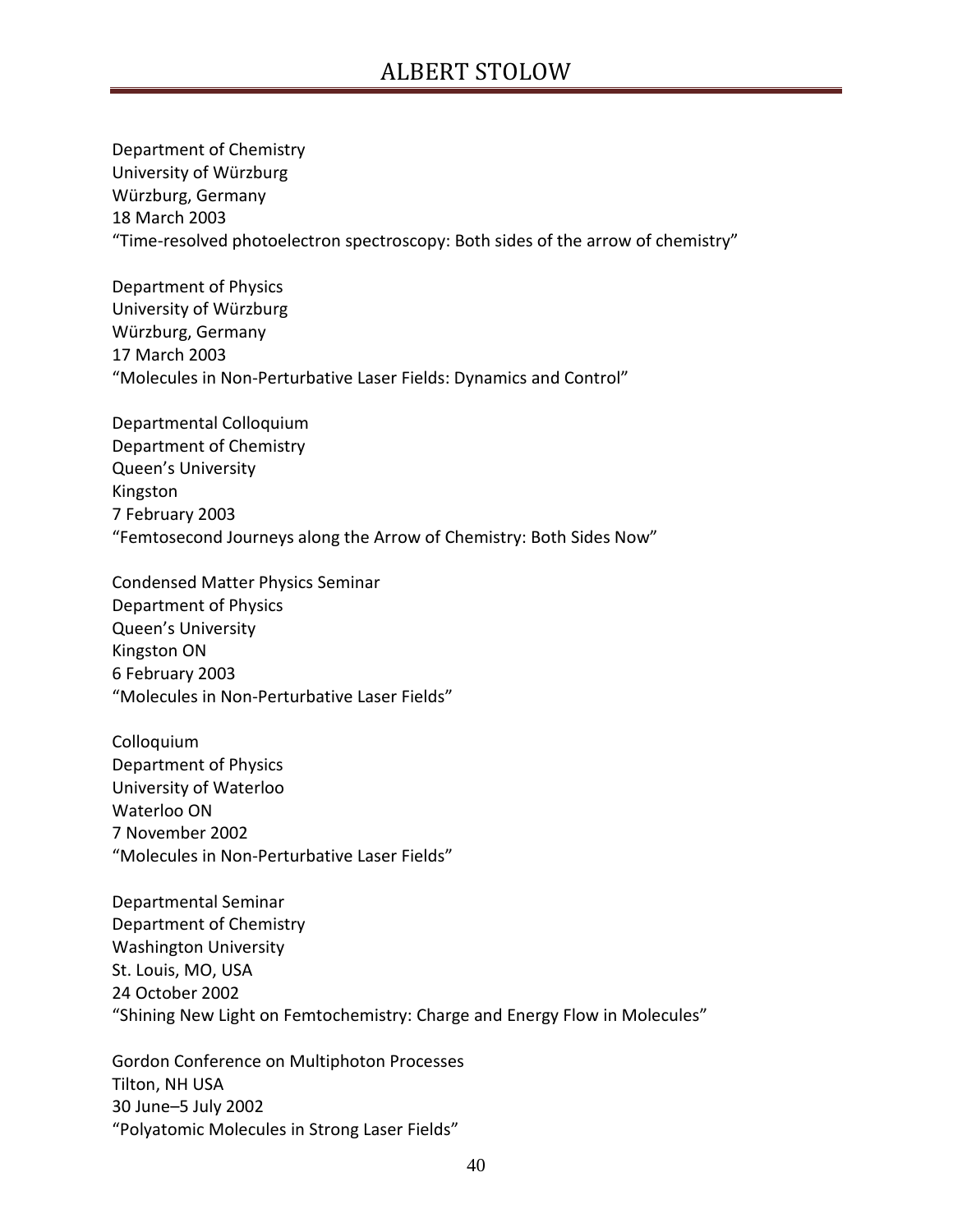Optical Society of America. Ultrafast Phenomena XIII Vancouver, BC May 12-17 2002 "Charge and Energy Flow in Polyatomic Molecules: Time-Resolved Photoelectron Spectroscopy"

Optical Society of America. Interdisciplinary Laser Science Conference Long Beach, CA USA October 14-18 2001 "Ultrafast electronic relaxation processes in polyatomic molecules"

Femtochemistry V Conference Toledo, Spain September 2-6 2001 "New directions in Time-Resolved Photoelectron Spectroscopy: Excited State Proton Transfer, Model Molecular Switches, Coincidence Spectroscopy"

Spectroscopy Society of Canada 2001 Barringer Award Lecture Toronto, ON August 19 2001 "New Light on Femtosecond Chemistry: Time-resolved Photoelectron Spectroscopy"

Gordon Conference on Photoions, Photoionization & Photodetachment Williams College, Williamstown MA, USA July 8-13 2001 "The Use of Electronic Continua in Time-Resolved Photoelectron Spectroscopy"

56<sup>th</sup> International Symposium on Molecular Spectroscopy Ohio State University Columbus, OH USA June 11-15 2001 "Towards Dynamical Pictures of Zeroth Order Vibronic States"

XIX International Symposium on Molecular Beams Rome, Italy June 4-8 2001 "Femtosecond Time-resolved Photoelectron Spectroscopy: Electronic Relaxation Dynamics in Polyatomic Molecules"

School of Chemistry University of Bristol, UK April 26, 2001 "Time-domain studies of non-adiabatic dynamics in polyatomic molecules"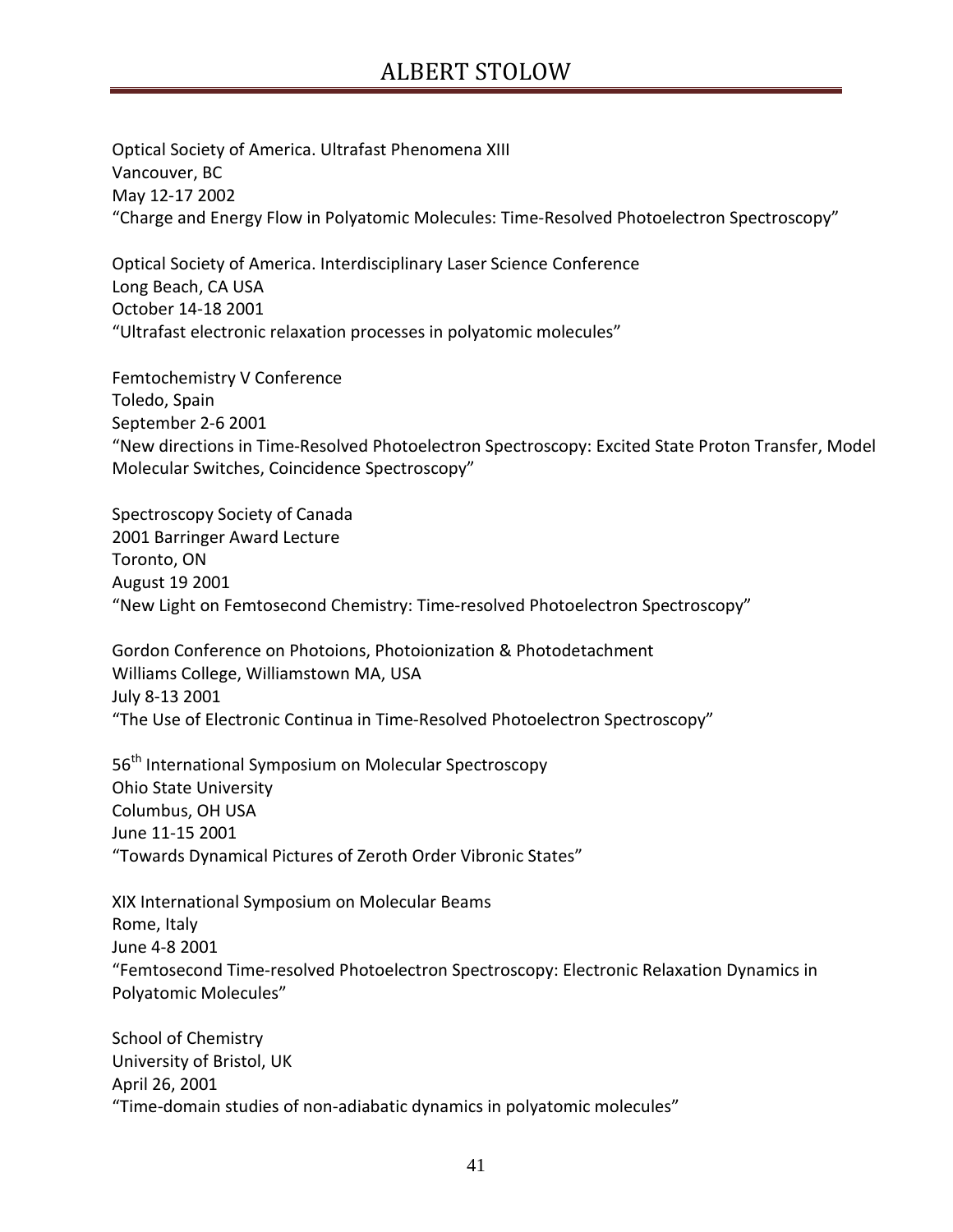Conference on Coherent Control of Molecular Processes Imperial College, London UK April 25, 2001 "Some Aspects of Control via Strong Non-resonant Laser Fields"

Department of Chemistry King's College, London, UK April 24, 2001 "Time-domain studies of non-adiabatic dynamics in polyatomic molecules"

School of Chemistry University of Nottingham, UK April 23, 2001 "New light on femtosecond chemical dynamics"

221<sup>st</sup> American Chemical Society Meeting Symposium on Strong Field Chemistry San Diego, CA USA April 1-5, 2001 "Polyatomic molecules in strong fields: non-adiabatic multi-electron dynamics"

221<sup>st</sup> American Chemical Society Meeting Symposium on Molecular Photoelectron Spectroscopy San Diego, CA USA April 1-5, 2001 "Using electronic continua in time-resolved photoelectron spectroscopy"

Department of Chemistry Queen's University, Kingston, ON January 30, 2001 "Dynamical Issues in Active Molecular Scale Electronics"

PACIFICHEM2000, International Chemical Congress of Pacific Basin Societies Honolulu, HI, USA December 16, 2000. "The Role of Electronic Continua in Time-resolved Photoelectron Spectroscopy"

Department of Chemistry University of Illinois Urbana-Champaign Champaign, IL, USA November 8, 2000 "Shedding Light on the Forces of Darkness: Time-Resolved Photoelectron Spectrosopy""

Department of Chemistry University of Illinois Urbana-Champaign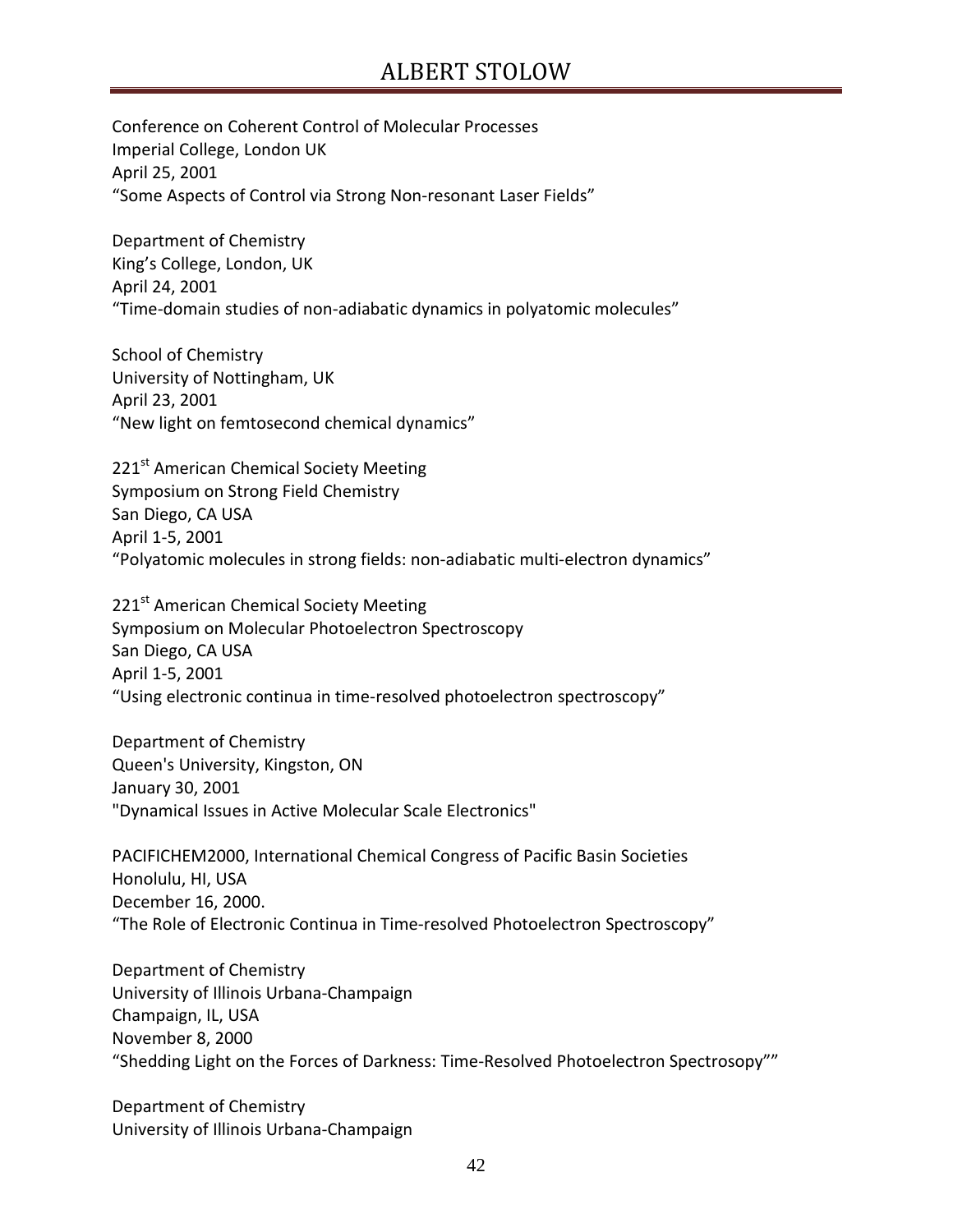Champaign, IL, USA November 7, 2000 "Polyatomic Molecules in Strong Laser Fields: Non-adiabatic Multielectron Dynamics"

European Union TMR Network Meeting Workshop on Imaging Techniques in Chemical Dynamics Heraklion, Crete, Greece 22 October, 2000 "Applications of Femtosecond Time-resolved Photoelectron & Coincidence-Imaging Spectroscopy"

Department of Chemistry California Institute of Technology Pasadena, CA, USA October 10, 2000 "Progress in Femtosecond Time-Resolved Photoelectron Spectroscopy"

Department of Chemistry California Institute of Technology Pasadena, CA, USA October 9, 2000 "Polyatomic Molecules in Strong Laser Fields"

Department of Chemistry Oberlin College Oberlin OH, USA September 20, 2000 "Shedding New Light on Femtochemistry: Time-resolved Photoelectron Spectroscopy"

Gordon Conference on Molecular Electronic Spectroscopy Colby-Sawyer College, NH, USA August 3, 2000 "Issues of Time, Phase & Intensity in Femtosecond Spectroscopy"

Gordon Conference on Multiphoton Processes Tilton, NH, USA June 20, 2000 "Coherent Control"

Faraday Discussion 115, Photoionization University of York, U.K. April 3, 2000 "Towards disentangling coupled electronic-vibrational dynamics in ultrafast non-adiabatic processes"

Condensed Matter Physics Seminar Queen's University, Kingston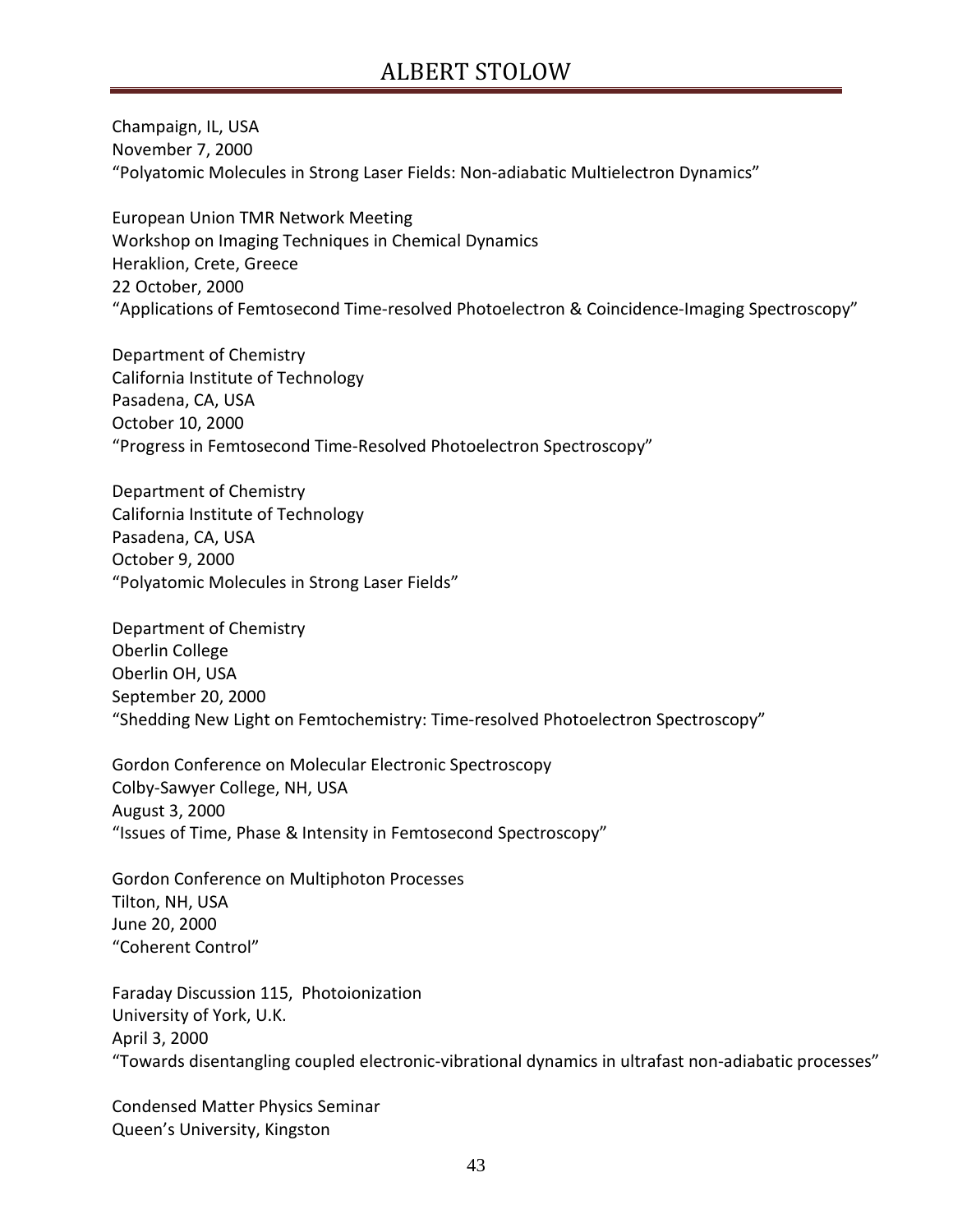December 1, 1999 "Molecular Wavepackets: A Quantum Optics Workbench"

Ultrafast Phenomena in Spectroscopy '99 Taipei, Taiwan October 25-29, 1999 "Time-Resolved Configuration Interaction Studies of Ultrafast Internal Conversion"

Institute of Atomic & Molecular Sciences, Academia Sinica Taipei, Taiwan October 22, 1999 "New Light on Femtosecond Chemistry: Time-Resolved Configuration Interaction"

Department of Chemistry, National Tsing-Hua University Hsinchu, Taiwan October 20, 1999 "Ultrafast Non-adiabatic Dynamics studied by Time-resolved Configuration Interaction"

Femtochemistry IV Leuven, Belgium July 18-22, 1999 'Time-resolved configuration interaction: Disentangling electronic from vibrational dynamics during non-adiabatic processes"

Canadian Society for Chemistry Conference Toronto, Ontario May 30 June 2, 1999 "Disentangling electronic from vibrational dynamics in ultrafast internal conversion"

217<sup>th</sup> Nat. Meeting American Chemical Society Symposium on: Unimolecular Reactions and Intramolecular Dynamics Anaheim, CA USA March 21-26, 1999 "Non-adiabatic intramolecular and unimolecular dissociation dynamics in polyatomic molecules studied by Time-resolved Photoelectron Spectroscopy "

217<sup>th</sup> Nat. Meeting American Chemical Society Symposium on: Linear Conjugated Polyenes Anaheim, CA USA March 21-26, 1999 "Time-Resolved Configuration Interaction in *all-trans* Decatetraene"

FOM AMOLF Institute Amsterdam, Netherlands 23 July, 1998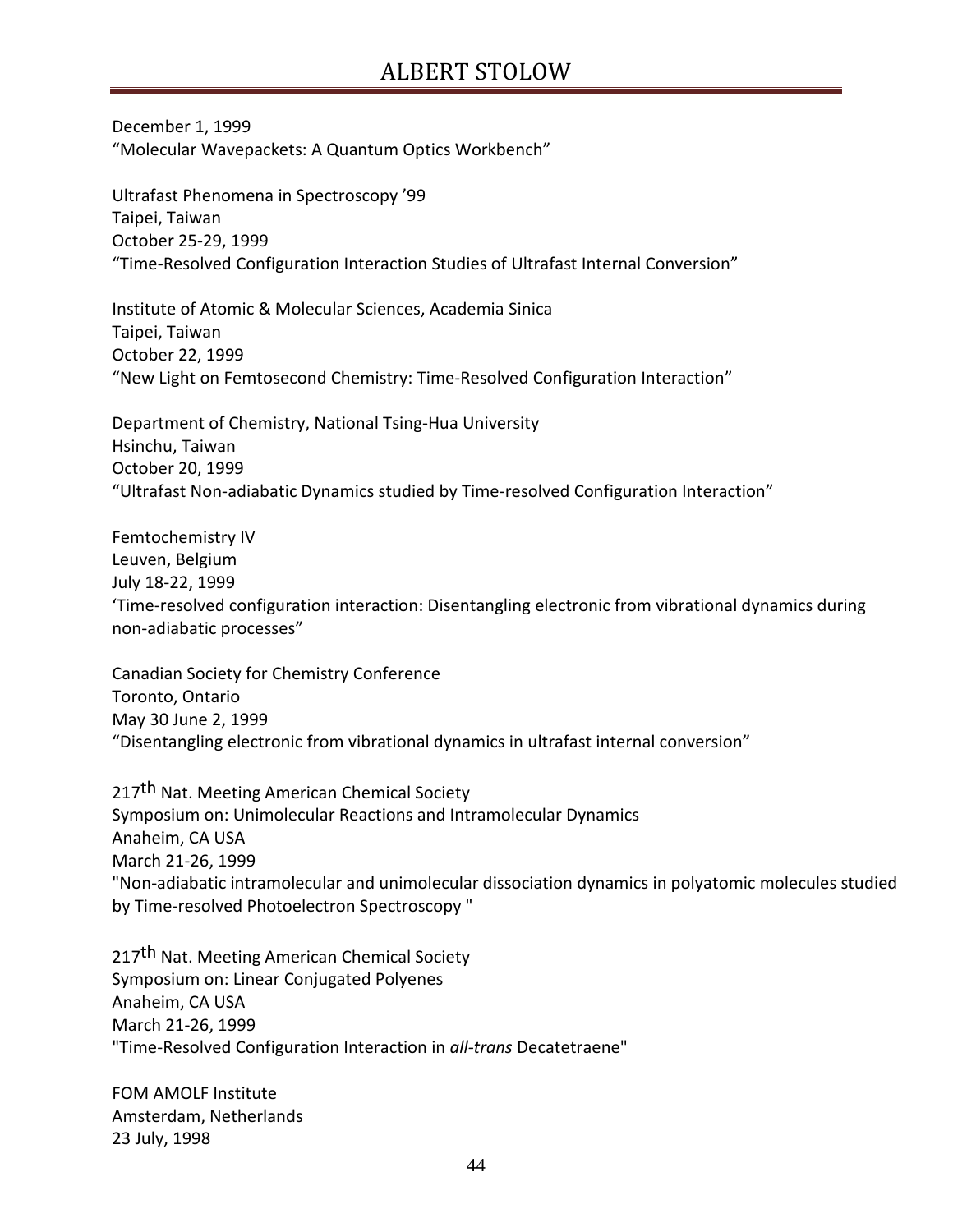"Femtosecond Time-Resolved Configuration Interaction"

Max-Planck-Institute for Quantum Optics Garching, Germany 22 July, 1998 "Femtosecond Time-Resolved Configuration Interaction"

Institute for Physical & Theoretical Chemistry Technical University of Munich Garching, Germany 20 July, 1998 "Femtosecond Time-Resolved Configuration Interaction"

XIth International Conference on Ultrafast Phenomena Garmisch-Partenkirchen, Germany 12-17 July, 1998 "Femtosecond Time-Resolved Configuration Interaction"

Canadian Society for Chemistry Conference Whistler, BC 31 May -4 June, 1998 "Femtosecond Time-Resolved Configuration Interaction"

Fellows Lecture Center for Ultrafast Optical Science University of Michigan Ann Arbor, MI, USA 22 May, 1998 "Femtosecond Time-Resolved Configuration Interaction: Non-adiabatic Dynamics in Molecules"

S.P.I.E. Conference on Laser Techniques for State-selected and State-to-state Chemistry San Jose, CA, USA Jan.29-31, 1998 "Non-adiabatic dynamics via time-resolved photoelectron spectroscopy"

Photonics Research Ontario, "Frontiers in Photonics" Lecture Series University of Toronto Jan.21, 1998 "Non-adiabatic dynamics via time-resolved photoelectron spectroscopy"

5th Chemical Congress of North America, Symposium on Laser Control of Electrons and Molecules Cancun, Mexico Nov.11-15, 1997 "Non-adiabatic dynamics via time-resolved photoelectron spectroscopy"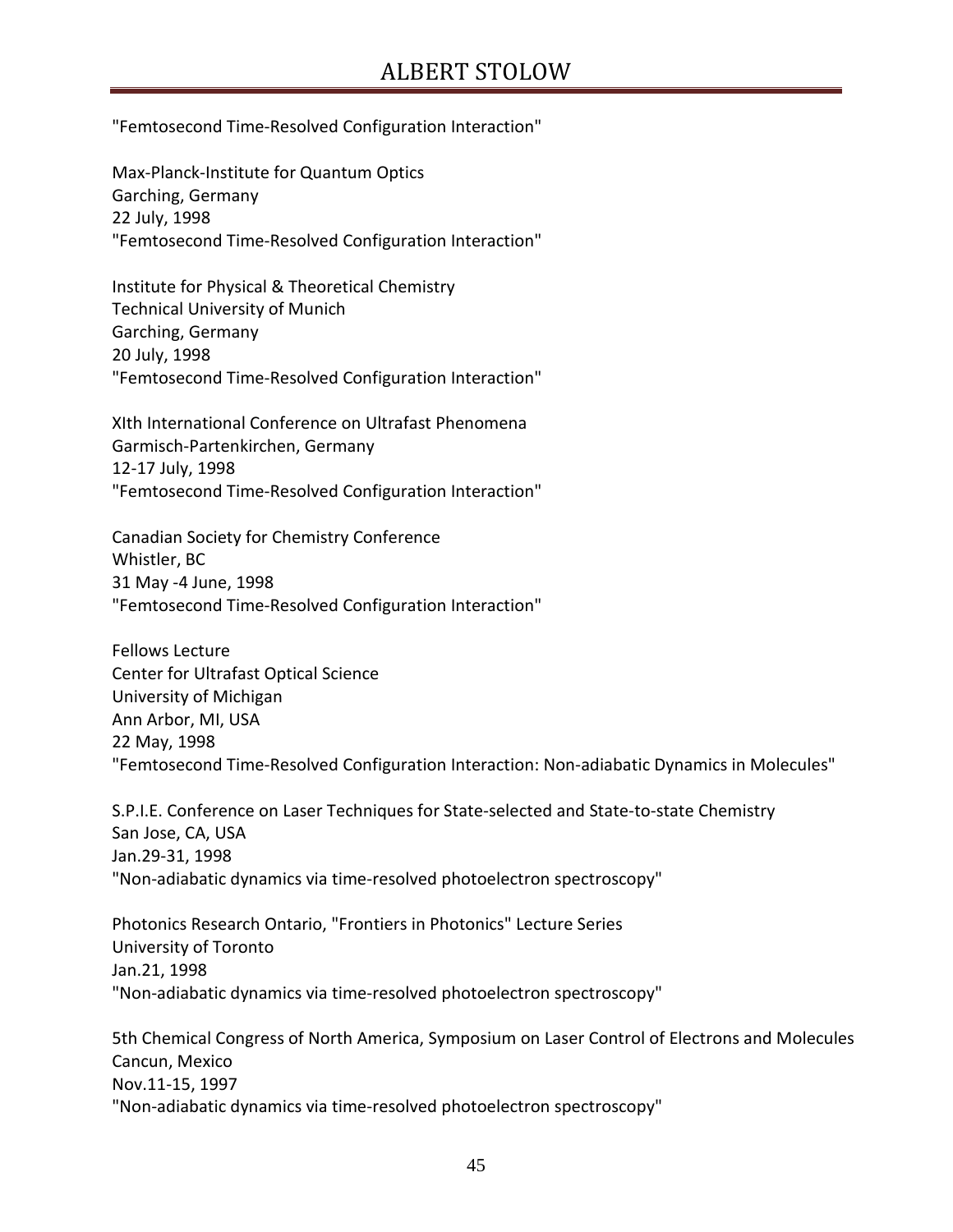9th European Workshop on Molecular Spectroscopy and Photon Induced Dynamics Toulouse, France Nov.7-11, 1997 "Non-adiabatic photodissociation dynamics via femtosecond time-resolved photoelectron spectroscopy"

Gordon Conference on Molecular Electronic Spectroscopy Oxford, UK Aug.31- Sept.5, 1997 "Time-resolved Photoelectron Spectroscopy"

Department of Physical & Theoretical Chemistry Oxford University, Oxford, UK April 18, 1997 "Time-resolved Photoelectron Spectroscopy"

Royal Society Discussion Meeting on "Ultrafast Processes in Chemistry & Biology" The Royal Society, London, UK April 16-17, 1997 "Applications of Wavepacket Methodology"

NRC Solid State Colloquium Institute for Microstructural Sciences, NRC Mar. 24, 1997 "Quantum Wavepackets and Optical Control"

Colloquium, Department of Chemistry York University Toronto ON Feb.27, 1997 "Wavepacketology: Optical Phase in Chemistry"

Physical Chemistry Seminar Department of Chemistry University of Toronto Feb.25, 1997 "Towards Wavepacket Technology"

Joint Quantum Optics Colloquium Department of Physics/Institute of Optics University of Rochester, New York Feb.11, 1997 "Towards Wavepacket Technology?"

Colloquium, Department of Chemistry & Biochemistry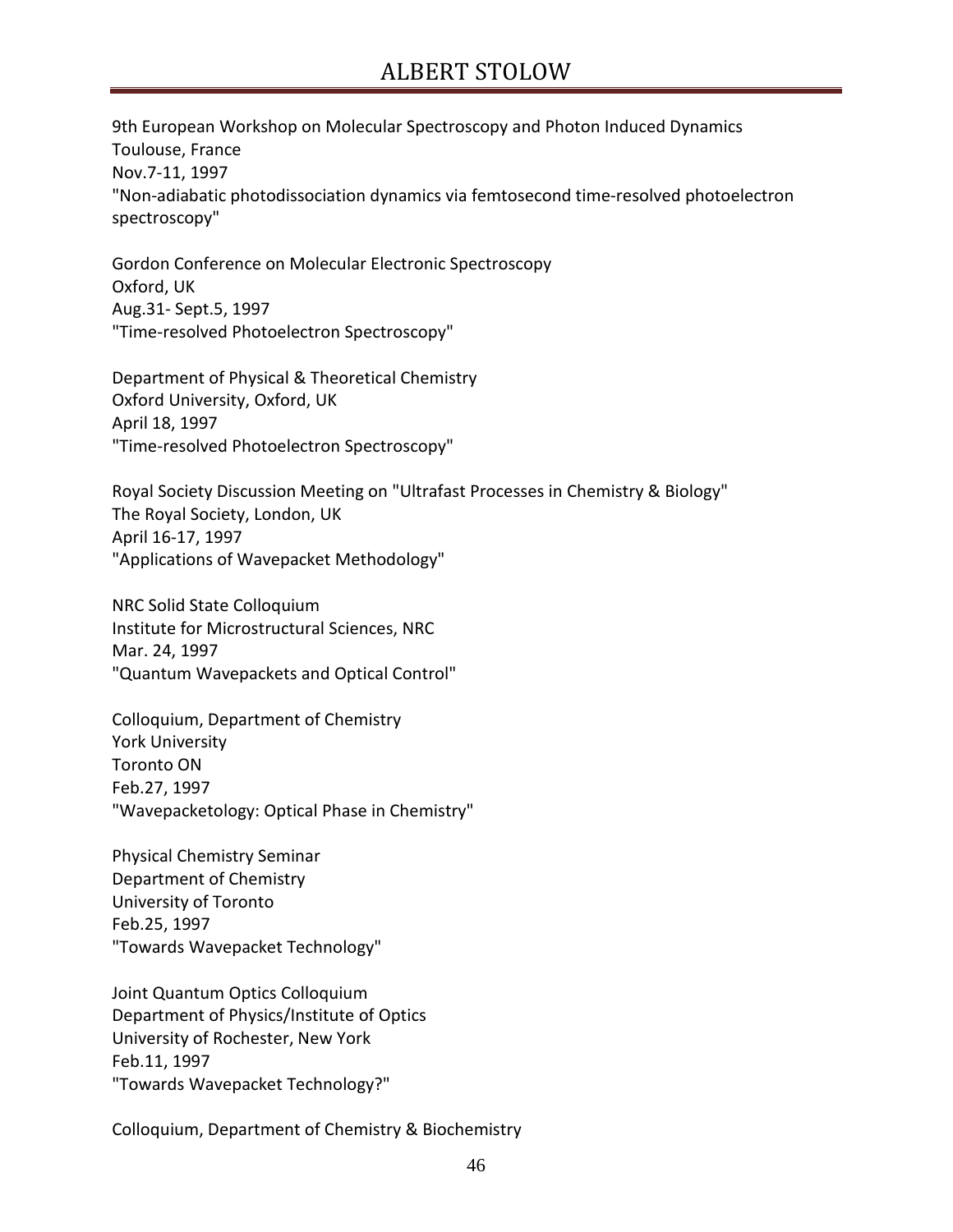University of Colorado, Boulder Boulder CO USA Feb.1, 1997 "Towards Wavepacket Technology?"

Seminar Joint Institute for Laboratory Astrophysics (JILA) NIST/ University of Colorado, Boulder Boulder CO USA Jan.31 1997 "Coherent Control and Femtosecond Pump-probe Experiments"

12th Regional Symposium on Chemical Physics University of Waterloo November 1, 1996 "Towards Wavepacket Technology?"

Departmental Seminar Department of Chemistry Brown Univeristy Providence, RI USA Oct.3, 1996 "Ultrafast Dynamics studied by Time-resolved Photoelectron Spectroscopy"

Departmental Seminar Department of Chemistry Queen's Univeristy Kingston, Ont Sept.30, 1996 "Chemical Dynamics studied by Time-resolved Photoelectron Spectroscopy"

Chemical Physics Seminar Department of Chemistry University of Aarhus, Aarhus, Denmark Sept.16, 1996 "Wavepacket Dynamics studied by Time-resolved Photoionization & Photoelectron Spectroscopy"

Nobel Symposium on Femtochemistry & Femtobiology: Ultrafast Reaction Dynamics at Atomic Scale Resolution Björkborn, Sweden Sept. 9-12, 1996 Invited Participant

Gordon Conference on Multiphoton Processes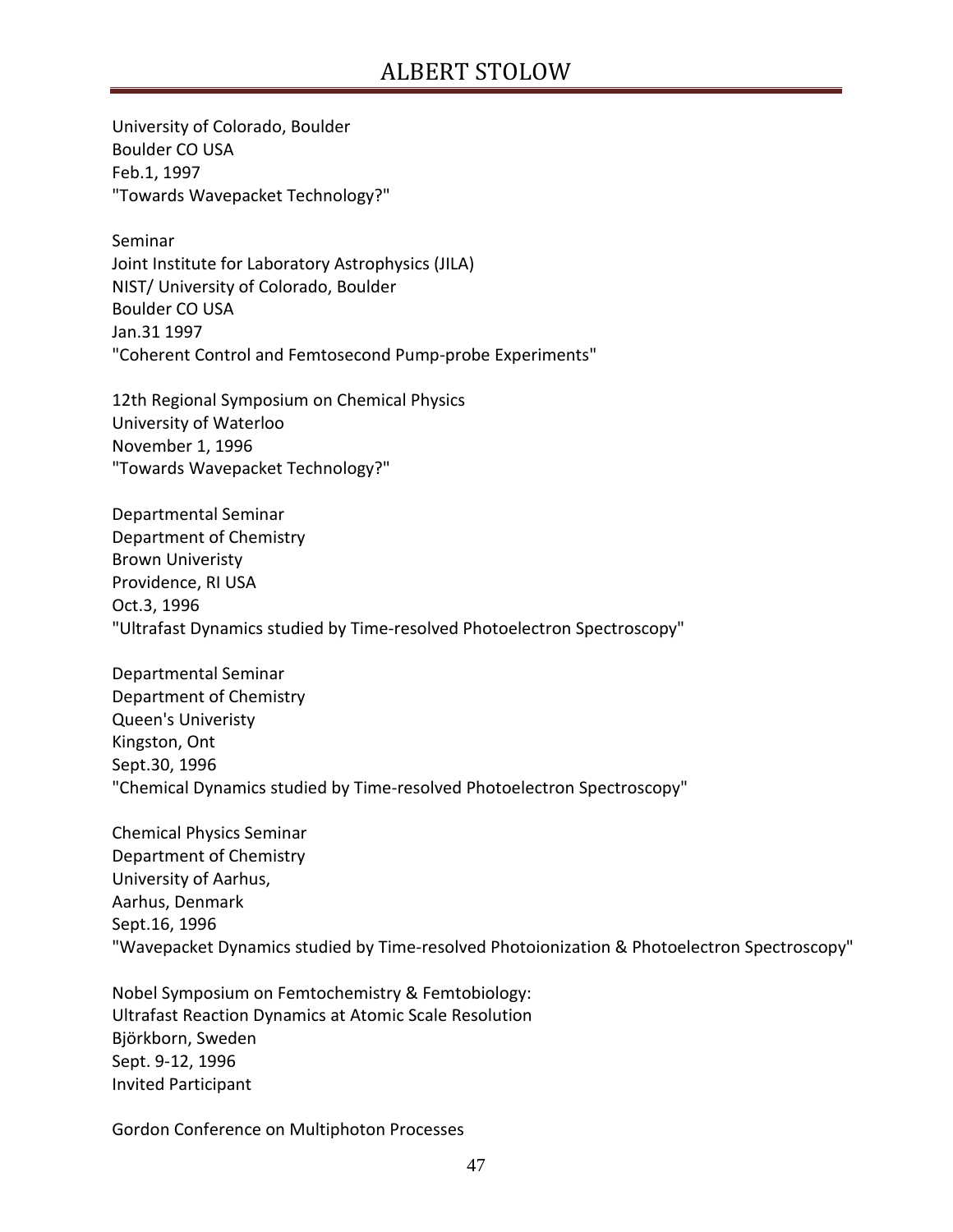New London, NH USA June 9-14, 1996 "Wavepackets, Rydberg States & Molecules"

Optical Society of America, Ultrafast Phenomena Topical Meeting San Diego, California May 28 - June 1, 1996 "Wavepacket Dynamics studied by Time-resolved Photoionization & Photoelectron Spectroscopy"

American Physical Society, Division of Atomic, Molecular & Optical Physics Annual Meeting Ann Arbor, MI USA May 15-18, 1996 "Molecular Dynamics via Femtosecond Time-resolved Photoelectron Spectroscopy"

211<sup>th</sup> Nat. Meeting American Chemical Society Symposium on: State-to-state scattering studies in the production and reactivity of molecular ions New Orleans, LA USA March 25-28, 1996 "Femtosecond Time-resolved Photoelectron & Photoion Spectroscopy studies of Chemical Dynamics"

Chemical Physics Seminar Weizmann Institute of Science Rehovot, Israel March 13, 1996 "Wavepackets, Rydberg States & Femtosecond Photoelectron Spectroscopy"

Bat-Sheva Seminar on Coherent Control Neve Ilan, Israel March 3-8, 1996 "Dynamics & Control via Femtosecond Time-resolved Photoelectron & Photoionization Spectroscopy"

Departmental Colloquium Départment de Chimie, Université de Sherbrooke Jan.31, 1996, Sherbrooke, Quebec "A New Technique for Femtosecond Chemical Dynamics: Time-resolved Photoelectron Spectroscopy"

PACIFICHEM95 International Chemical Congress of Pacific Basin Societies Symposium on: Structure, Dynamics, Control of Excited States Dec.17-22, 1995, Honolulu HI USA "Femtosecond molecular dynamics via time-resolved ZEKE photoelectron spectroscopy"

Chemical Dynamics Seminar Department of Chemistry, University of California Berkeley Dec.15, 1995, Berkeley, CA USA "Femtosecond ZEKE Spectroscopy"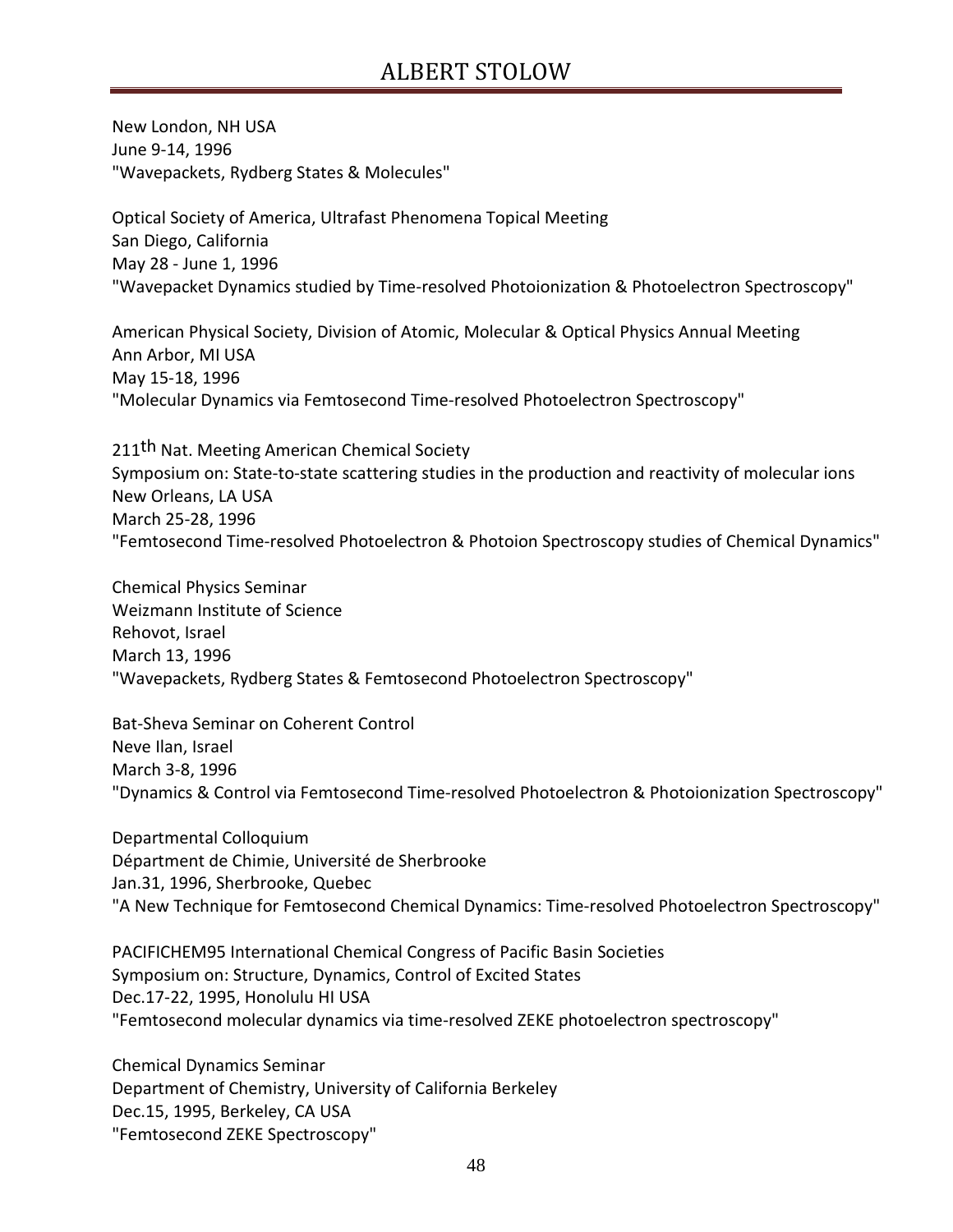Sandia National Laboratory Technical Seminar Dec.14, 1995, Livermore CA USA "Wavepacket Studies of Chemical Dynamics with Photoionization/photoelectron spectroscopy"

Ottawa-Carleton Chemistry Institute Seminar Nov.6, 1995, Carleton University "Chemical Dynamics studied by Femtosecond Time-Resolved Photoelectron Spectroscopy"

European Research Conference on Very High Resolution Spectroscopy with Photoelectrons Sept.23-28, 1995, Lenggries, Germany "Chemical Dynamics via Femtosecond Time-Resolved ZEKE Photoelectron Spectroscopy"

European Research Conference on Very High Resolution Spectroscopy with Photoelectrons Sept.23-28, 1995, Lenggries, Germany Panel Member, Round Table Discussion on 'Origin of ZEKE States' "New Experiments for Rydberg Molecule Stabilization"

S.P.A.M. Institute Seminar Service des Photons, Atomes et Molecules, C.E.N. Saclay, France Sept.20, 1995 "Molecules, ZEKE Rydberg States & Femtosecond Wavepacket Experiments"

Seminar, F.O.M. Institute for Atomic & Molecular Physics Amsterdam, The Netherlands Sept.13, 1995 "Molecular Wavepackets & Femtosecond Photoelectron Spectroscopy"

Femtochemistry: The Lausanne Conference Université de Lausanne Lausanne, Switzerland Sept.4-8, 1995 "Femtosecond Molecular Dynamics via Time-Resolved Photoelectron Spectroscopy"

Seminar, Laboratorium für Organische Chemie der ETH Zürich Zürich, Switzerland Sept.1, 1995 "Femtosecond Time-Resolved Photoelectron Spectroscopy"

50th Canadian Association of Physicists Congress/CAM95 Laval University Quebec, Quebec June 11-16, 1995 "Chemical Dynamics via Femtosecond Time-Resolved Photoelectron Spectroscopy"

78th Canadian Society for Chemistry Conference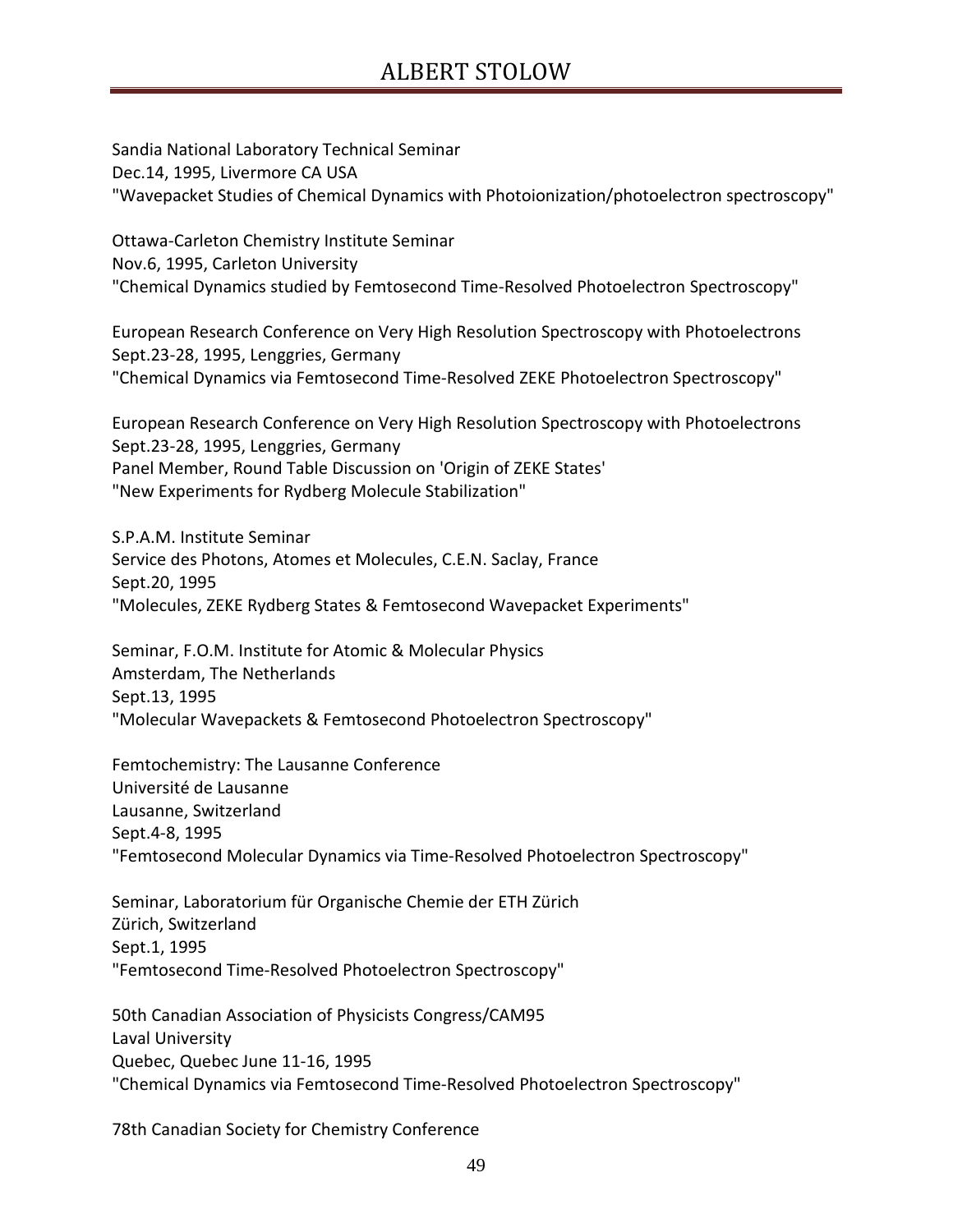University of Guelph Guelph Ontario, 28 May - 1 June, 1995 "Femtosecond Molecular Dynamics via Time-Resolved ZEKE Photoelectron Spectroscopy"

Departmental Chemistry Seminar University of Virginia Charlottesville, VA, USA April 28, 1995 "Chemical Dynamics via Femtosecond Time-Resolved Photoelectron Spectroscopy"

Laboratoire pour Photophysique Moleculaire, Seminar Université Paris-Sud Orsay, France, March 3 1995 "Femtosecond Molecular Dynamics via Time-Resolved Photoelectron Spectroscopy"

Laboratoire des Collisions Atomiques et Moleculaire, Seminar Université Paris-Sud Orsay, France, March 1 1995 "Femtosecond Molecular Dynamics via Time-Resolved Photoelectron Spectroscopy"

Departmental Chemistry Seminar Queen's University, Kingston, January 25 1995 "Femtosecond Chemical Dynamics via Time-Resolved Photoelectron Spectroscopy"

10th Regional Symposium on Chemical Physics University of Waterloo, November 6, 1994 "Femtosecond Pump-Probe ZEKE Photoelectron Spectroscopy"

21st Informal Conference on Photochemistry York University, 18 May, 1994 Reaction Dynamics Section, Invited Chairman

Neil Snider Symposium, Department of Chemistry Queen's University, Kingston June 9, 1994 "Dynamics of  $H_2$  Elimination from Ethylene"

Physical Chemistry Seminar University of Toronto, June 10, 1993 "Photodissociation Dynamics of Ethylene"

Physical Chemistry Seminar University of Southern California, March 30, 1993 "Photodissociation Dynamics of  $CO<sub>2</sub>$ "